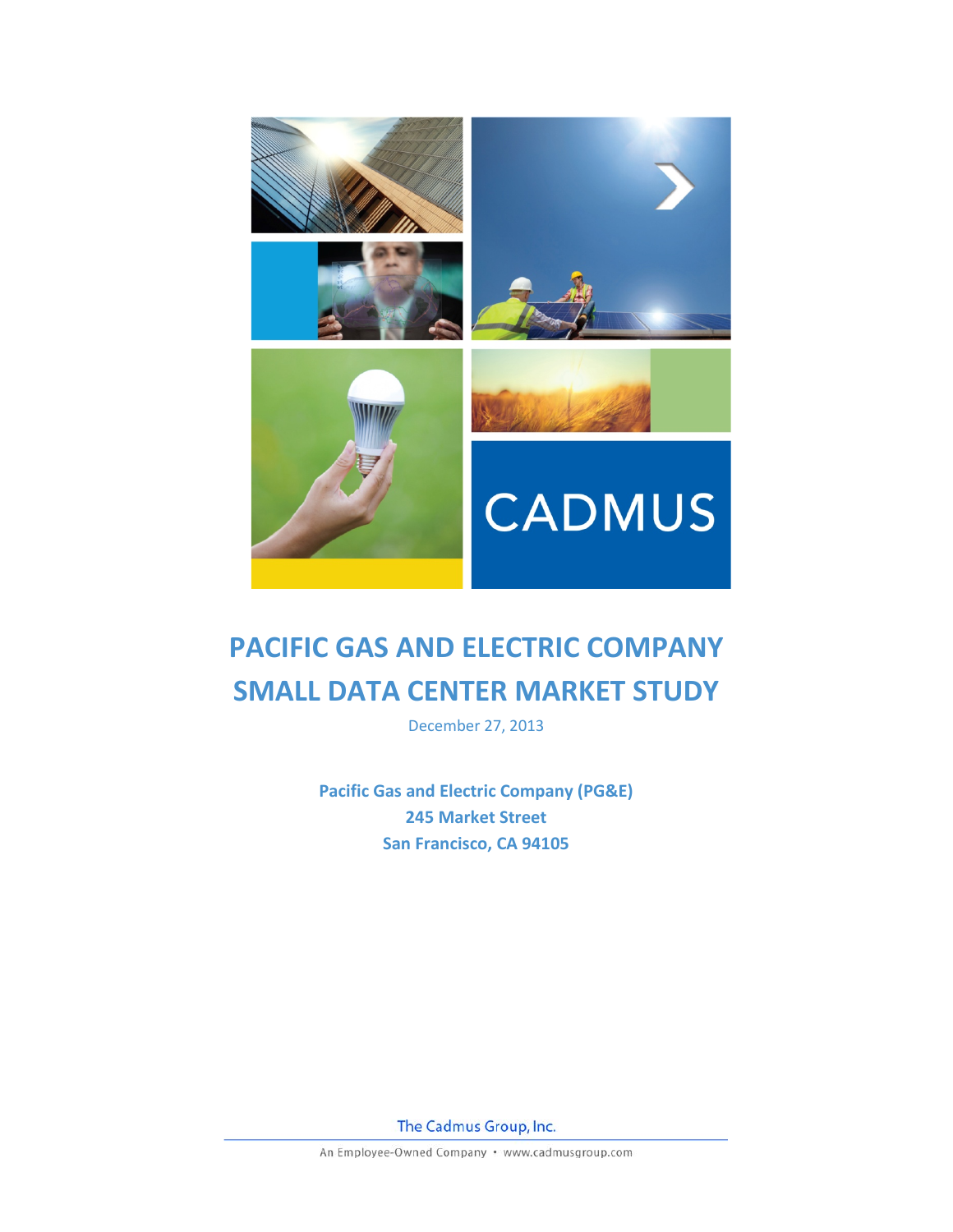

**Prepared by: Allison Bard Robert Huang**

**Cadmus / Energy Services Division**

**Mark Bramfitt, Bramfitt Consulting Kerstin Rock and Michelle Lichtenfels, PECI**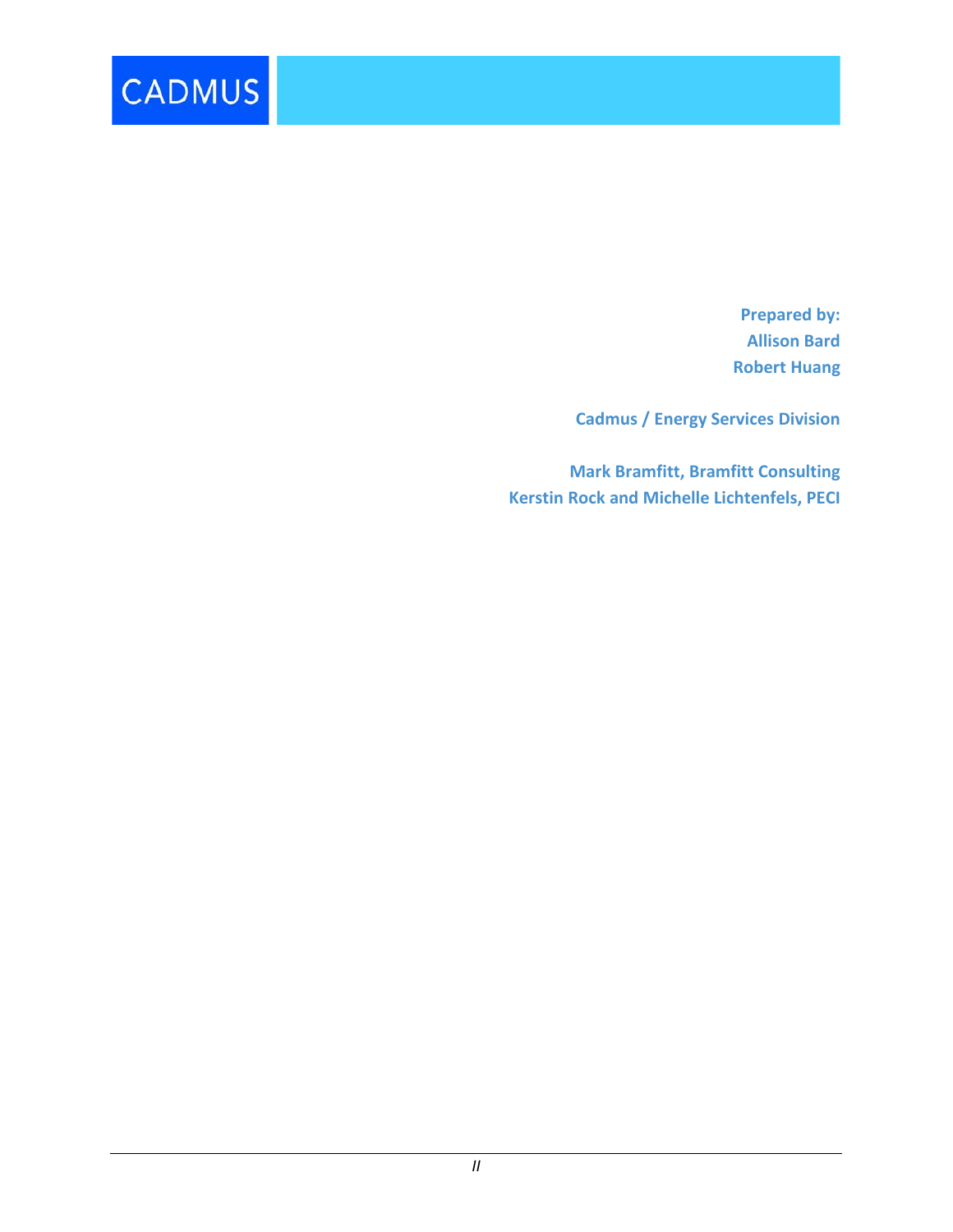# **Table of Contents**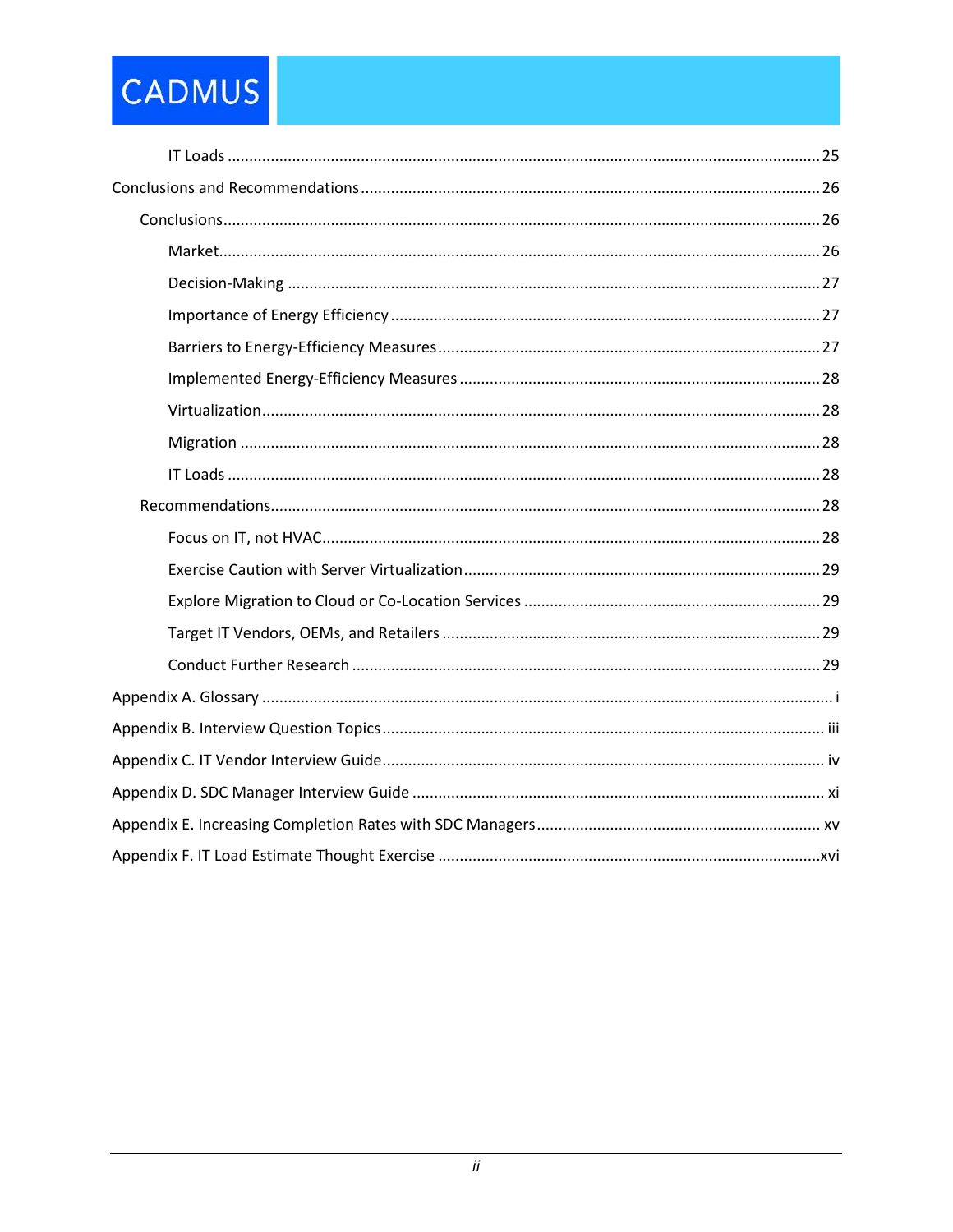# **Executive Summary**

<span id="page-4-0"></span>Historically, achieving cost-effective, energy-efficiency savings in small data centers (SDCs) has posed difficulties for utility programs. This is because the market, although very populous, is disaggregated, hard-to-reach, and the savings per efficiency project are traditionally quite small. Pacific Gas and Electric Company's (PG&E) tasked Cadmus to provide insight into the energy-efficiency opportunity in SDCs in its service territory, particularly focusing on small and medium business (SMB) customers.<sup>[1](#page-4-2)</sup> In 2013, Cadmus conducted research for PG&E to gain additional information about specific segments of the untapped SDC market, including:

- Localized data centers (rooms with less than 1,000 square feet of white space)
- Server rooms (less than 500 square feet)
- Server closets (less than [2](#page-4-3)00 square feet)<sup>2</sup>

For this study, Cadmus conducted the following tasks:

- 34 in-depth informational interviews with SDC managers of SMB customers
- 18 in-depth informational interviews with information technology (IT) vendors (equipment manufacturers, value-added resellers [VARs], IT service providers, and system integrators)
- Surveys with over 320 SMB customers to establish which types of SMBs had SDCs

### <span id="page-4-1"></span>**Major Findings**

The major findings of this study covered the SDC market, decision-making for SDCs, attitudes towards energy efficiency, implemented energy-efficiency measures, and the future of SDCs.

- *About Half of SMBs have SDCs:* Cadmus learned that roughly half of the SMBs in PG&E's service territory had SDCs.<sup>[3](#page-4-4)</sup> SMBs with the North American Industry Classification System (NAICS) codes for government, schools, healthcare, offices, and manufacturing & transportation seemed more likely to have SDCs. Also, SDC managers, typically IT staff, were very difficult to reach for indepth interviews (over 1,000 organizations were contacted to complete 34 interviews).
- *Decision-Making is Complex:* IT vendors and SDC managers were heavily involved in decisions regarding IT equipment, but SDC managers tended to work with facility personnel for HVAC decisions.
- *Energy Efficiency is Not Top-of-Mind:* Most of the information obtained indicated that energy efficiency was not a priority at the SDCs. Eleven out of 18 IT vendors stated that SDC managers "never" or "rarely" asked about energy efficiency. IT vendors and SDC managers were unable to

<span id="page-4-2"></span> $\frac{1}{1}$  The definition of small and medium businesses (SMBs) are commercial customers in PG&E's service territory with a power load (at the businesses corporate level) that is fewer than 200 kW for at least nine billing periods over the past 12 months.

<span id="page-4-3"></span><sup>&</sup>lt;sup>2</sup> Bailey, Michelle et al. *IDC Special Study. Data Center of the Future*. April 2006, IDC #06C4799.

<span id="page-4-4"></span><sup>&</sup>lt;sup>3</sup> It is important to note that SMBs with one server only are included under the SDC category.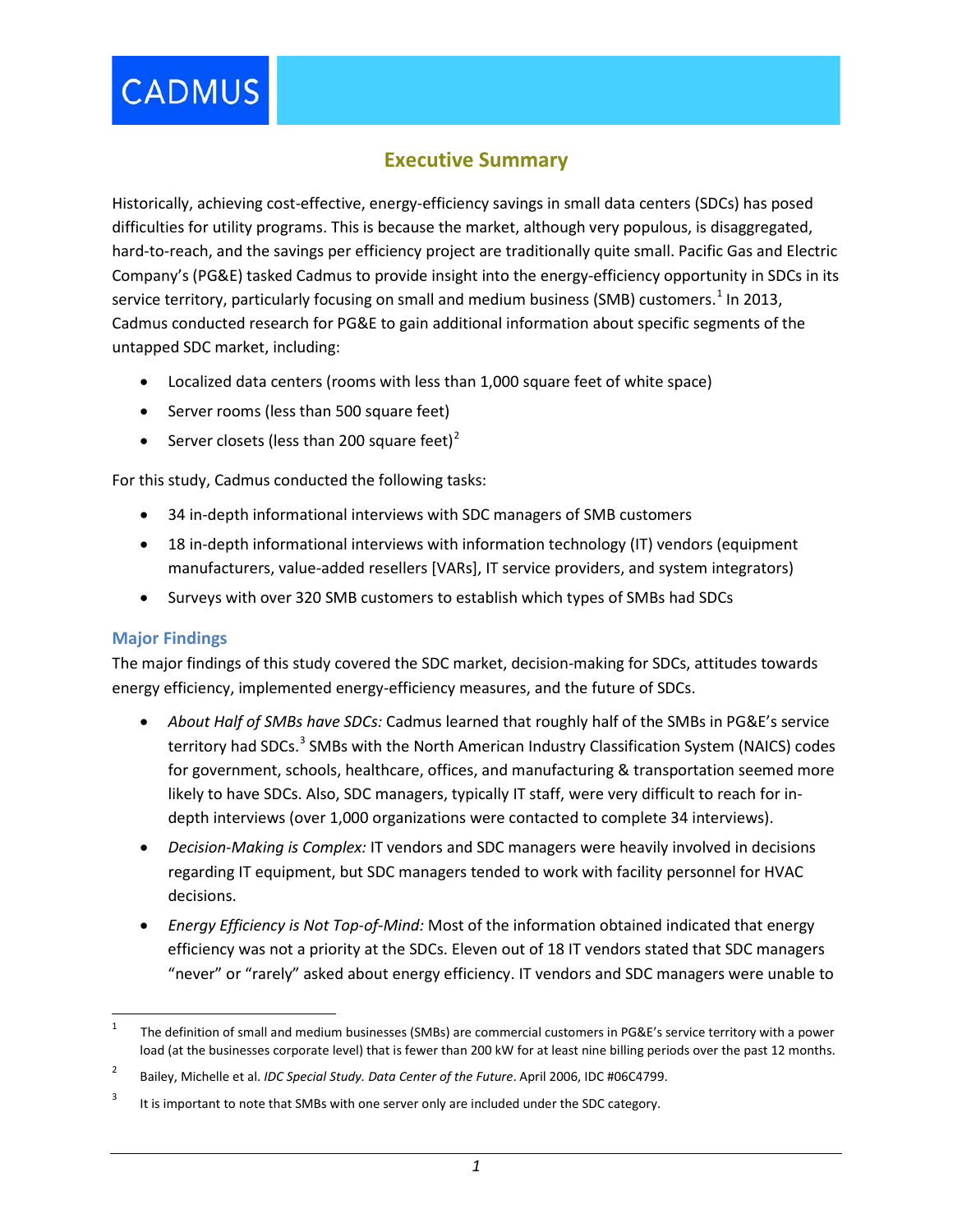estimate the IT load of SDCs, and listed their top priorities as cost, uptime, and security. In one slightly favorable result, 60% of SDC managers said that they sometimes considered energy efficiency in their decision-making process. IT vendors and SDC managers ranked resource constraints as the top barrier to energy efficiency.

- *Implemented Efficiency Measures tend to be IT Equipment-Focused, rather than HVAC-Focused:* SDC managers and IT vendors indicated that the IT efficiency measures most often implemented include:
	- **E** Energy efficient servers or uninterruptible power supplies (UPS)
	- **-** Decommissioning unused servers
	- **Data storage management**
	- **Server virtualization.**

When asked about the best efficiency opportunity in SDCs, SDC managers and IT vendors placed virtualization, data storage management, and migration to the cloud as the top three. Sixteen of 29 SDC managers (55%) reported using virtualization, although IT vendors estimated that 69% of their SDC customers use it. Where virtualization was implemented, roughly half of the servers were virtual servers.

• *Cloud or Co-Location? The Question about the Future of On-Site SDCs:* Given the cloud and colocation options, SDC managers and IT vendors speculate that on-site SDCs will be necessary for the foreseeable future due to concerns about security, bandwidth, and control. It was unclear which option, the cloud or co-location, was a more likely destination for these on-site SDC services.

To implement a program focused on SDCs, Cadmus recommends:

- Focusing a SDC program on IT measures and including prescriptive rebates that are perhaps linked to ENERGY STAR® specifications for servers, UPS, and data storage. This approach differs from utility programs' historical focus on larger data centers, which includes HVAC measures and customized incentives based on documented savings. It is more likely that a SDC program will achieve the small savings per site through simple prescriptive rebates for IT products.
- Paying attention to two particular measures—server virtualization and cloud migration. Although IT managers implement server virtualization less frequently in SDCs than in larger data centers, more than half of the SMB customers in this study said they are implementing it in their SDCs. As a result, a server virtualization program should target customer groups less likely to complete virtualization on their own. Industry experts are beginning to document energyefficiency benefits of cloud migration, which program designers should explore.
- Targeting a SDC program to IT vendors (similar to the HVAC contractor model). Given the difficulty of reaching SDC managers and the recommended use of prescriptive rebates, the SDC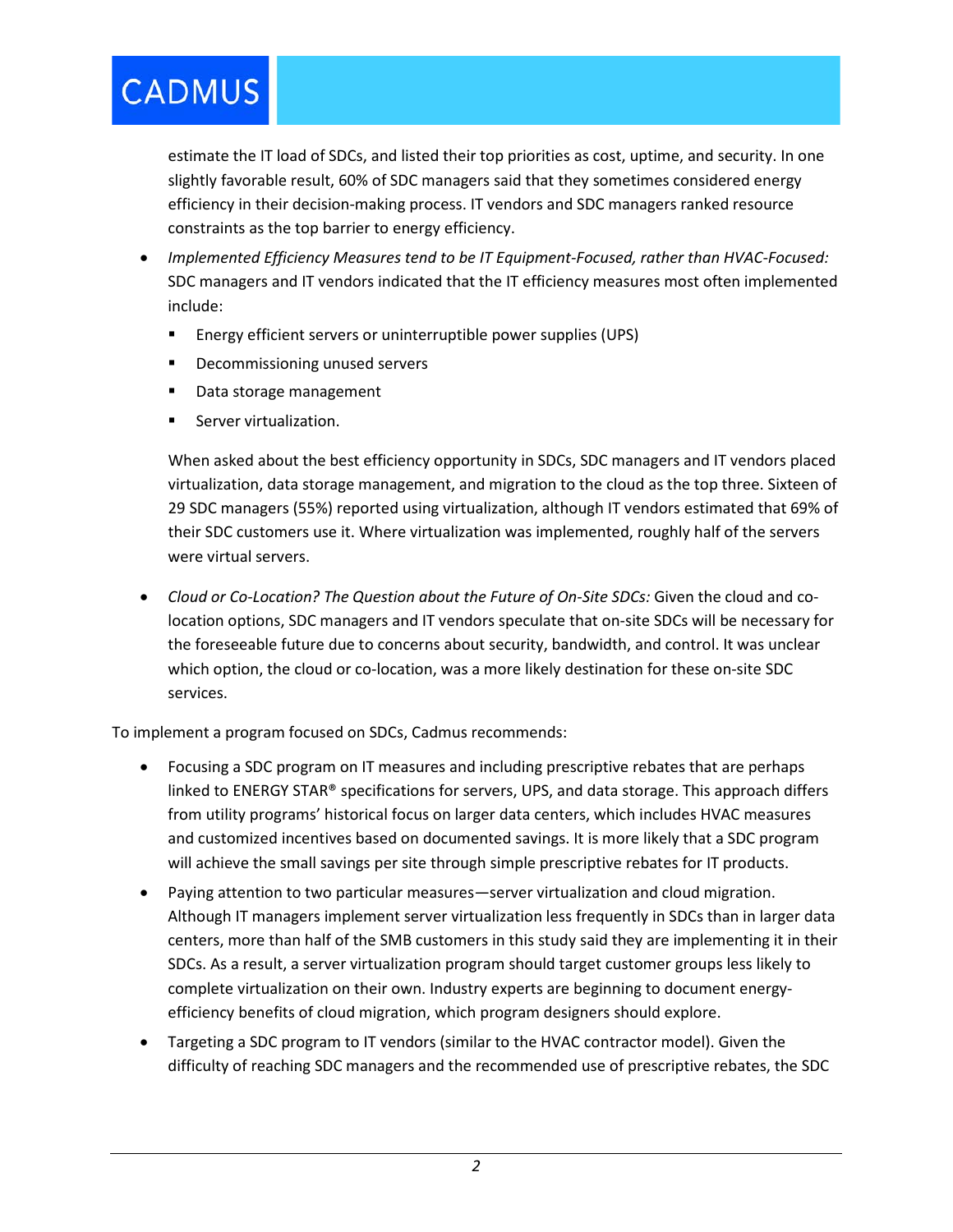program should target IT vendors or use an upstream approach to target original equipment manufacturers (OEMs) and retailers (similar to the business and consumer electronics model).

- Considering the following when implementing a pilot effort:
	- **Testing different outreach techniques to reach SDC managers**
	- **EXECONFILLED SHOTE:** Confirming specific efficiency measures
	- **Examining alternative program designs**
	- Quantifying energy savings through metering.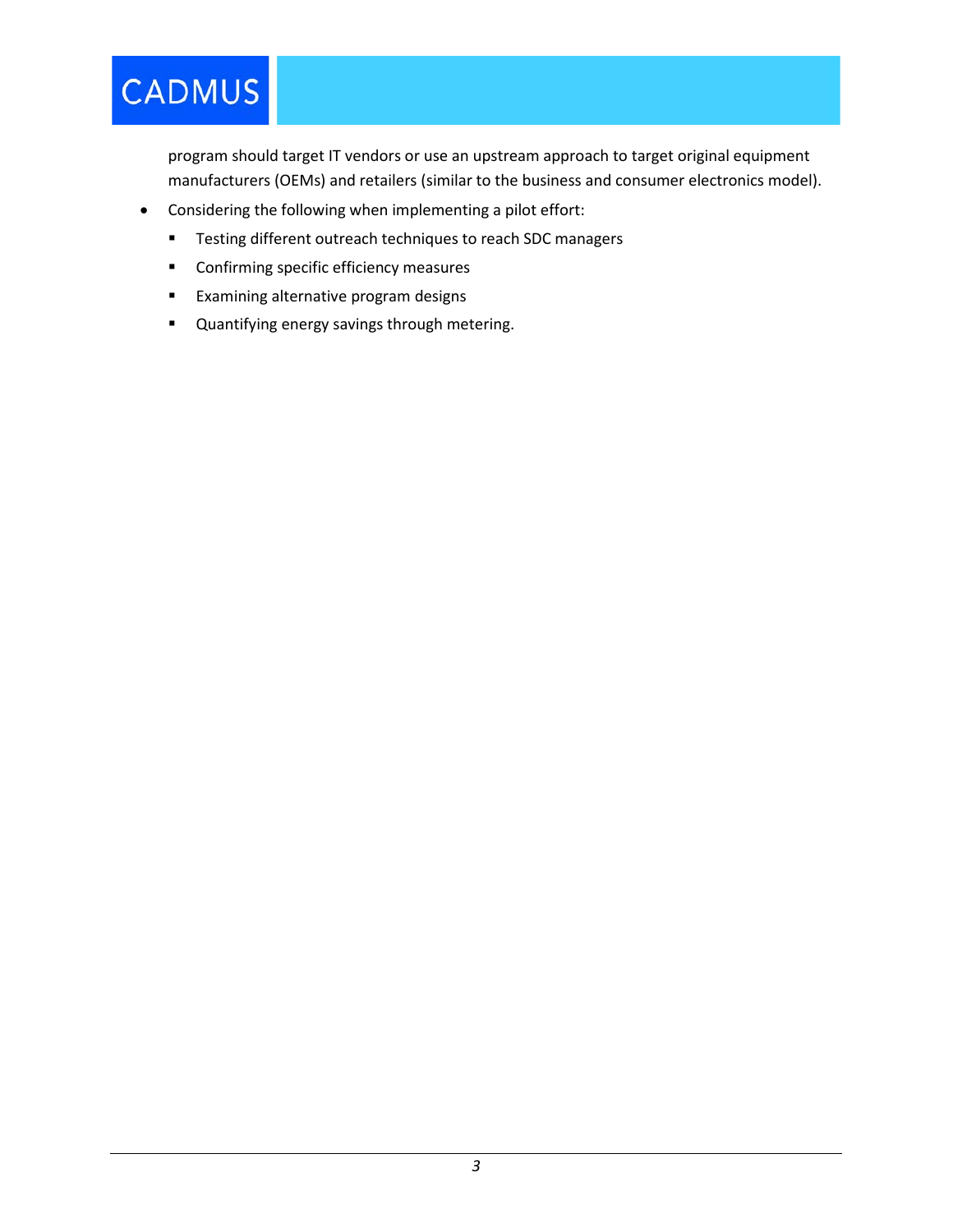# **Project Background**

<span id="page-7-0"></span>Over the past decade, data center energy use in the United States has almost quadrupled.<sup>[4](#page-7-1)</sup> Despite recent efficiency gains, data centers consume a significant and growing amount of energy—*using 2% of*  the electricity in the United States.<sup>[5](#page-7-2)</sup> Industry analysts expect data center energy consumption to continue to grow at a rate of more than 9% per year through 2020 (from a base of 200 trillion end-use British thermal units (BTUs) in 2008 to [6](#page-7-3)00 trillion end-use BTUs in 2020).<sup>6</sup> With this increase in consumption, there are tremendous opportunities to save energy at data centers. The U.S. Department of Energy estimates reductions in energy use as high as 80% between inefficient and efficient data centers. [7](#page-7-4)

PG&E has successfully implemented energy-efficiency programs targeted toward customers that operate data centers. PG&E's data center efficiency program portfolio provides both prescriptive and calculated incentives for the installation of energy-efficiency measures in retrofit and new construction markets. PG&E's data center program has frequent participation from larger data centers, but only minimal participation from SDCs—which are plentiful, but hard to reach with few savings per site. However, SDCs are an untapped efficiency market, representing 50% of all servers in the United States.<sup>[8](#page-7-5)</sup>

Recent studies highlight the untapped potential of this market. The Natural Resources Defense Council and the Department of Energy believe that program implementers can increase energy-efficiency opportunities for SDCs through education, evaluation tools, and on-site efficiency evaluations.<sup>[9,](#page-7-6)[10](#page-7-7)</sup> These tools and services could support a portfolio of incentive programs that encourage energy-efficiency upgrades. Also, program design should include strategies that minimize administrative cost.<sup>[11](#page-7-8)</sup>

PG&E tasked Cadmus to complete research about aspects of the energy-efficiency opportunity in SDCs in PG&E's territory. In order to obtain first-hand information from customers about the smaller end of the data center market, PG&E and Cadmus determined that it would be most impactful (from a project

<span id="page-7-1"></span> <sup>4</sup> Koomey, Jonathan G., Ph.D. Estimating Total Power Consumption by Servers in the U.S. and the World. Lawrence Berkeley National Laboratory and Stanford University. 2007.

<span id="page-7-2"></span><sup>5</sup> Koomey, Jonathan G., Ph. D. "Growth in Data Center Electricity Use in 2005 to 2010." August 1, 2011. Available online: www.analyticspress.com/datacenters.html.

<span id="page-7-3"></span><sup>6</sup> Choi Granade, Hannah, J. Creyts, A. Derkach, P. Farese, S. Nyquist, and K. Ostrowski. Unlocking Energy Efficiency in the U.S. Economy. McKinsey Global Energy and Materials. July 2009.

<span id="page-7-4"></span><sup>7</sup> U.S. Department of Energy. "Energy 101: Energy Efficient Data Centers." May 31, 2011. Available online: [www.youtube.com/watch?v=xGSdf2uLtlo.](http://www.youtube.com/watch?v=xGSdf2uLtlo) 

<span id="page-7-5"></span><sup>8</sup> Bailey, Michelle et al. "IDC Special Study. Data Center of the Future". April 2006. IDC #06C4799.

<span id="page-7-6"></span><sup>9</sup> Bennett, Drew and Delforge, Pierre. Small Server Rooms, Big Energy Savings. Natural Resourced Defense Council. February 2012.

<span id="page-7-7"></span><sup>&</sup>lt;sup>10</sup> Tschudi, Bill. The Other Half of the Problem–Server Closets and Small Server Rooms. Lawrence Berkeley National Laboratory. October 2012. Presented: Silicon Valley Leadership Group Data Center Summit.

<span id="page-7-8"></span><sup>&</sup>lt;sup>11</sup> Bramfitt, Mark and Pierre Delforge. Utility Energy Efficiency Program Design: Server Room Assessments and Retrofits. Natural Resources Defense Council. April 2012. Available online: docs.nrdc.org/energy/files/ene\_12041101a.pdf.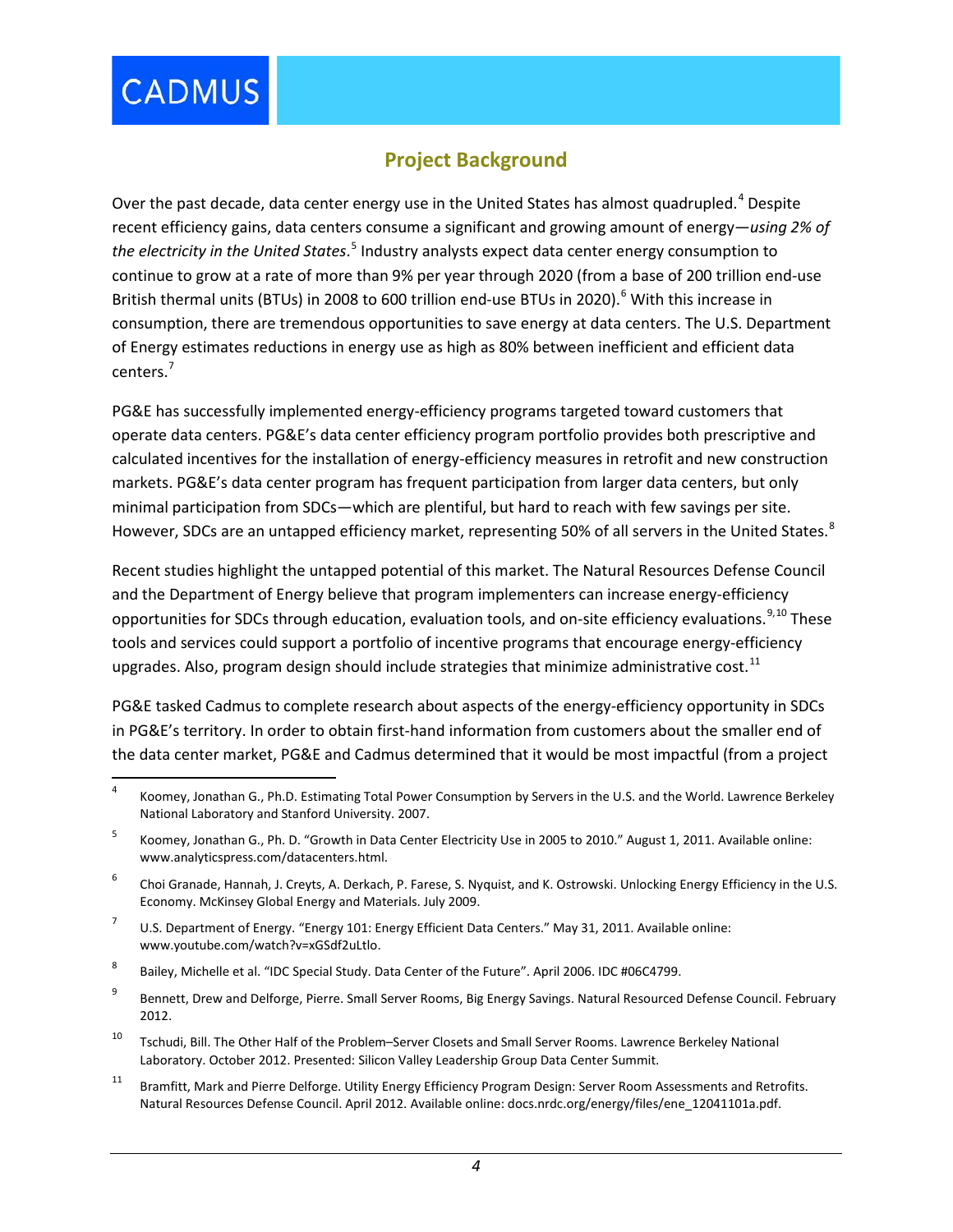scope and budgetary standpoint) to approach SMB customers. Cadmus contacted IT vendors that worked with data centers of all sizes, but targeted findings about IT vendors' work with SDCs. Consequently, the results of this study provide insight about the prevalence of SDCs within the SMB population, SDC characteristics from the perspective of SMB customers, and also some general characteristics of SDCs within target markets beyond SMBs.

In 2013, Cadmus conducted research for PG&E to help it gain information about specific segments of the untapped SDC market, including:

- Localized data centers (less than 1,000 square feet)
- Server rooms (less than 500 square feet)
- Server closets (less than 200 square feet)  $^{12}$  $^{12}$  $^{12}$

To understand the SDC market's scale and energy-efficiency opportunities, Cadmus conducted:

- In-depth informational interviews with:
	- **SDC** managers of SMB customers (none of which had participated in the existing PG&E data center energy-efficiency program)
	- IT vendors such as equipment manufacturers, value-added resellers (VARs), IT service providers, and system integrators.
- Surveys with SMB customers to establish which types of SMBs had SDCs.

During this project, Cadmus asked study participants questions about SDC characteristics of, and typical equipment, decision-making, and energy efficiency opportunities in localized data centers, server rooms, and server closets in PG&E's service territory. A complete list of the question categories can be found in [Appendix B.](#page-36-0)

<span id="page-8-0"></span> <sup>12</sup> Bailey, Michelle et al. *IDC Special Study. Data Center of the Future*. April 2006. IDC #06C4799.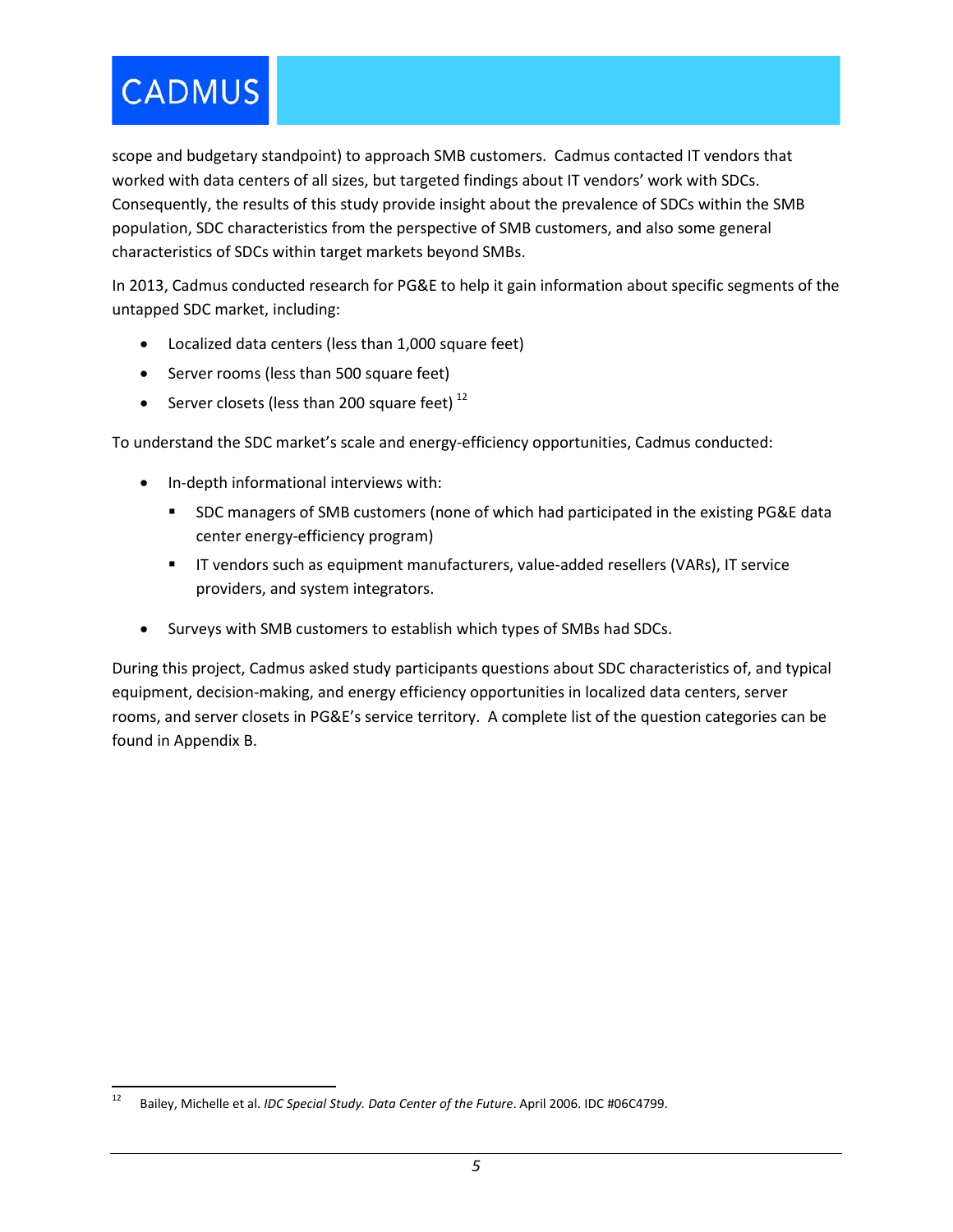# **Approach Summary**

<span id="page-9-0"></span>The approach for identifying energy savings opportunities in localized data centers, server rooms, and server closets is described below.

# <span id="page-9-1"></span>*Project Initiation Meeting, Work Plan Discussion, and Project Management*

During the kickoff meeting in January 2013, project staff from Cadmus and PG&E discussed the project scope, methodology, data requirements, work plan and timetable. Throughout this project, staff from Cadmus and PG&E communicated weekly to discuss project status and next steps.

# <span id="page-9-2"></span>*In-Depth Informational Interview with IT Vendor*

Cadmus called more than 100 IT vendors to complete 18 interviews to further quantify and characterize each SDC market segment. The interviews took about 30 minutes and participants had the option to receive a \$50 incentive payment or donate it to the charity of their choice. Cadmus, along with PG&E, designed a survey that examined the SDC market's energy-efficiency opportunities, decision-making within SDCs, attitudes towards energy efficiency, and future direction of the SDC market. We analyzed the results of these interviews and presented these findings to PG&E during in-person meetings in April.

# <span id="page-9-3"></span>*Survey of SMB Customer*

After calling over 1,000 PG&E SMB customers, Cadmus obtained information from over 300 SMB customers about on-site SDCs. From this data, we increased our understanding of the number of SDCs in PG&E's territory and, in particular, which industries were more likely to have an SDC. If the SMB customer had an on-site SDC, we attempted to reach their SDC manager for an in-depth informational interview. None of the SMB customers we contacted had participated in the PG&E data center program in the past.

# <span id="page-9-4"></span>*In-Depth Informational Interview with SMB SDC Manager*

In order to have a statistically significant sample, Cadmus proposed to interview 50 SMB SDC managers to achieve 80% confidence and ±10% precision (80/10), using a two-tailed test. Similar to the IT vendor interviews, the SDC manager interviews examined energy-efficiency opportunities, decision-making within SDCs, attitudes towards energy efficiency, and future direction of the SDC. However, ultimately, only 34 SMB SDC managers were interviewed because it was more complicated and time-consuming to reach this market than originally anticipated. [13](#page-9-5) **Therefore, given the limited number of interviews conducted with SDC managers, the information gathered from these interviews is not statistically significant, but certainly informative for guiding future efforts directed at the SDC market.** 

<span id="page-9-5"></span><sup>&</sup>lt;sup>13</sup> For recommendations about how to improve uptake and completion rates for interviews with SDC managers, please see [Appendix E.](#page-48-0)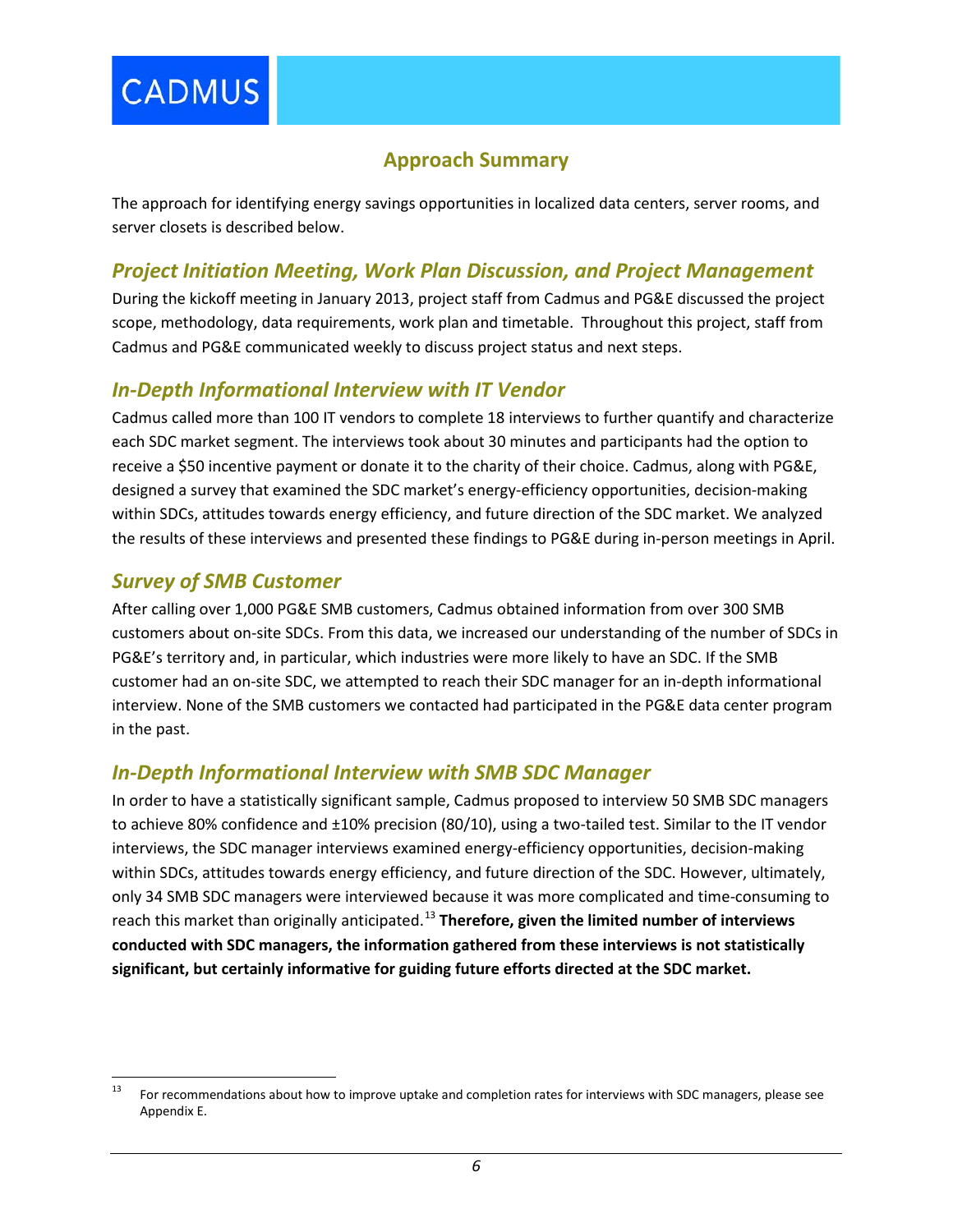

# **Findings**

<span id="page-10-0"></span>This section describes Cadmus' findings from the following research efforts:

- In-depth informational interviews with IT vendors
- Surveys with SMB customers
- In-depth informational interviews with SMB SDC manager

Our research efforts explored energy-efficiency measures implemented, the motivations and barriers for participation in energy-efficiency efforts, and market conditions. More specifically, we addressed:

- SDC size, location, and function
- SDC decision-making
- SDC managers' attitudes toward energy efficiency
- Energy-efficiency barriers and opportunities
- Virtualization
- SDC migration to cloud and co-location
- IT loads

# <span id="page-10-1"></span>*Phase I: Findings from IT Vendor In-Depth Interviews*

As previously discussed, Cadmus conducted interviews with 18 different IT vendors to gain insight into each SDC market segment. These interviews uncovered the valuable perspectives of IT vendors who work with multiple customers in these data center segments.

### <span id="page-10-2"></span>**IT Vendor Characteristics**

Cadmus interviewed several different market actors with operations in PG&E's service territory including equipment manufacturers,<sup>[14](#page-10-3)</sup> VARs,<sup>[15](#page-10-4)</sup> IT service providers, and system integrators. The 18 vendors we contacted ranged in size from one employee to 350 employees and service different DC market size segments. Of the vendors we interviewed:

- 4 work with enterprise class DCs (greater than 5,000 square feet)
- 12 work with mid-tier DCs (between 1001 to 5000 square feet)
- 15 work with localized DCs (501 to 1000 square feet)
- 16 work with server rooms (200 to 500 square feet)
- 13 work with server closets (less than 200 square feet)

<span id="page-10-3"></span><sup>&</sup>lt;sup>14</sup> Often sell directly to customers.

<span id="page-10-4"></span><sup>&</sup>lt;sup>15</sup> Sell IT equipment and services, often providing integrated solutions to customers (including project planning, equipment specification, and software integration).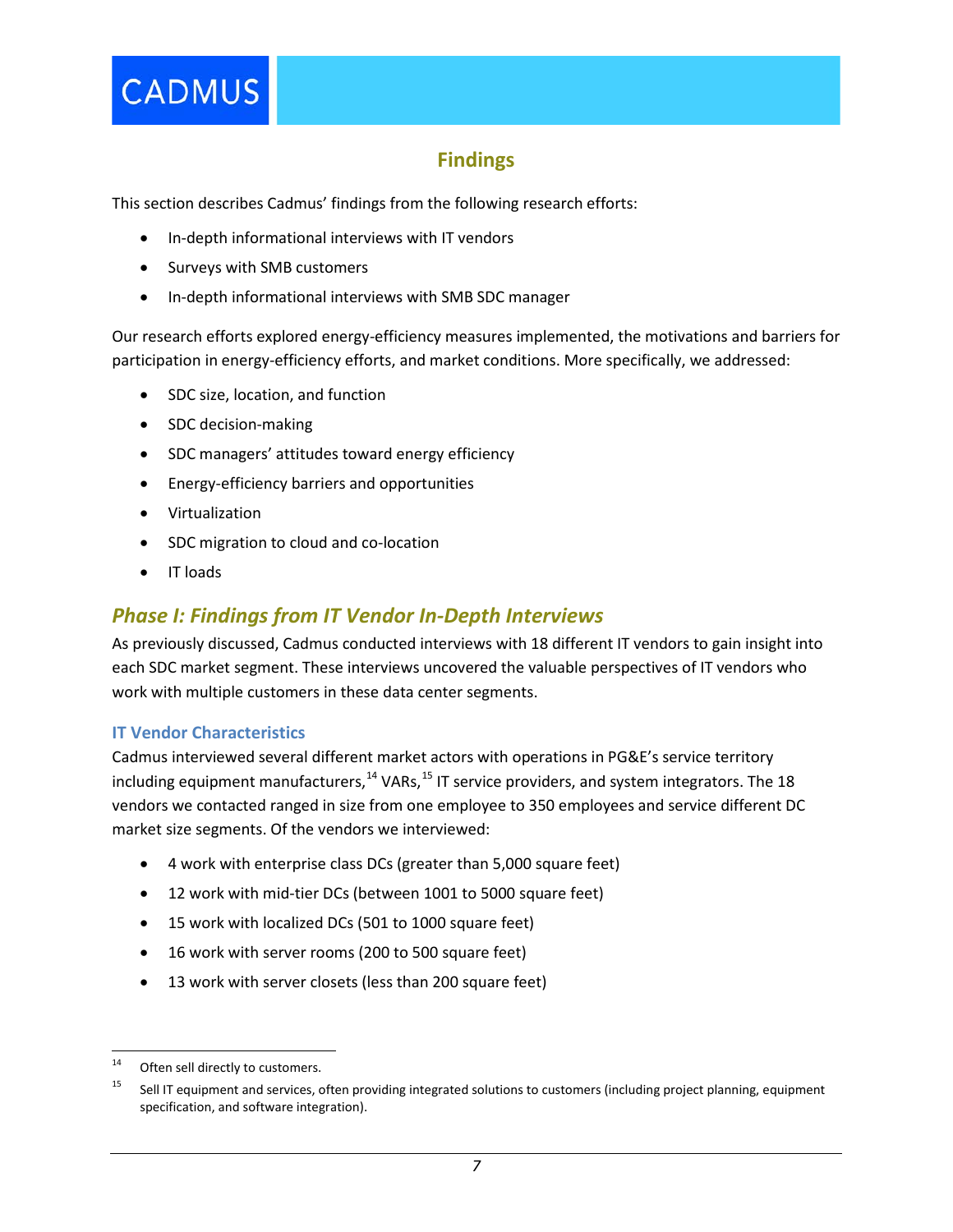

<span id="page-11-0"></span>[Figure 1](#page-11-0) shows the types of vendors Cadmus interviewed.



<span id="page-11-1"></span>[Figure 2](#page-11-1) shows the breakdown of the IT vendors by number of employees.

# 400 350 300 # of Employees **# of Employees**250 200 150 100 50 0

#### **Figure 2. Number of Employees of Interviewed IT Vendors (n=17)**

<span id="page-11-2"></span>[Figure 3](#page-11-2) shows the services provided by the IT vendors.

**Figure 3. IT Services Offered by Interviewed IT Vendors (multiple selections possible; n=17)**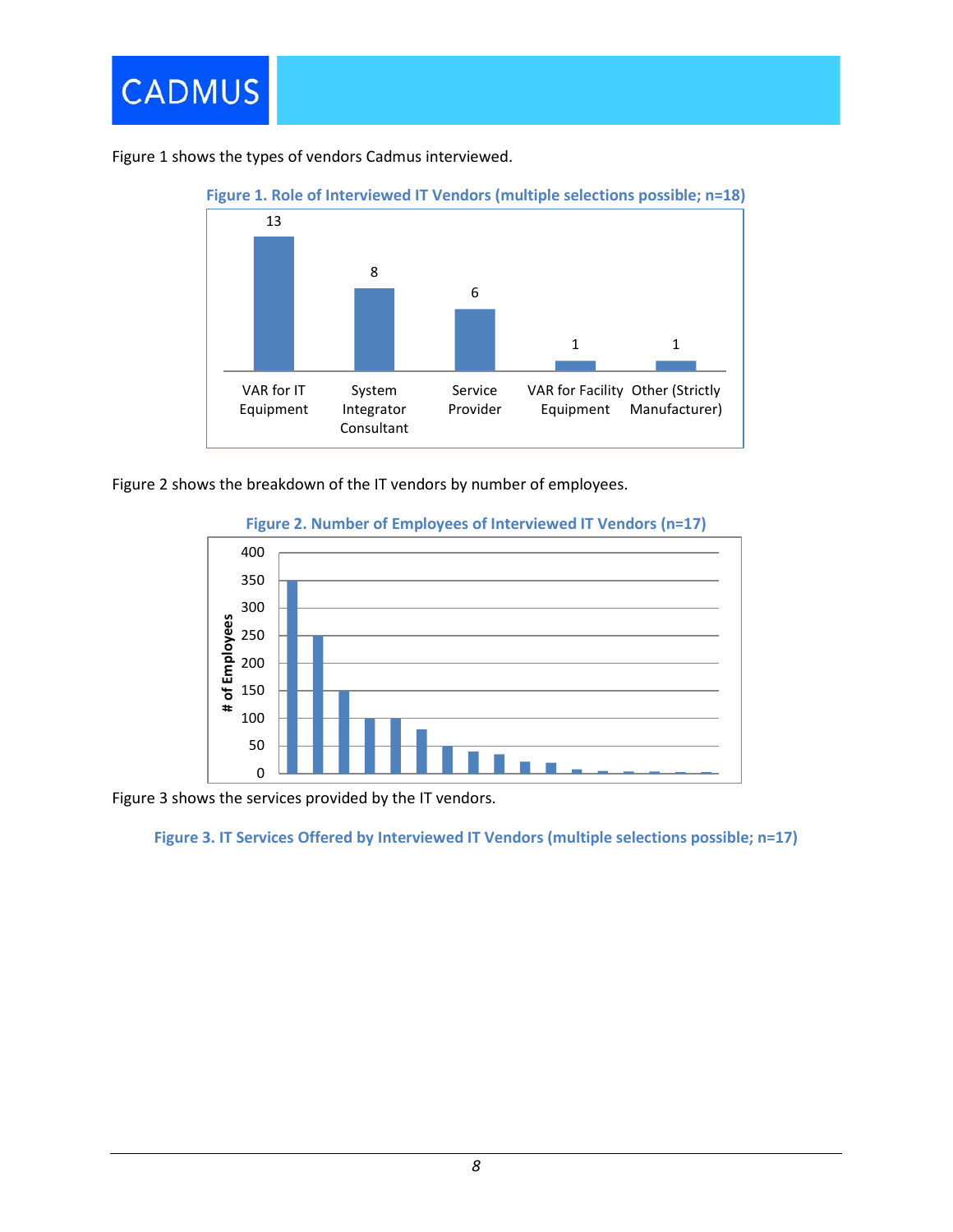

# <span id="page-12-0"></span>**Market Characteristics**

Vendors provided services to customers within different end-use segments and in different NAICS codes. Cadmus found that the market for IT services is horizontal, rather than vertical, meaning that any organization, regardless of market segment, will operate a data center. Even though almost all organizations have SDCs, vendors tend to concentrate their efforts in the following segments:

- Financial services
- Professional services
- **Healthcare**
- **Manufacturing**
- Schools
- **Government**
- High Tech and Biotech

We asked vendors why the SDC market still existed since there are many more cost-effective and efficient opportunities like the cloud or a co-location facility. IT managers responded that SDCs are kept on-site for the following reasons:

- **Inertia**
- Security requirements (e.g., Sarbanes-Oxley, HIPPA)
- Reliability (not dependent solely on connectivity)
- Better speed/performance

The interviewed vendors also mentioned that there is a difference between large data centers and SDCs. Larger data centers are more flexible and open to a greater variety of products because they are not as price-sensitive. They tend to place greater emphasis on power, cooling, redundancy, and monitoring. SDCs often have no ability to control their HVAC settings, especially in server closets or rooms where they tend to rely on the building's existing HVAC system. Finally, due to the expanded flexibility and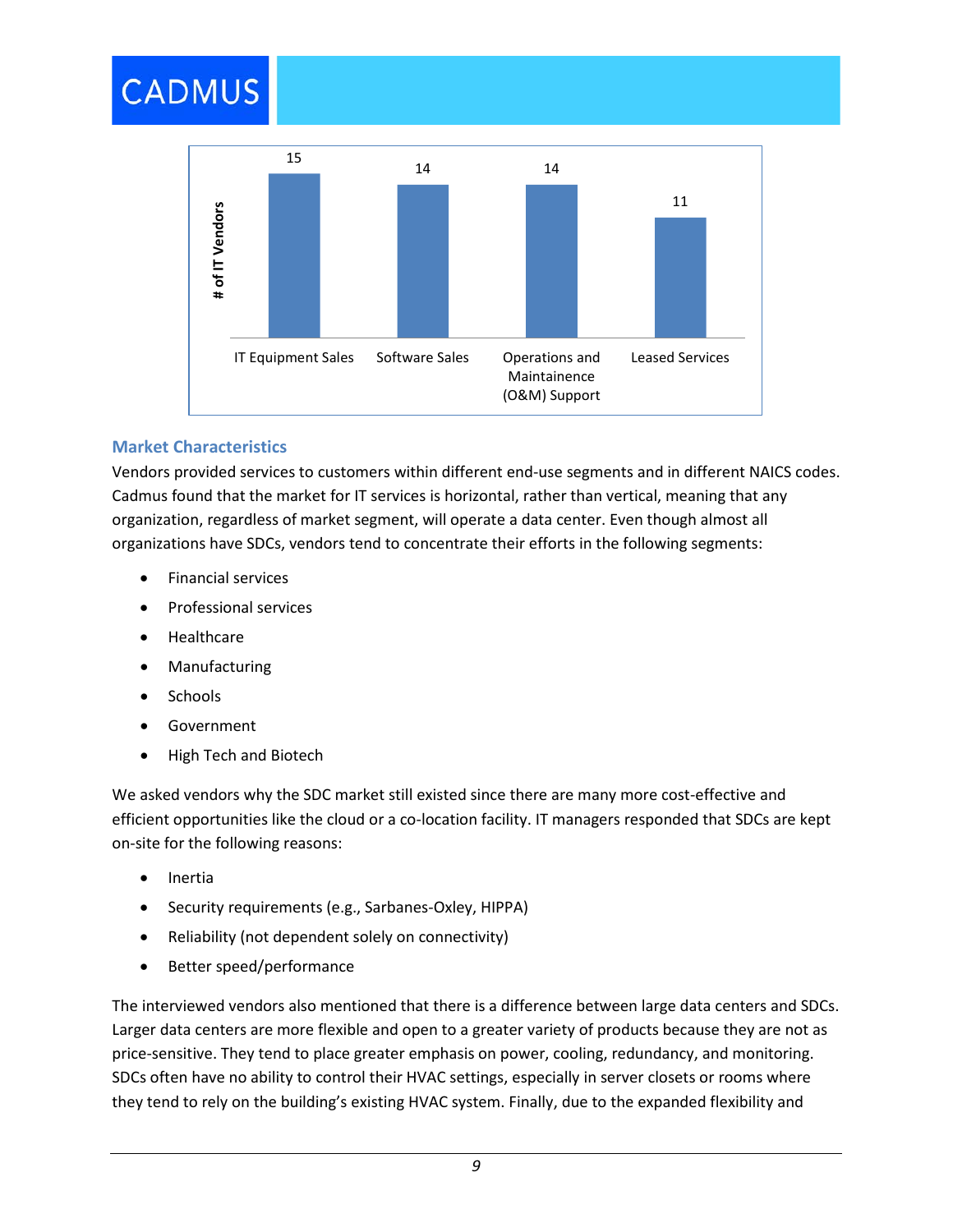additional access to capital, IT managers at larger data centers tend to be more concerned about the energy efficiency of their facility.

Finally, we asked the IT vendors specifically about SDCs in satellite offices and if a different energy-efficiency opportunity existed in those spaces.<sup>[16](#page-13-2)</sup> The IT vendors that worked with satellite offices indicated that, in general, these offices operated independently from their larger corporate headquarters, and they could not differentiate the energy-efficiency opportunity in these spaces.

### <span id="page-13-0"></span>**Decision-Making**

Interviews with the vendors indicated that they were very influential when customers conduct research and purchase IT equipment. Based on these interviews, Cadmus summarized the following decisionmaking process:

- Vendors provide information, recommendations, and quotes to customers.
- An internal IT manager, IT director, or vice president (VP) is often involved in the decisionmaking and final approval of the products and system to install.
- A VP, chief financial officer (CFO), or a CEO/president/owner gives final budget approval.

The quote that follows was taken directly from a vendor's description of the decision-making process, "In small data centers, the final proposal often goes to a CFO who has to weigh technical requests from IT with respect to available budget. Usually, [a] customer has to scale [the] proposal back. We help them scale out an acceptable design by saying what they can get and still stay within their budget."

Cadmus also asked vendors about their involvement in HVAC decisions. Many indicated that the facility manager makes HVAC decisions, rather than someone on the IT side of the business. Typically, HVAC decisions require the same approval process as IT equipment and systems. The HVAC budget most frequently came from the budget dedicated to facility-related expenses.

# <span id="page-13-1"></span>**Importance of Energy Efficiency**

Cadmus asked how often the vendors' SDC customers asked about energy efficiency when discussing improvements to their SDCs. As shown in [Figure 4,](#page-14-1) 35% "never" ask about energy efficiency and 29% "rarely" ask about energy efficiency. Only 6% "always" ask about energy efficiency.

<span id="page-13-2"></span> <sup>16</sup> The theory behind differences between SDCs in satellite offices and stand-alone SMBs is that satellite offices, which are part of large organizations that tend to have additional resources and corporate social responsibility policies, have more refined IT policies that lead to certain energy-efficiency practices that would "tricking down" to the satellite locations causing them to be more likely to have implemented efficiency measures.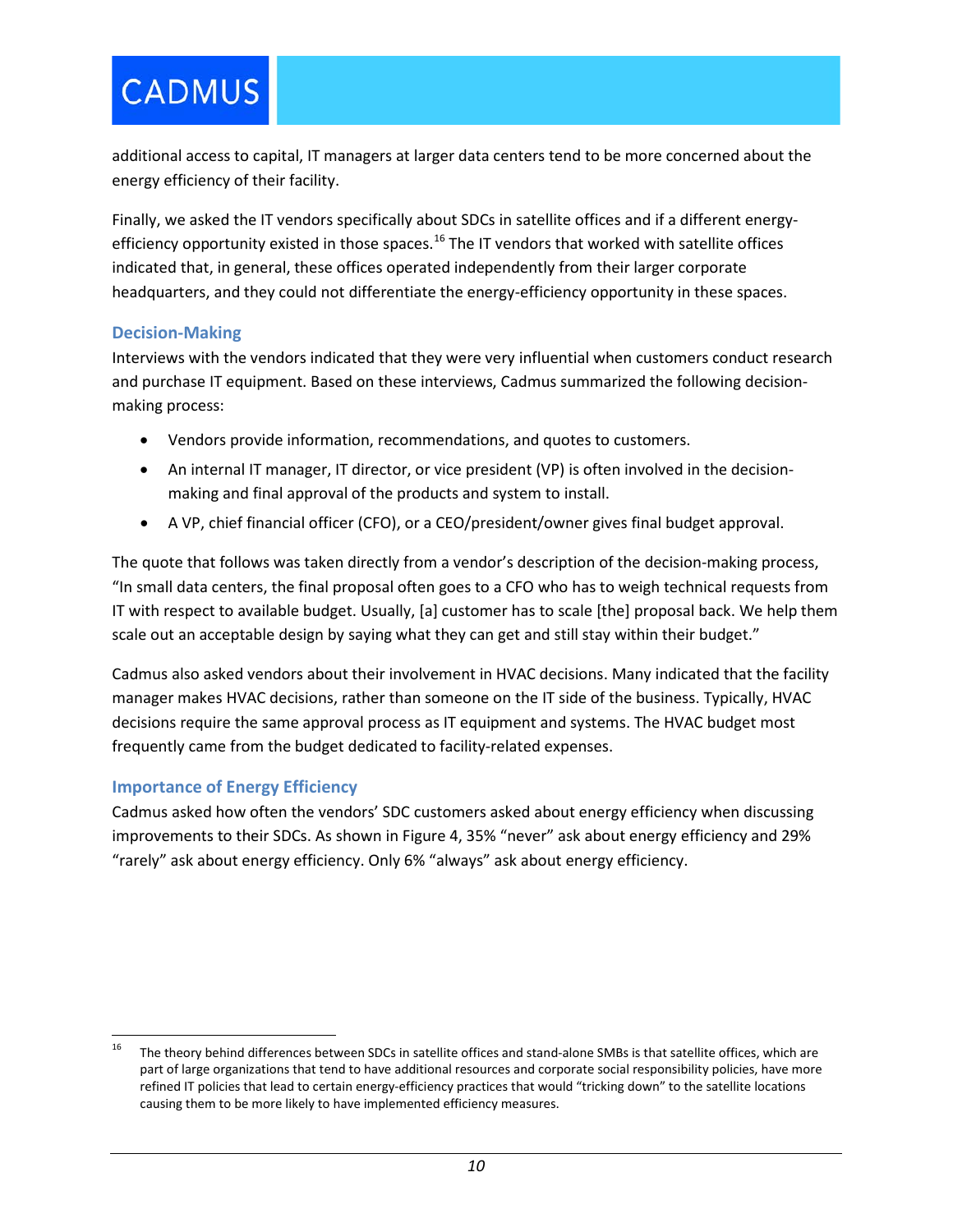<span id="page-14-1"></span>

[Figure 5](#page-14-2) shows the top priorities for customers making upgrades to their data centers, according to IT vendors. Vendors most frequently reported cost, uptime, and performance as a priority (as with most data centers), followed closely by data security. Energy efficiency and innovation tied as the least popular answer.

<span id="page-14-2"></span>

**Figure 5. Top Priorities for IT Vendors' SDC Customers (multiple selections possible; n=18)**

# <span id="page-14-0"></span>**Barriers to Energy-Efficiency Measures**

**CADMUS** 

As shown in [Figure 6,](#page-15-1) according to IT vendors, the top three barriers to energy efficiency for SDC customers include, respectively; resource constraints, focus on upfront costs, and lack of understanding of energy-efficiency opportunities on the part of the in-house IT manager. Six out of 17 IT vendors thought risk aversion and the lack of energy efficiency were the main barriers.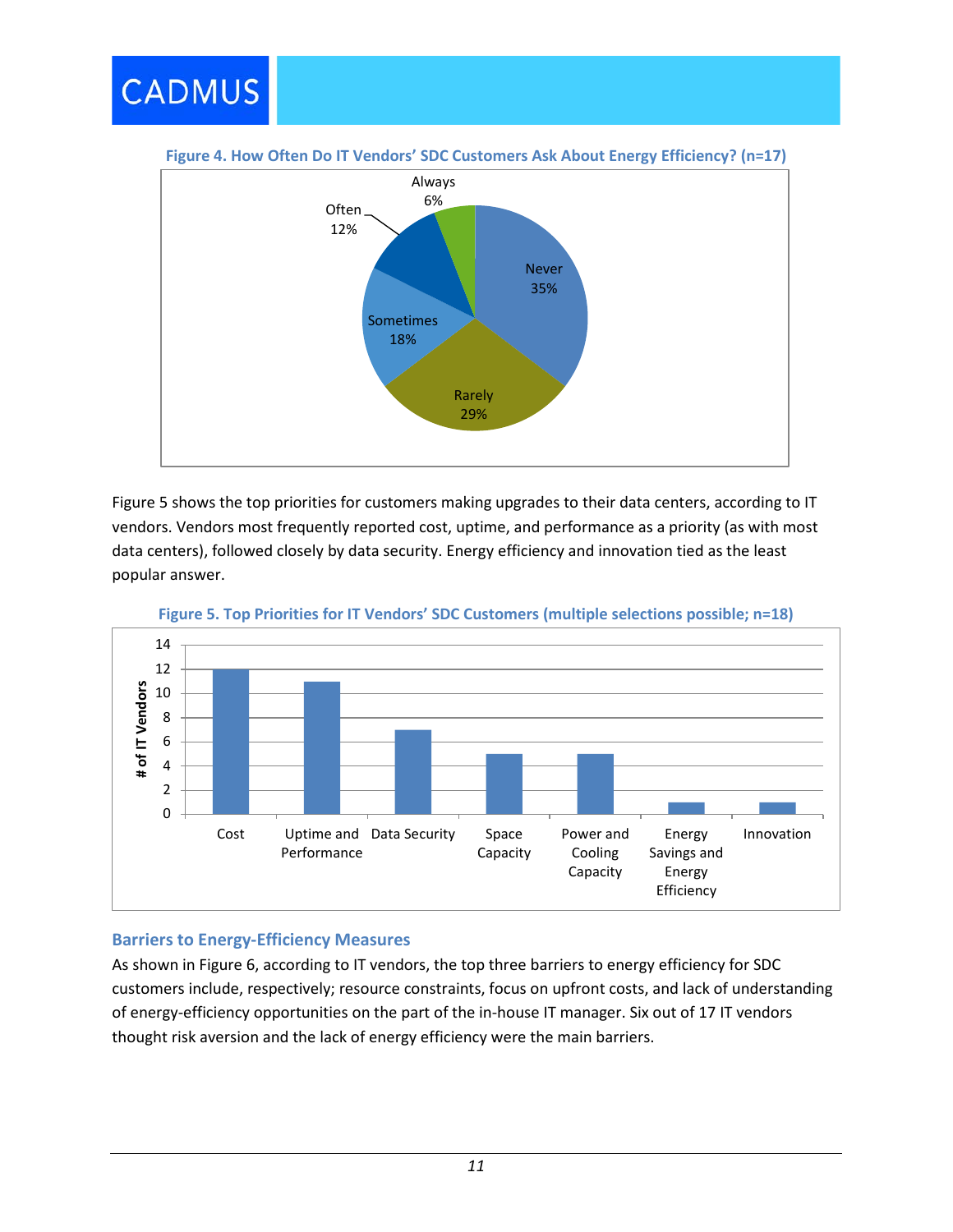

**Figure 6. Main Barriers to Energy Efficiency for IT Vendors' SDC Customers (multiple selections possible; n=17)**

<span id="page-15-1"></span>

# <span id="page-15-0"></span>**Implemented Energy-Efficiency Measures**

As shown in [Figure 7,](#page-15-2) even though energy efficiency may not be a priority for SDC customers, IT vendors indicated that they did see energy-efficient measures and practices in place at SDCs. Vendors most frequently cited virtualization as an efficiency practice, followed by energy-efficient servers and uninterruptible power supplies (UPS). Decommissioning and storage consolidation were also more popular measures.



<span id="page-15-2"></span>**Figure 7. Energy-Efficiency Measures Listed by Implementation Rate (organized by "always" and "fairly often"; n=17)**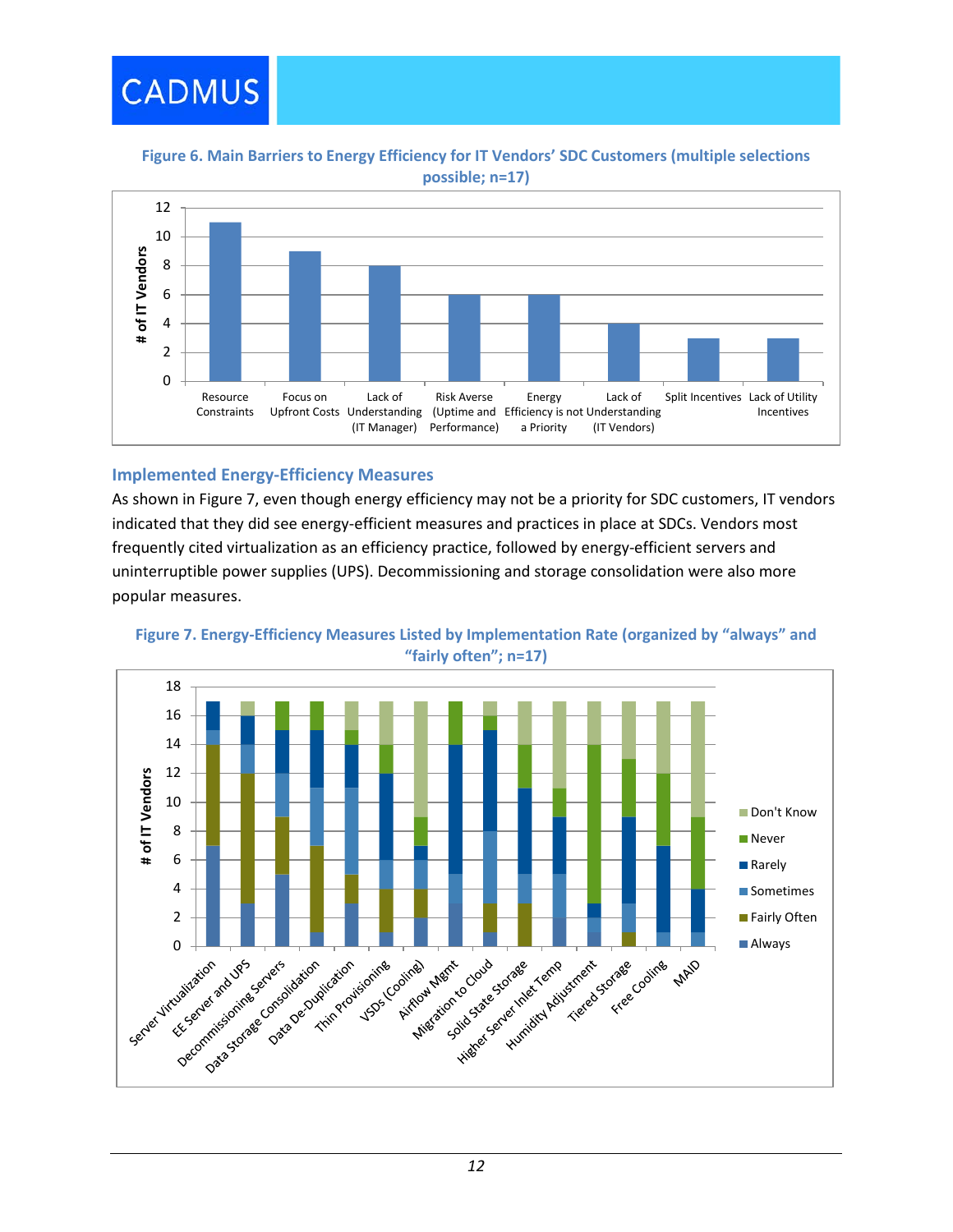[Figure 7](#page-15-2) shows a general trend—the lack of HVAC and airflow measures in the top six energy-efficiency measures implemented in SDCs (according to IT vendors). SDCs are often smaller in size (therefore, requiring less cooling capacity) and SDC managers have limited ability to control HVAC. HVAC technologies like airflow management, variable frequency drives (VFDs), temperature and humidity adjustments,<sup>[17](#page-16-3)</sup> and free cooling are more common in larger data centers. Please see Appendix A for a description of these measures.

# <span id="page-16-0"></span>**Energy-Efficiency Opportunity**

Cadmus asked IT vendors which three energy efficiency opportunities had the highest potential for implementation in SDCs. As shown in [Figure 8,](#page-16-2) 26% of the vendors selected virtualization, 24% selected data storage management, and 23% selected migration to the cloud. Some vendors acknowledged that, although server virtualization is the one measure they see most often implemented, it still represents the best energy-efficiency opportunity given how many organizations have implemented it and how many others are currently considering implementing it as a part of the next server upgrade.

<span id="page-16-2"></span>

### **Figure 8. Top Three Energy-Efficiency Opportunities (n=17)**

# <span id="page-16-1"></span>**Virtualization**

In the past, data center operators would run a single application on each server. With this "one workload, one box" approach, servers tend to run at a low "utilization rate", which means a fraction of the total computing resources are engaged in useful work. With server virtualization, administrators can run multiple applications on one physical host server, thereby consolidating server resources. In other words, multiple servers can work virtually simultaneously on one physical host server. Therefore, instead of operating many servers at low utilization, virtualization combines the processing power onto

<span id="page-16-3"></span><sup>&</sup>lt;sup>17</sup> Humidity control was likely infrequently implemented because of northern California's dry climate.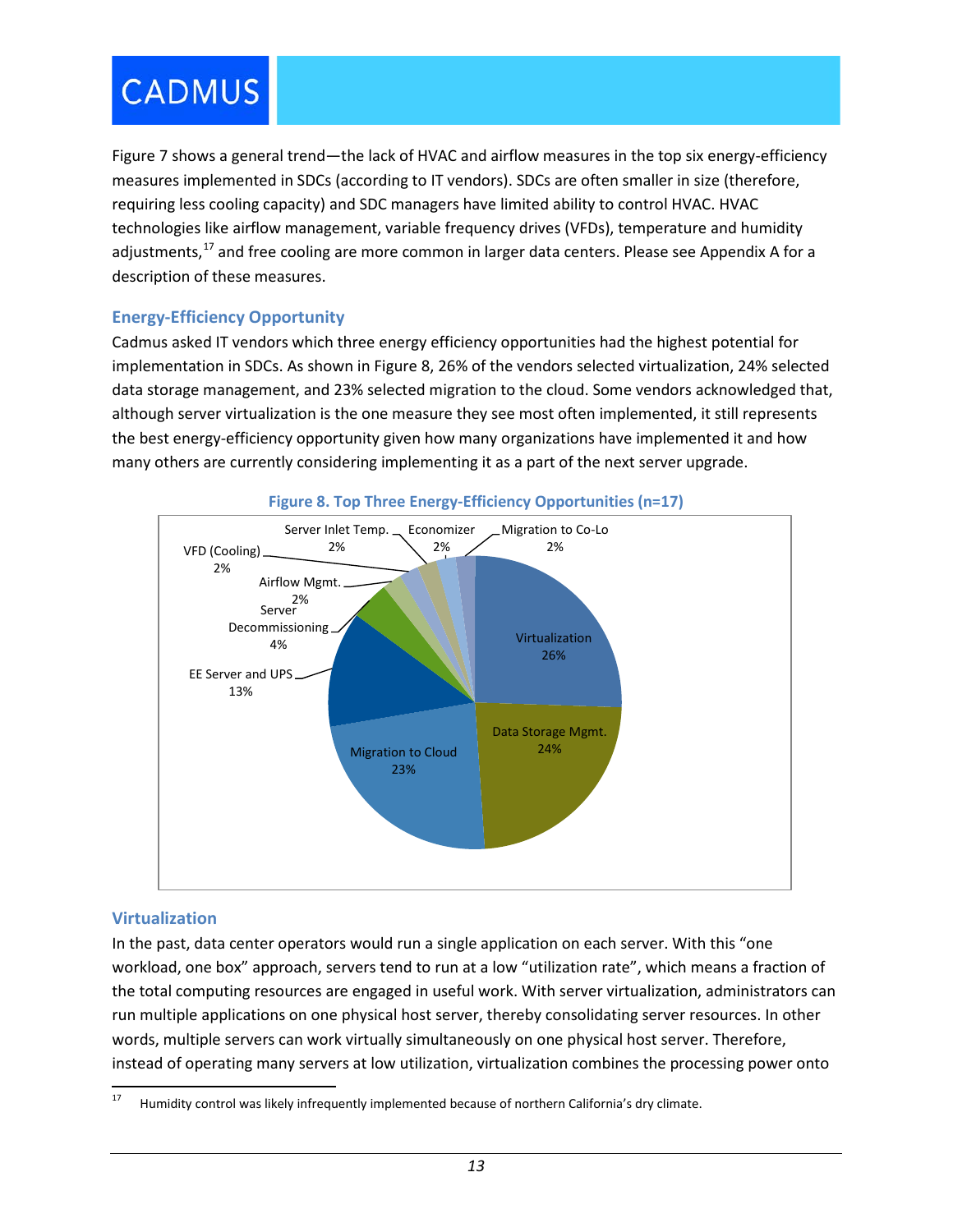fewer servers that operate at higher total utilization and save energy. More importantly, virtualization improves scalability, reduces downtime, enables faster deployments, and expedites disaster recovery.<sup>[18](#page-17-0)</sup>

Due to these benefits, virtualization has become commonplace in large data centers. In 2011, a survey of 500 large enterprise data centers found that 92% of the data centers used virtualization to some degree.<sup>[19](#page-17-1)</sup> However, virtualization is less common in SDCs; an informal survey of 30 small businesses found that only 37% used virtualization.<sup>[20](#page-17-2)</sup>

As described previously, IT vendors felt that server virtualization was both the most implemented measure in SDCs and the measure with the most remaining opportunity. On average, 69% of IT vendors' SDC customers have implemented server virtualization. However, of those that do virtualize, 53% of servers used by each customer were virtual machines. In other words, although many had virtualized, there were still many servers remaining to virtualize (31% of SDCs, and roughly half of those servers in the 69% of SDCs that had already completed some level of virtualization).

In addition, the IT vendors indicated the following about server virtualization:

- Organizations have implemented virtualization projects with as few as two servers.
- Customers were virtualizing on their own (without assistance from utility programs or without much encouragement from vendors). This signals a high potential for freeridership.
- The average refresh rate of servers to be four years.
- There is no particular market or organization type that favors virtualization more than another market or organization type.
- The main barriers to virtualization in SDCs were:
	- **Costs, given how inexpensive low-end volume servers have become.**
	- Complexity, as one vendor stated, "[Customers] don't have the manpower to take on a project like that. It is only a one to two person shop. [They] can't do research while managing other equipment."
	- **F** Risk aversion, as one vendor stated, "Small businesses are going to be risk averse. They are going to try to get more out of older servers."

<span id="page-17-0"></span> <sup>18</sup> *The Economics of Virtualization: Moving Toward an Application-Based Cost Model*, IDC, 2009. Available online: [www.vmware.com/files/pdf/Virtualization-application-based-cost-model-WP-EN.pdf](http://www.vmware.com/files/pdf/Virtualization-application-based-cost-model-WP-EN.pdf)

<span id="page-17-1"></span><sup>19</sup> "Veeam Launches V-Index to Measure Virtualization Penetration Rate". VEEAM. 2011. Available online: [www.veeam.com/news/veeam-launches-v-index-to-measure-virtualization-penetration-rate.html](http://www.veeam.com/news/veeam-launches-v-index-to-measure-virtualization-penetration-rate.html)

<span id="page-17-2"></span><sup>20</sup> Bennett, Drew and Delforge, Pierre. *Small Server Rooms, Big Energy Savings*. Natural Resourced Defense Council. February 2012. Available online: www.nrdc.org/energy/files/Saving-Energy-Server-Rooms-IssuePaper.pdf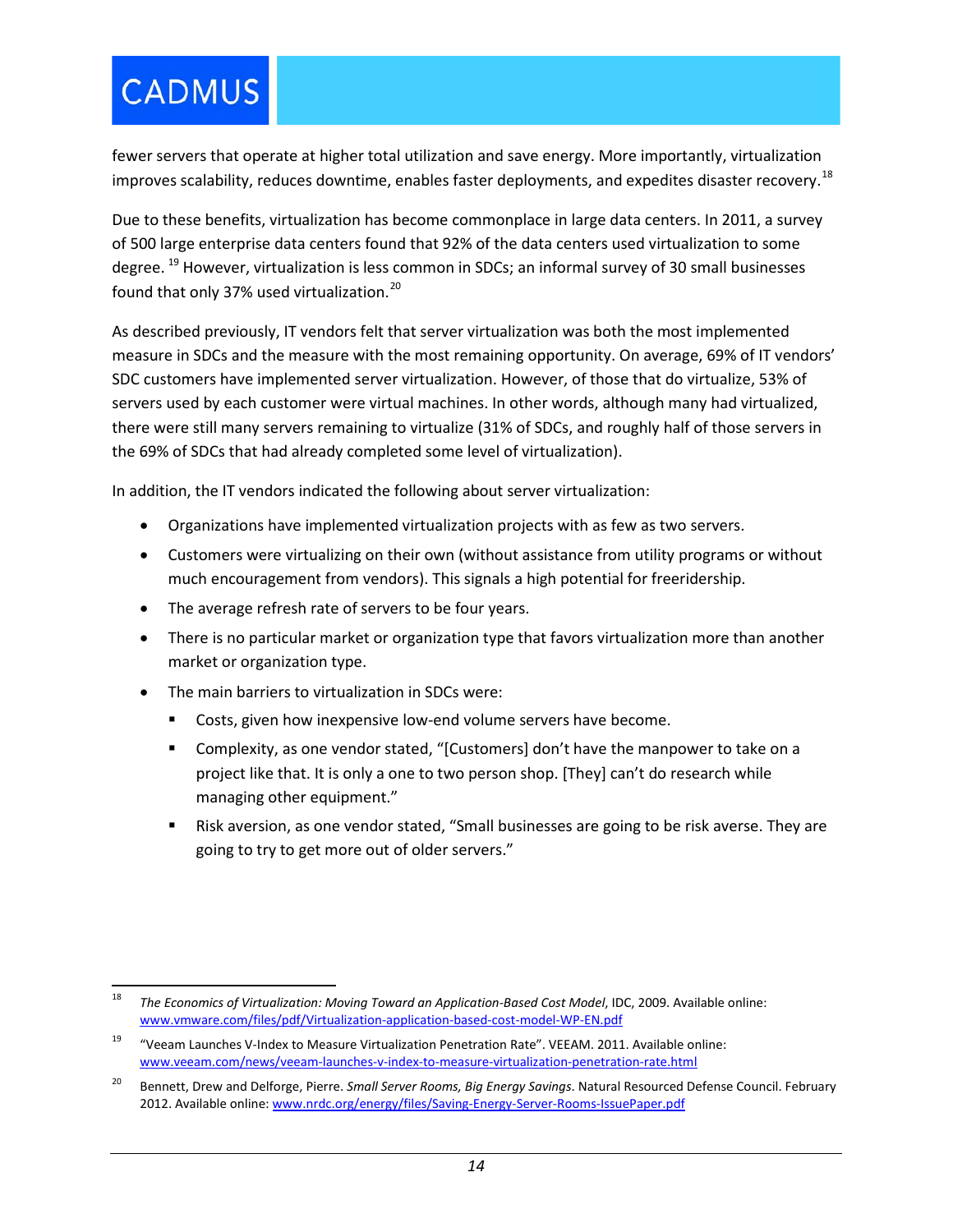### <span id="page-18-0"></span>**Migration to Cloud or Co-Location Services**

Cadmus asked IT vendors about the future of on-site SDCs, given the growing use of cloud services and the availability of co-location facilities. IT vendors provided the following feedback:

- SDCs will eventually head to a co-location facility or to the cloud, but, if not already doing so, are currently reluctant because these centralized infrastructures do not have the necessary level of information security or bandwidth to keep SDCs' businesses operating safely and smoothly.
- When asked about the timeline before almost all servers would be in the cloud, many were not able to or did not feel comfortable predicting, but those that did said about five to 10 years.
- SDCs would migrate to a co-location facility well before they would go to the cloud as certain industries (e.g., financial services, banks, and hospitals) will have trouble migrating to the cloud because of data security issues.
	- o Also, those that need high bandwidth will leave their servers at local brick and mortar locations and not the cloud, unless technology improves.
- Some applications will continue to be stored locally, including high security data, phone services, and file and print servers.

IT managers, for whom migration represents an outsourcing of some of their primary job functions, may report migration decisions differently than what is reported by IT vendors. Further research about this potential bias was not within the scope of this study, but would be beneficial for a follow-up study.

### <span id="page-18-1"></span>**IT Load**

IT Vendors did not have a good understanding of the actual IT load in an SDC. However, they provided the following estimates:

- Server closet capacity included one server rack
- Server room capacity included three (3) server racks
- Localized data center capacity included approximately 14 server racks

Based on the SDC manager interviews, the number of servers in the racks varied from one in a closet to approximately 20 per rack in some of the larger customers. In all categories, on average, SDC managers reported that the typical server has two processors and six cores.

# <span id="page-18-2"></span>*Phase II: Findings from SMB Customer Survey*

Cadmus called 1,040 SMB customers which were sampled from a list provided by PG&E. During the calling process, 321 SMB respondents reported whether or not they had an SDC[. Table 1](#page-19-2) shows the results sorted by North American Industry Classification System (NAICS) codes. Of the 321 respondents, the Government sector had the highest percentage of respondents with SDCs (87%), followed by Schools (75%), Healthcare (62%), and Offices (56%). Forty-four percent of the respondents were Offices. The respondents were located primarily in San Francisco, the Central Valley, and Silicon Valley.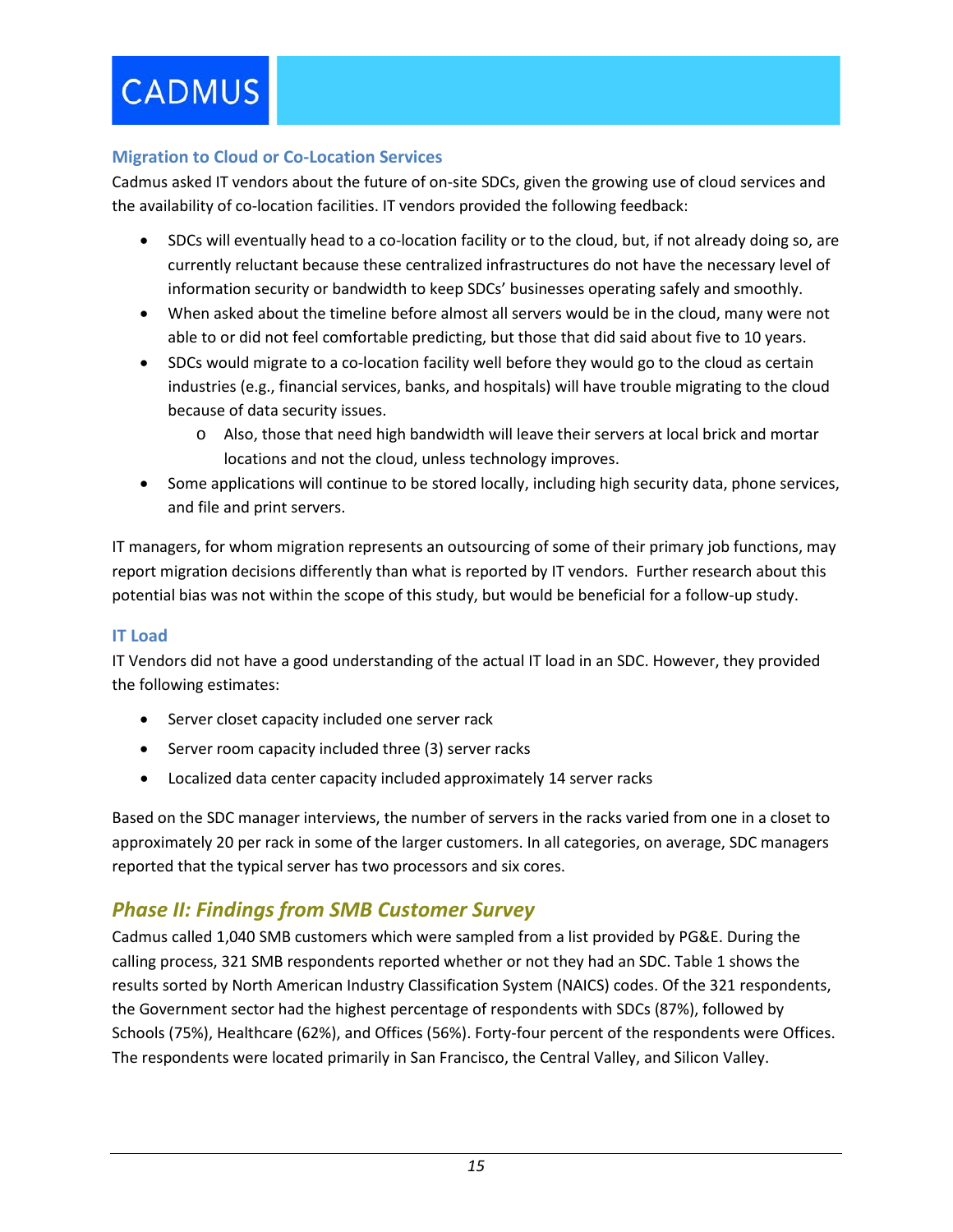<span id="page-19-2"></span>

| <b>NAICS Code</b>               | <b>Respondents</b> | <b>Percentage of</b><br><b>Respondents</b> | "Yes, Have SDC" | <b>Percentage</b><br>"Yes, Have SDC" |
|---------------------------------|--------------------|--------------------------------------------|-----------------|--------------------------------------|
| Government                      | 15                 | 5%                                         | 13              | 87%                                  |
| <b>Schools</b>                  | 4                  | 1%                                         | 3               | 75%                                  |
| Healthcare                      | 26                 | 8%                                         | 16              | 62%                                  |
| <b>Offices</b>                  | 140                | 44%                                        | 78              | 56%                                  |
| Manufacturing & Transportation  | 40                 | 13%                                        | 21              | 53%                                  |
| High Tech/Biotech               | 6                  | 2%                                         | 3               | 50%                                  |
| Agriculture                     | 25                 | 8%                                         | 7               | 28%                                  |
| Retail                          | 50                 | 16%                                        | 10              | 20%                                  |
| Hospitality                     | 11                 | 3%                                         | $\mathbf{1}$    | 9%                                   |
| <b>Food Processing</b>          | $\overline{2}$     | 1%                                         | $\Omega$        | 0%                                   |
| <b>Chemicals &amp; Minerals</b> | 0                  | 0%                                         | $\mathbf 0$     | n/a                                  |
| Petroleum                       | $\Omega$           | 0%                                         | $\Omega$        | n/a                                  |
| <b>Total</b>                    | $321*$             |                                            | 153             | 48%                                  |

### **Table 1. Survey Results of SMBs Regarding Presence of SDC (n=321)**

\*Cadmus grouped two of the 321 respondents into the Residential classification and did not show them here.

# <span id="page-19-0"></span>*Phase III: Findings from SMB Customer SDC Manager In-Depth Interviews*

Thirty-four of the 321 survey respondents agreed to have their SDC manager complete a longer, indepth interview. Interviews lasted anywhere between 10 and 30 minutes, depending on the length of time the customer was willing to dedicate. All of the information from the SDC manager contributed to the analysis in this report.

### <span id="page-19-1"></span>**SMB Customer Characterization**

Slightly more than half of the 34 SMB customers were organizations with fewer than 50 employees, as shown in [Figure](#page-20-0) 9. However, some of the SDC managers were from SMBs with more than 1,000 employees.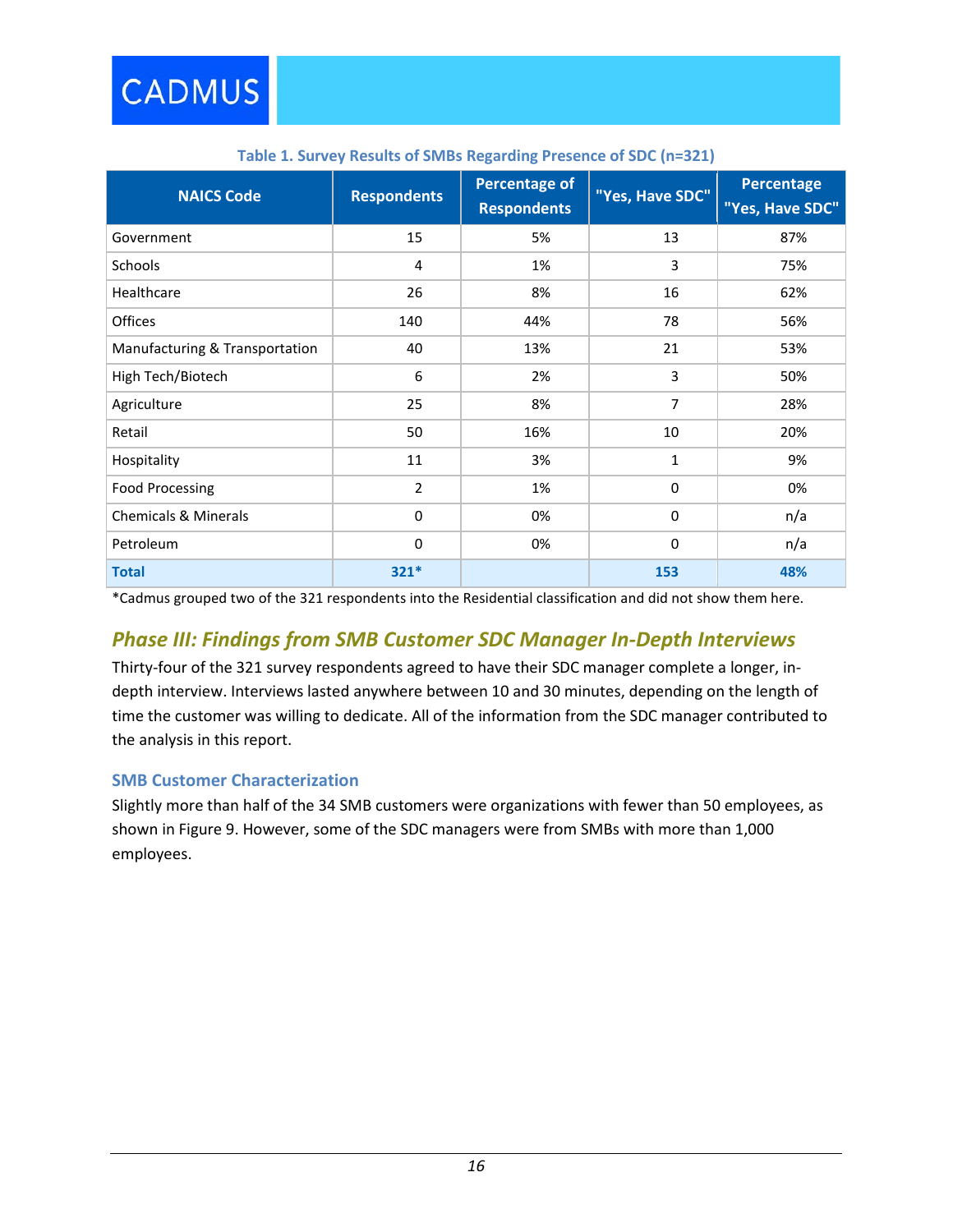<span id="page-20-0"></span>

As shown in [Figure 10,](#page-20-1) SDC managers that participated in this study mostly oversaw server closets (59%).

<span id="page-20-1"></span>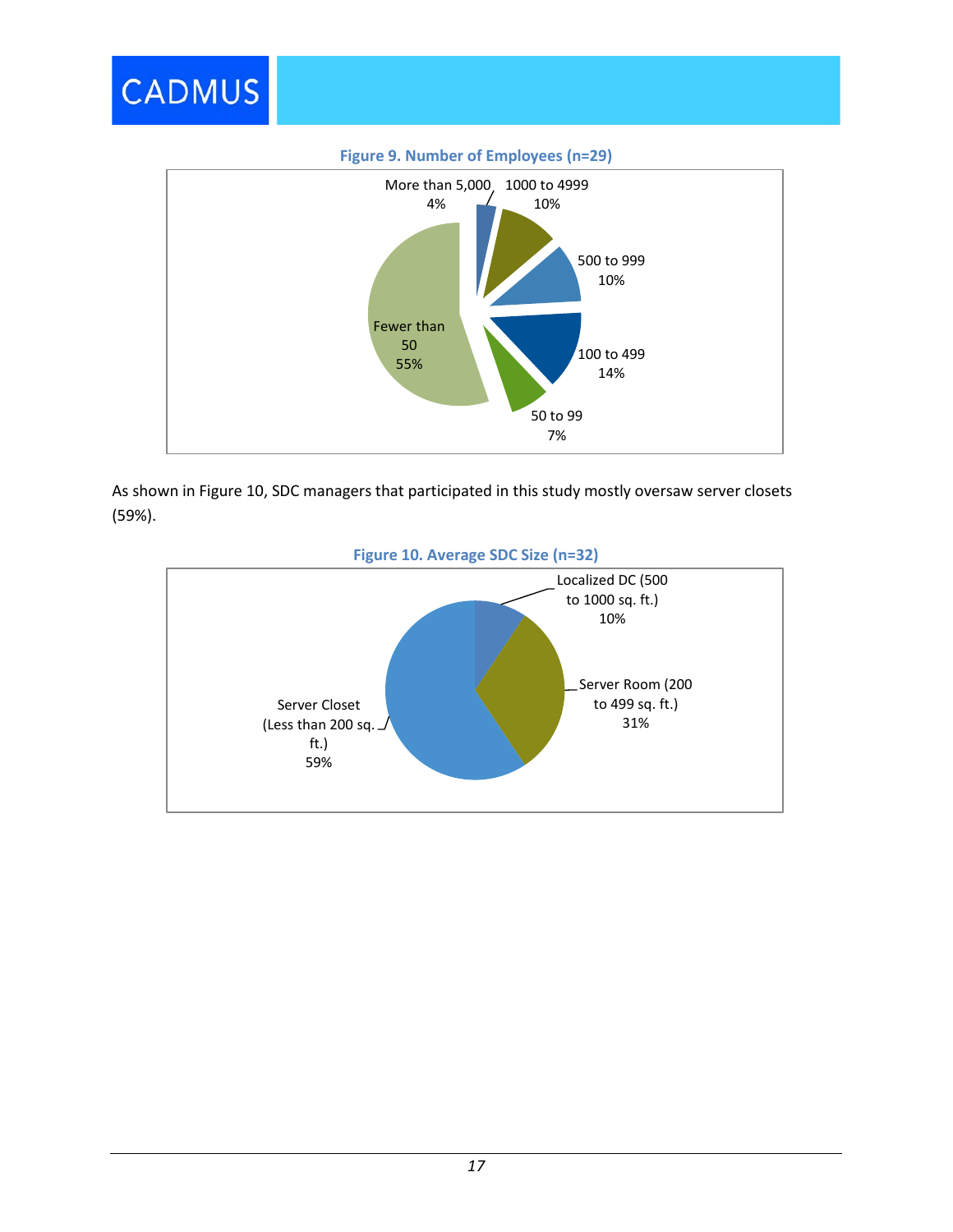



<span id="page-21-1"></span>As shown in [Figure 11,](#page-21-1) 26% of SMBs had multiple on-site SDCs.

As shown in [Figure 12,](#page-21-2) 17 of 32 SDC managers did not use any co-location or cloud services. Those that did use co-location or cloud only used them for certain applications. Two SDC managers had their entire SDC in a co-location facility.

<span id="page-21-2"></span>



### <span id="page-21-0"></span>**Decision-Making**

Forty-five percent of SDCs used an IT vendor (n=31). Those SDCs may have a dedicated in-house IT person, as well. Fifty-eight (58%) of SDC managers reported that they were involved in the HVAC decision-making process (n=31). This conflicts with the responses from the IT vendors, which indicated that vendors were not involved in HVAC decisions. Eight of 16 SDC managers stated that they could control temperature and humidity in their SDC. The remaining 8 used the building's general settings, which as to be expected given the high number of server closets in the sample.

As shown in [Figure 13,](#page-22-1) 25 of 34 SDC managers primarily obtained their general information on data center products and services through their own research. Eleven of 34 SDC managers used their IT consultant and 10 of 34 managers used the OEM to gather general information.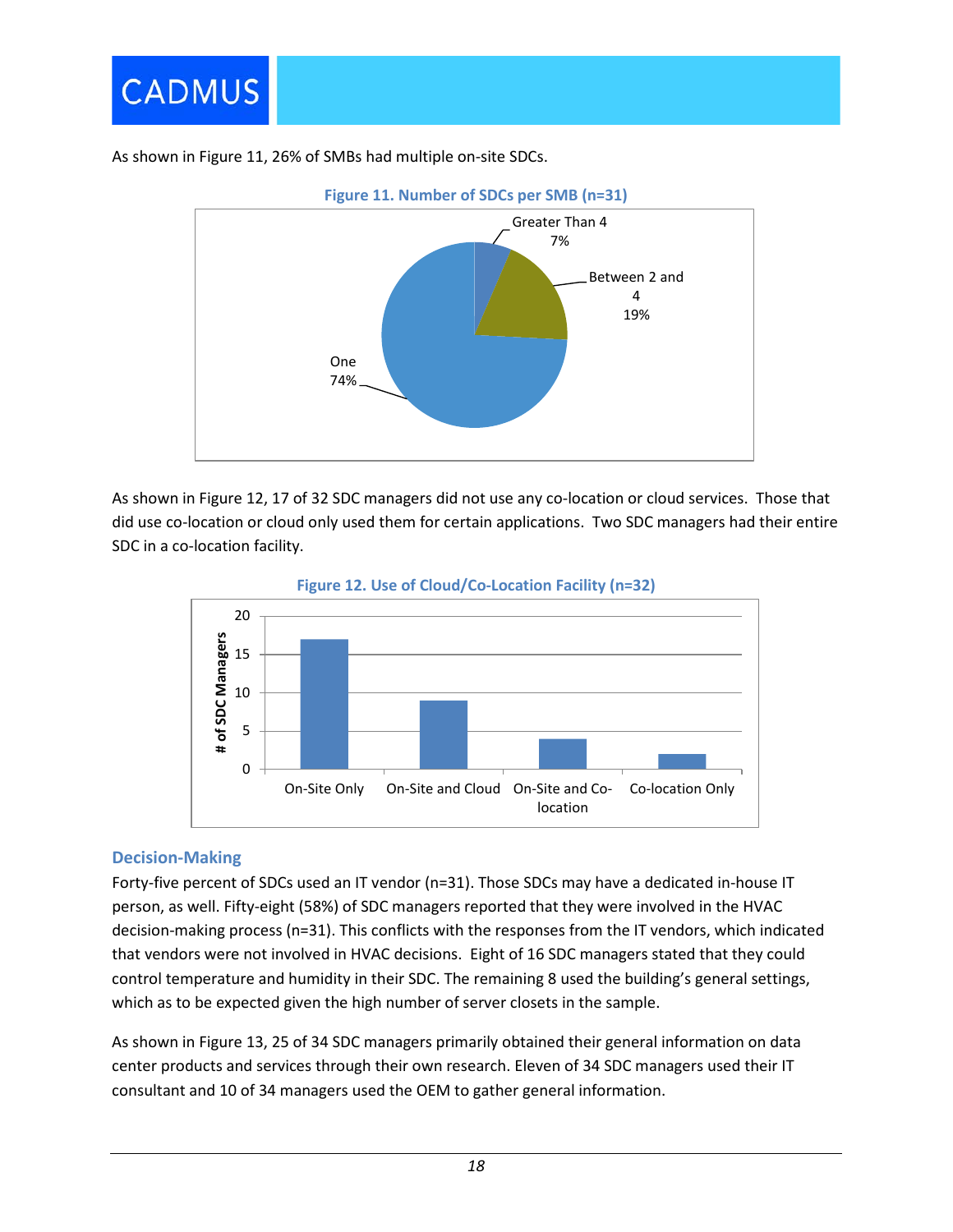<span id="page-22-1"></span>

**Figure 13. Source of Data Center Product and Service Information (multiple selections possible; n=30)**



Cadmus also asked the SDC managers about IT equipment purchases. As shown in [Figure 14,](#page-22-2) SDC managers purchase IT equipment most often from the OEM, then from a retailer, and third from an IT consultant.

<span id="page-22-2"></span>**Figure 14. Where SDC Managers Purchase IT Equipment (multiple selections possible; n=29)**



### <span id="page-22-0"></span>**Importance of Energy Efficiency**

For an SDC manager, the importance of energy efficiency varies. As shown in [Figure 15,](#page-23-0) more than 60% of SDC managers reported considering energy efficiency in IT purchases. However, this contrasts with the other results of the SDC manager survey, namely:

- 67% do not request information about energy efficiency
- 77% do not know their IT load

When asked directly whether they consider energy efficiency when making IT decisions, SDC managers typically responded, "Yes, whenever possible (if makes economic sense)."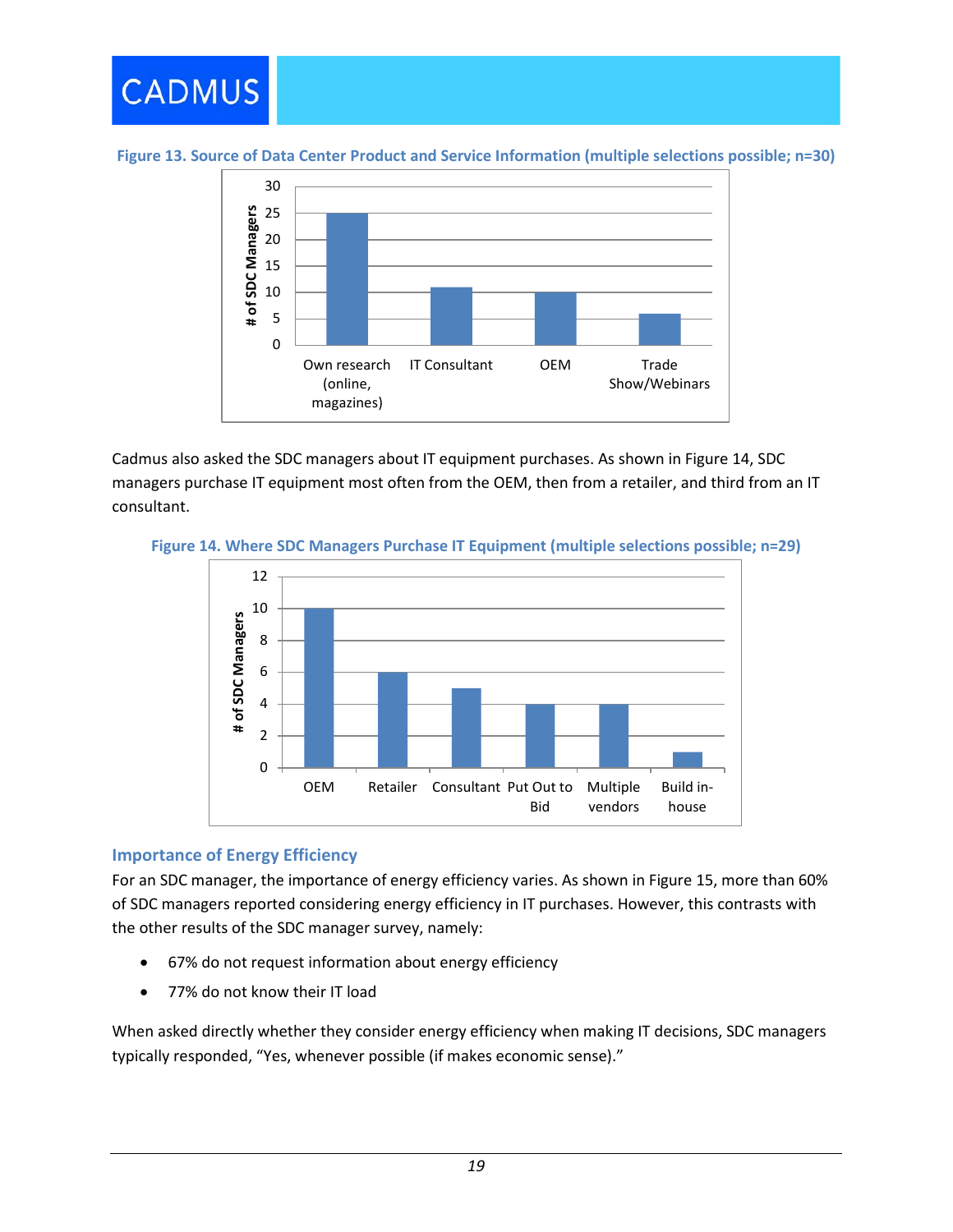

These results are also different from the results of the IT vendor survey. Approximately 65% (11 out of 17) IT vendors said SDC managers "rarely" or "never" asked about energy efficiency (see [Figure 4\)](#page-14-1). Given these conflicting results with other SDC interview questions and the information from the IT vendor interviews, SDC manager self-report bias may have occurred.

<span id="page-23-0"></span>



As shown in [Figure 16](#page-24-0) and [Figure 17,](#page-24-1) attitudes towards energy efficiency (as expected and described by the IT vendor) improved as the size of the data center increased (by number of servers and number of employees).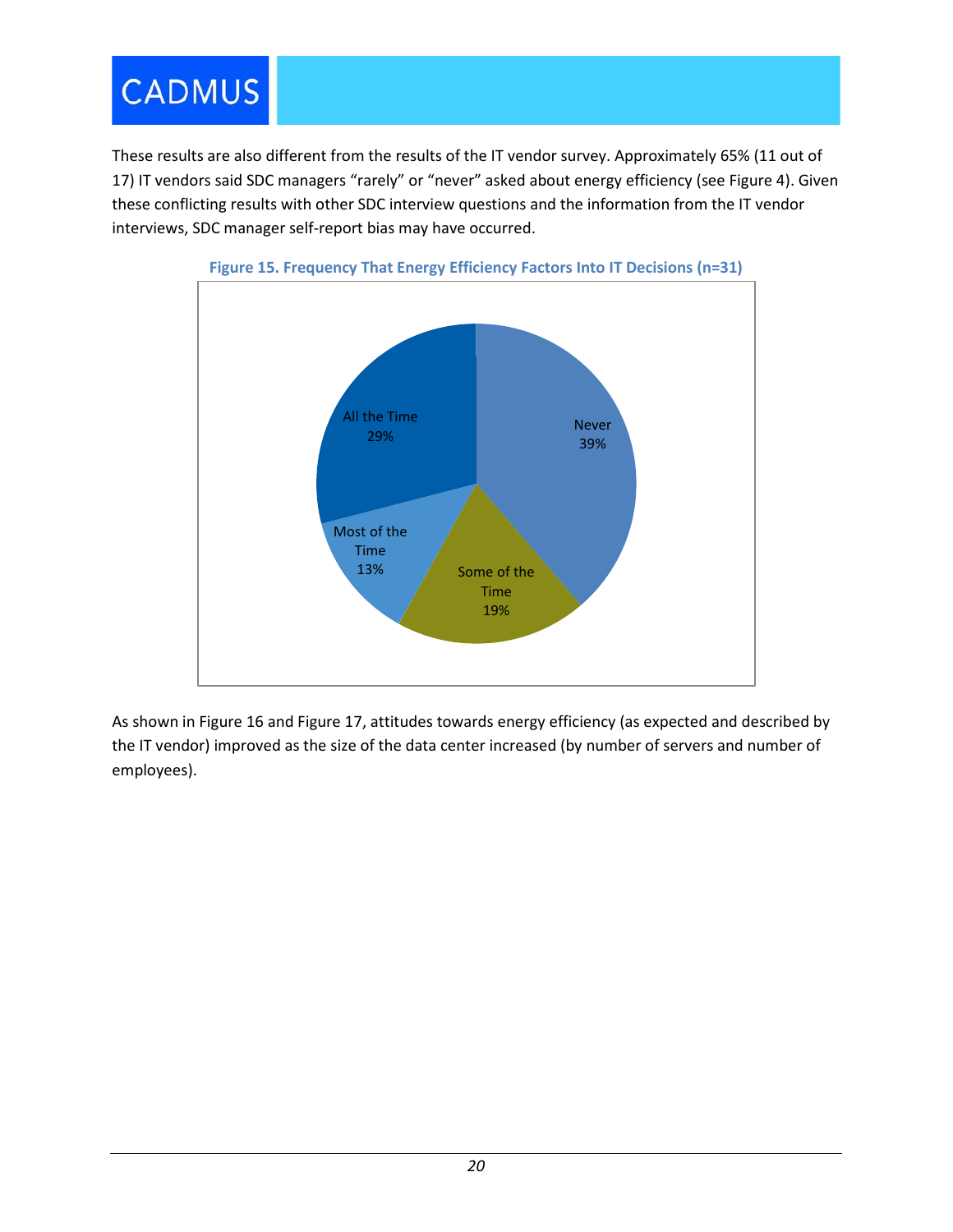

<span id="page-24-0"></span>**Figure 16. Frequency That Energy Efficiency Factors Into IT Decisions by Number of Servers (n=27)**

<span id="page-24-1"></span>



[Figure 18](#page-25-1) shows that the top priorities for SDC managers were the same as those revealed in the interviews with IT vendors (se[e Figure 5\)](#page-14-2). The top three priorities for SDC managers included uptime and performance, cost, and data security.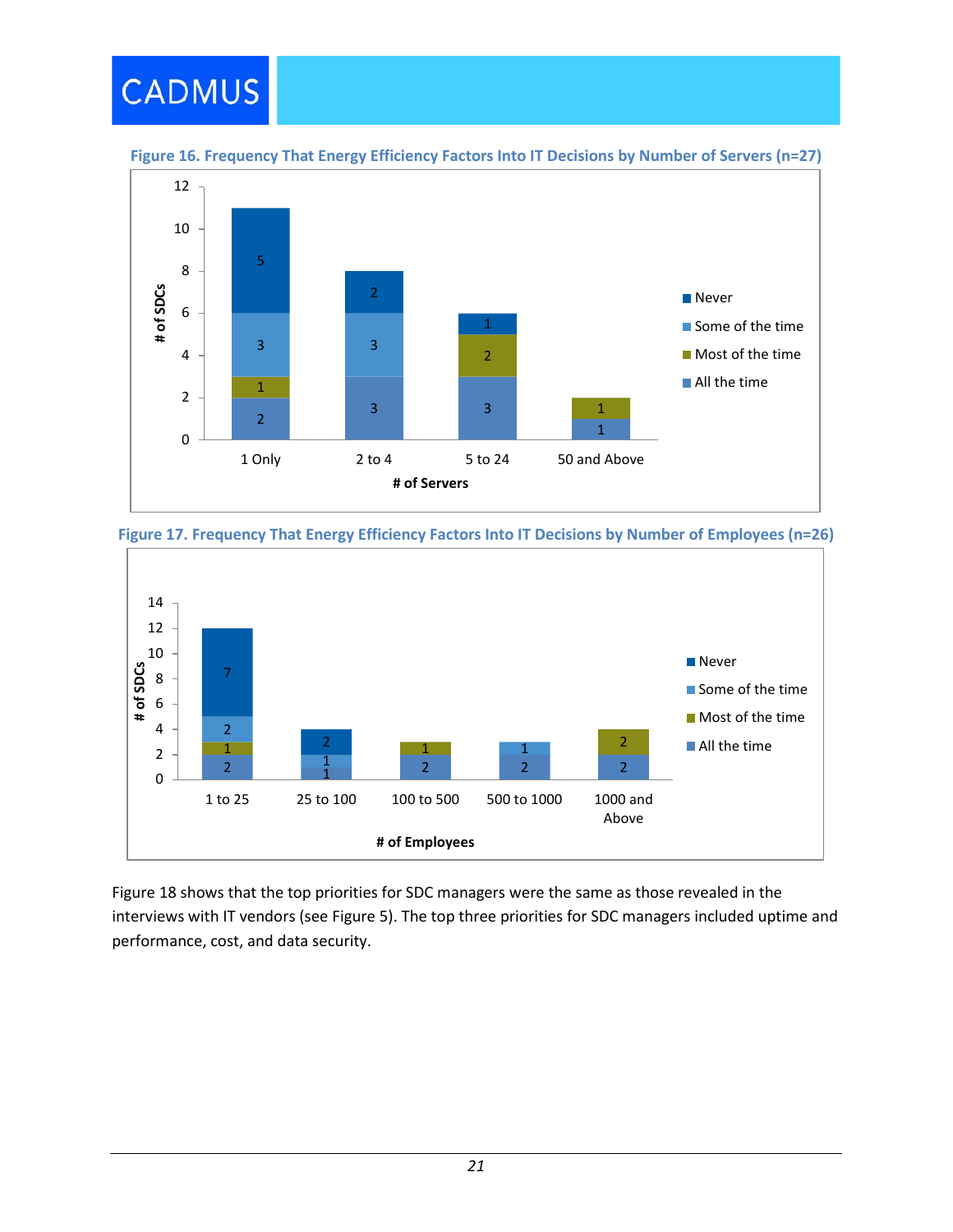<span id="page-25-1"></span>

**Figure 18. Top Priorities for SDC Managers (multiple selections possible; n=33)**

### <span id="page-25-0"></span>**Barriers to Energy-Efficiency Measures**

As shown in [Figure 19,](#page-25-2) SDC managers cited resource constraints, lack of energy efficiency as a priority, and high upfront costs as the top three energy-efficiency barriers in SDCs. These results were very similar to the results of the IT vendor interviews, except that "energy efficiency is not a priority" was not in the top three for IT Vendors.



<span id="page-25-2"></span>**Figure 19. Main Barriers to Energy Efficiency for SDC Manager (multiple selections possible; n=28)**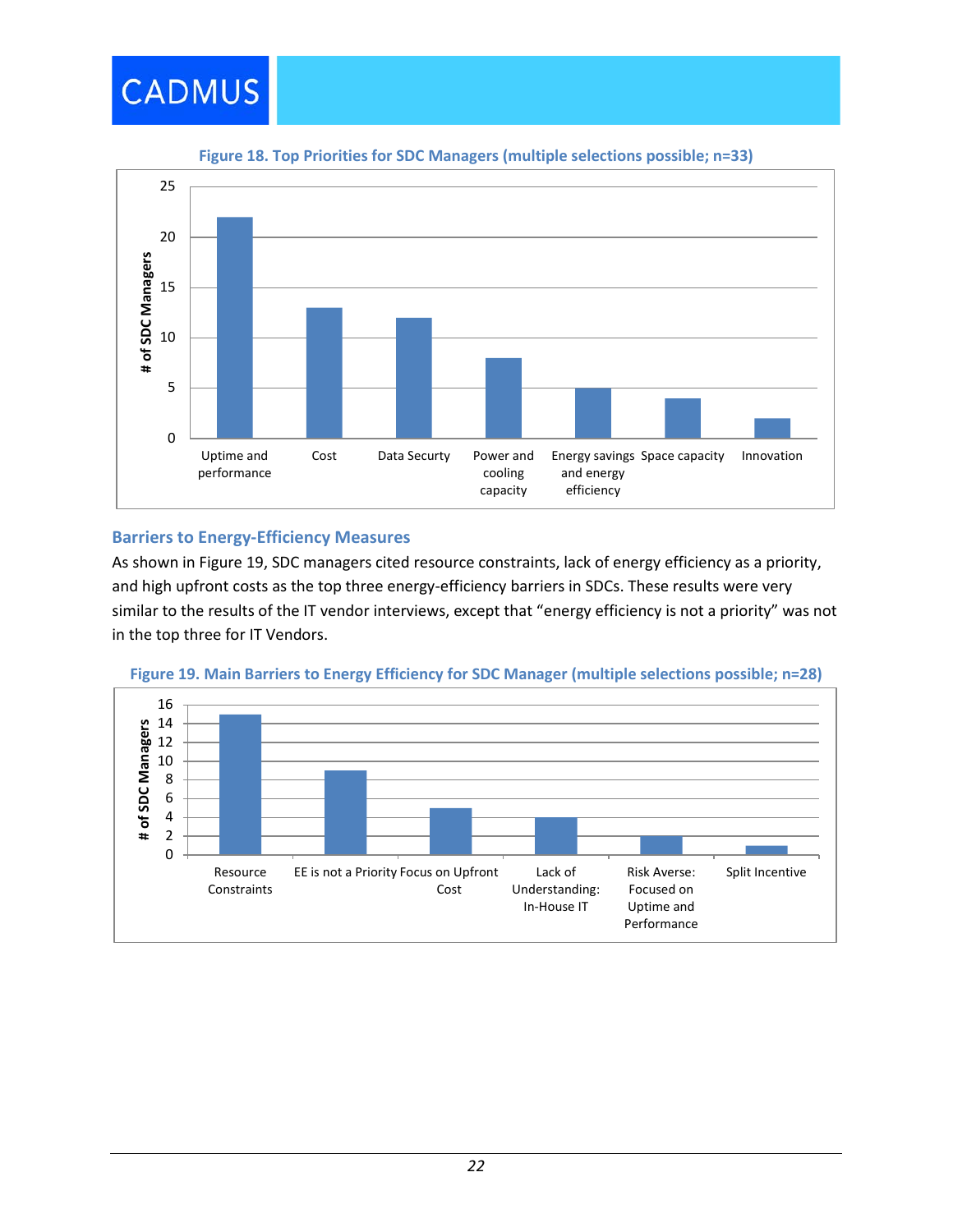[Table 2](#page-26-2) contains a sample of quotes from SDC managers about the barriers they experience when attempting to pursue energy efficiency in their SDCs.

<span id="page-26-2"></span>

| <b>Finding Category</b>                          | <b>Verbatim Statements</b>                                                                                                                                                                                                                                                                   |
|--------------------------------------------------|----------------------------------------------------------------------------------------------------------------------------------------------------------------------------------------------------------------------------------------------------------------------------------------------|
| Energy use is                                    | "It is a small room and the energy use is small relative to the rest of the office."                                                                                                                                                                                                         |
| inconsequential                                  | "Footprint is so small that it is negligible when choosing between different products."                                                                                                                                                                                                      |
| Lack of<br>understanding (on<br>behalf of the IT | "I'm unfamiliar with what is available or what could happen. If PG&E provided some<br>ideas about what to do, it would be helpful. I would be interested in a whole-building<br>audit."                                                                                                      |
| manager)                                         | "There is a lack of education at the top level. If folks were more knowledgeable about<br>$\bullet$<br>efficiency, it might factor into decision, but not sure it is a high priority."                                                                                                       |
| Already doing what<br>they can                   | "Don't have any [barriers]. As a county, we have an energy independence program,<br>٠<br>which has fostered a culture of breaking down barriers."<br>"Don't have much to do. We get the most energy-efficient servers that we can, but<br>aren't constantly changing out or adding servers." |

### <span id="page-26-0"></span>**Implemented Energy-Efficiency Measures**

As shown in [Figure 20,](#page-26-3) SDC managers most often implemented the following energy-efficiency measures: energy efficiency servers and UPSs, decommissioning of unused servers, data storage management, and server virtualization. These responses were very similar to those described by IT vendors (se[e Figure 7\)](#page-15-2) and once again emphasized IT measures rather than HVAC measures. This also reflects the fact that most of the SDCs were server closets and rooms without HVAC opportunities.

<span id="page-26-3"></span>

# <span id="page-26-1"></span>**Energy-Efficiency Opportunity**

Cadmus asked SDC managers which three energy-efficiency opportunities would have the highest potential of implementation in the SDCs. As shown in [Figure 21,](#page-27-2) the top three energy-efficiency opportunities, according to SDC managers, include server virtualization (38%), data storage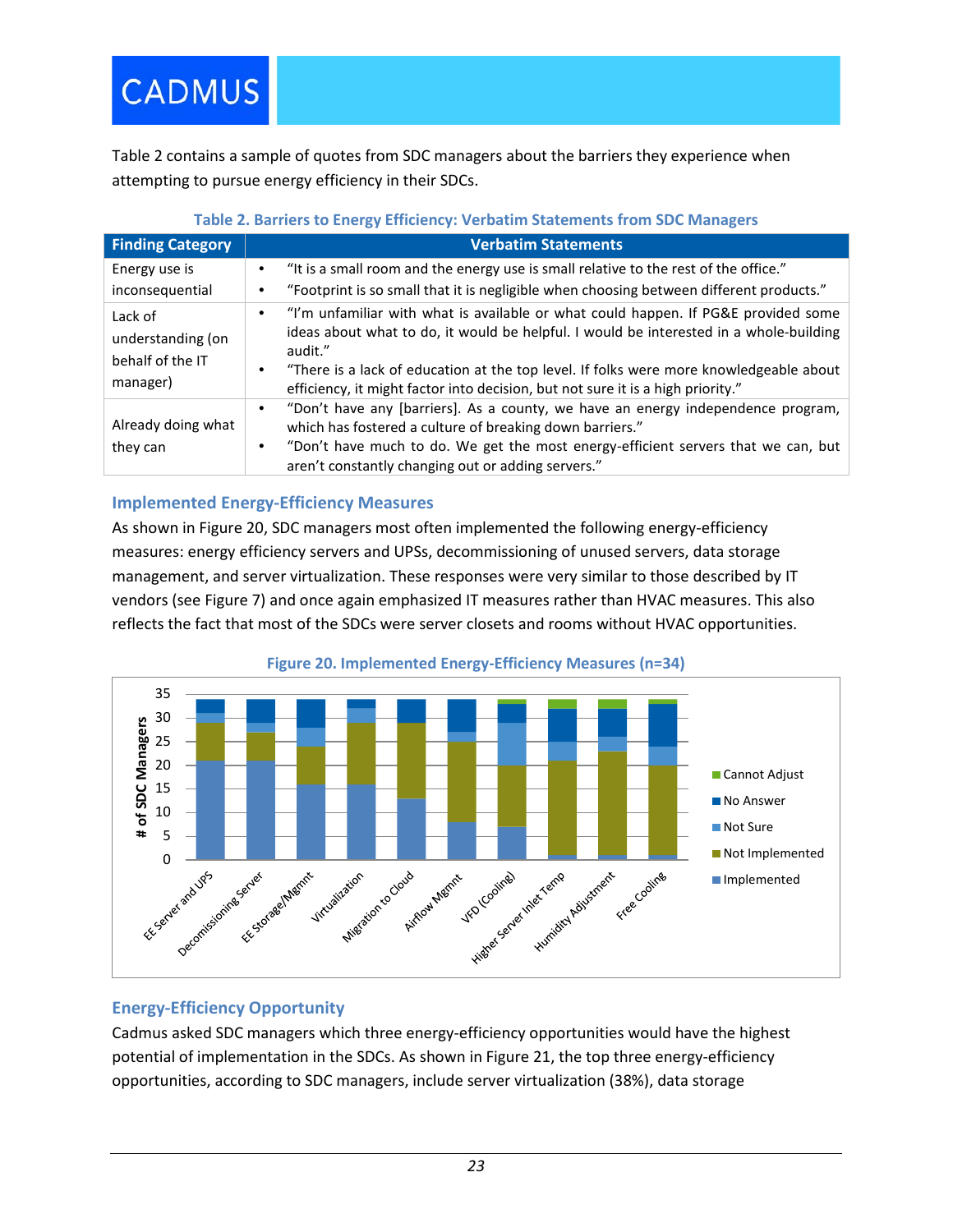<span id="page-27-2"></span>management (16%), and migration to the cloud (13%). These top three priorities align with the responses from the IT vendor (see [Figure 8\)](#page-16-2).



### **Figure 21. Top Energy-Efficiency Opportunities (multiple selections possible; n=17)**

# <span id="page-27-0"></span>**Virtualization**

As mentioned in the last section, both IT vendors and SDC managers listed virtualization as the energyefficiency measure with the most remaining opportunity. SDC manager interviews also revealed the following about virtualization:

- As shown in [Figure 19,](#page-25-2) 16 of 29 SDC managers (55%) had implemented virtualization. This is lower than the 69% of IT vendor's customers who had implemented virtualization.
- Nine of the 16 SDC managers that had implemented virtualization cited that 45% of their servers were virtual servers. (IT vendors reported an average of 53%.)
- Based on 14 responses from SDC managers, not all servers were virtual servers due to high upfront costs (six responses), unique applications they could not virtualize (five responses), security (one response), and lack of time (one response) to complete the process.
- Based on 21 responses from SDC managers, the average server refresh rate was six years (with a minimum of a refresh every two years and a maximum of every 15 years).

# <span id="page-27-1"></span>**Migration to Cloud or Co-Location Services**

Cadmus also asked SDC managers about the future for on-site SDCs, given the availability of co-location facilities and the growing use of cloud services. SDC managers provided the following feedback:

• SDCs exist due to concerns about security, bandwidth, and control. Managers reported their organizations remain concerned about the security of their data at off-site locations; the speed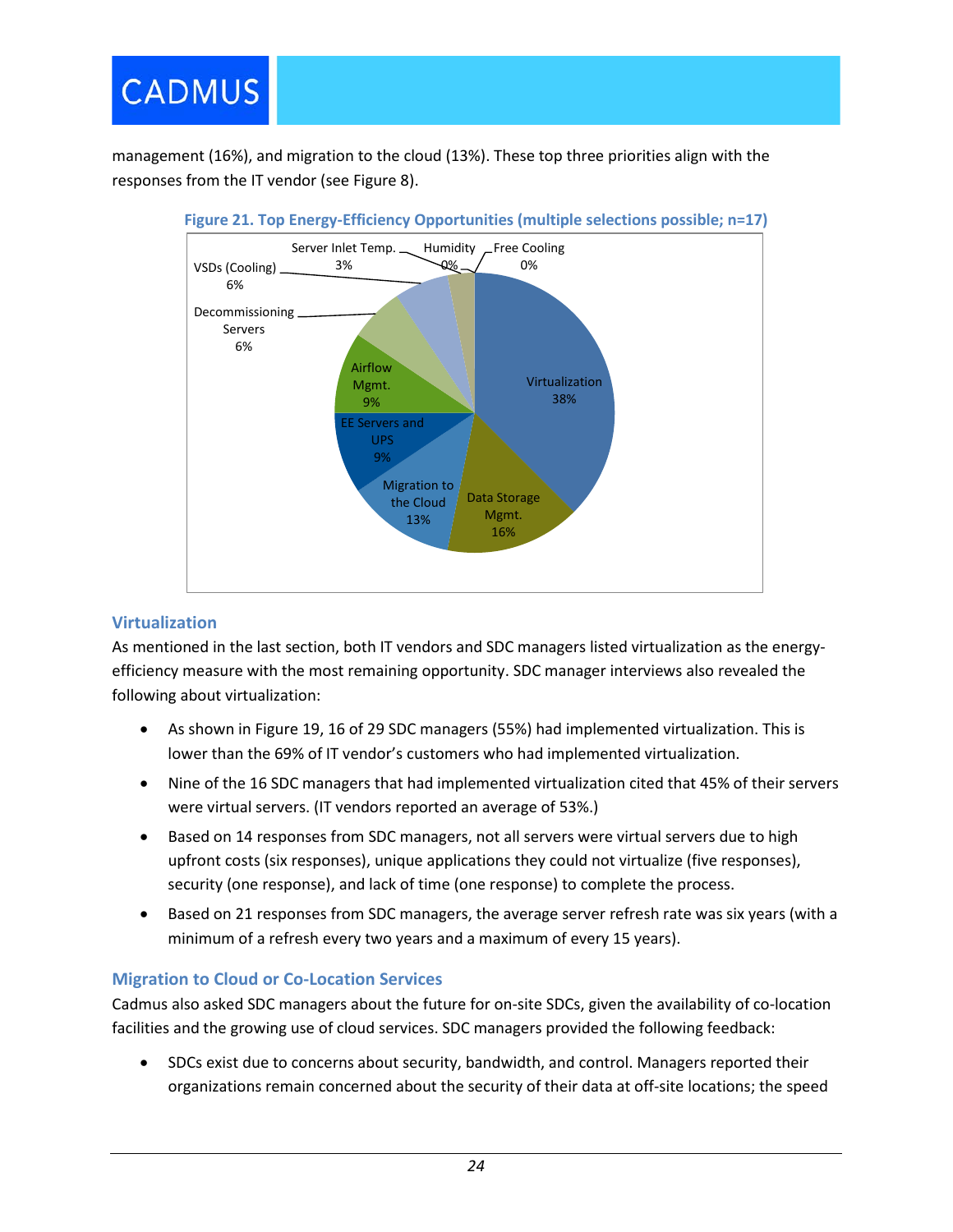

with which systems can transfer and deliver data; and the ability to control, manage, and oversee their physical servers.

- The interviewed SDC managers like to have the following server types and applications on-site: domain controller, file server, print server, e-mail server, and financial applications.
- <span id="page-28-1"></span>As shown in [Figure 22,](#page-28-1) when we asked where on-site SDC services may migrate, more than half of SDC managers reported "no migration", while others mentioned the cloud (31%), co-location (10%), and a larger corporate data center (4%).



# **Figure 22. Destination of On-Site SDC Services (n=29)**

### <span id="page-28-0"></span>**IT Loads**

Recent research found that an SDC in a typical office building consumes 23**%** of annual energy costs while an SDC in a high efficiency office building consumes 40 to 50% of annual energy costs.<sup>[21](#page-28-3)</sup>

<span id="page-28-2"></span>Similar to IT vendors, SDC managers did not know their typical IT loads, but the data indicated that SDCs tended have fewer than five servers (with a median of three servers, see [Figure 23\)](#page-28-2). SDC managers also reported, on average, two processors per server and six cores per processor.



<span id="page-28-3"></span><sup>&</sup>lt;sup>21</sup> Monroe, Mark. E Source Energy Manager's Roundtable: "Who needs skeletons? We've got servers in the closets". 2013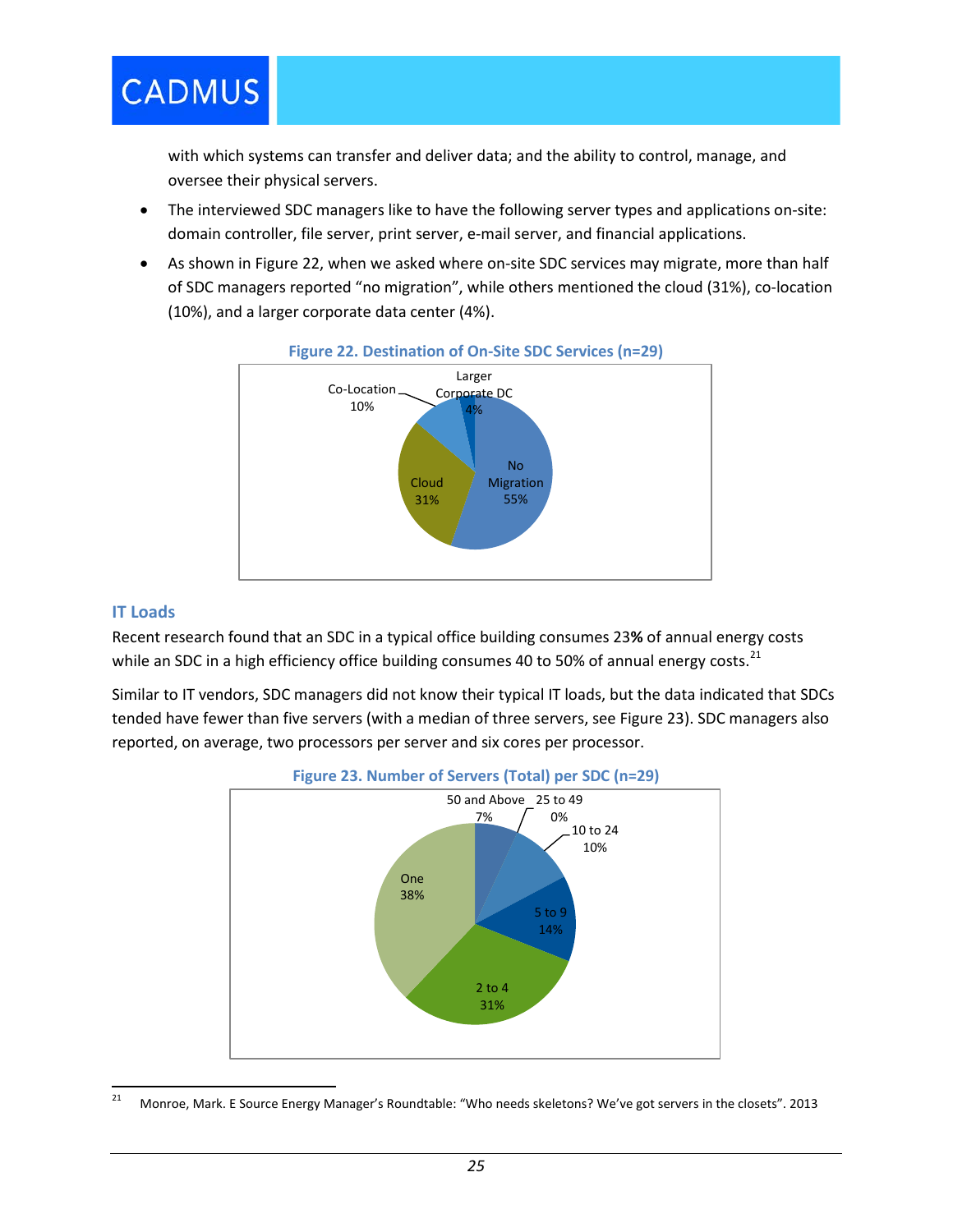# **Conclusions and Recommendations**

<span id="page-29-0"></span>Cadmus provides the following conclusions and recommendations based on 18 in-depth interviews with IT vendors, 34 in-depth interviews with SDC managers, and a survey of over 320 SMB s in PG&E's territory.

# <span id="page-29-1"></span>*Conclusions*

### <span id="page-29-2"></span>**Market**

- **SDC managers are hard to reach.** During the process of conducting in-depth interviews with SDC managers at SMBs in the PG&E territory, Cadmus contacted 1040 organizations in order to complete 34 SDC manager interviews. The SMB list provided by PG&E only included a general phone number. Reaching the SDC manager was a challenge given the:
	- Presence of a typical company policy of not allowing unexpected phone calls through to the SDC manager.
	- **SDC** managers had limited available free time, which was further exacerbated by the length of the survey.
- **IT vendors are much easier to reach than SDC managers.** Cadmus only contacted approximately 100 IT vendors to complete 18 IT vendor in-depth interviews. The IT vendors were, in general, much more willing to make themselves available for the survey (e.g., scheduling times later in the week if unavailable initially) than SDC managers. IT vendors perhaps saw the value in participating in the in-depth interview (e.g., potential rebates from utilities for IT measures in SDCs) and were more willing to share their expertise and opinions than the SDC manager.
- **Fewer than 50% of SMBs have a SDC.** As learned from our survey of 321 SMBs, fewer than half of the SMB customers that responded to the SMB customer survey reported use of an SDC.
- **Certain NAICS codes exhibited higher SDC presence.** Through conversations with 321 SMBs, organizations with the following NAICS codes demonstrated a higher likelihood of having an inhouse SDC: Government, Schools, Healthcare, Offices, and Manufacturing & Transportation.
- **SDCs are mainly server closets.** Fifty-nine percent of the SDCs were server closets of less than 200 square feet (according to SDC managers).
- **SMBs reached use co-location facilities and the cloud services.** Only four out of 34 on-site SDCs used a co-location facility in addition to having an on-site SDC. Two of the 34 SDCs were located in a co-location facility. Nine of 34 SMBs used cloud services in addition to the services provided by on-site SDCs.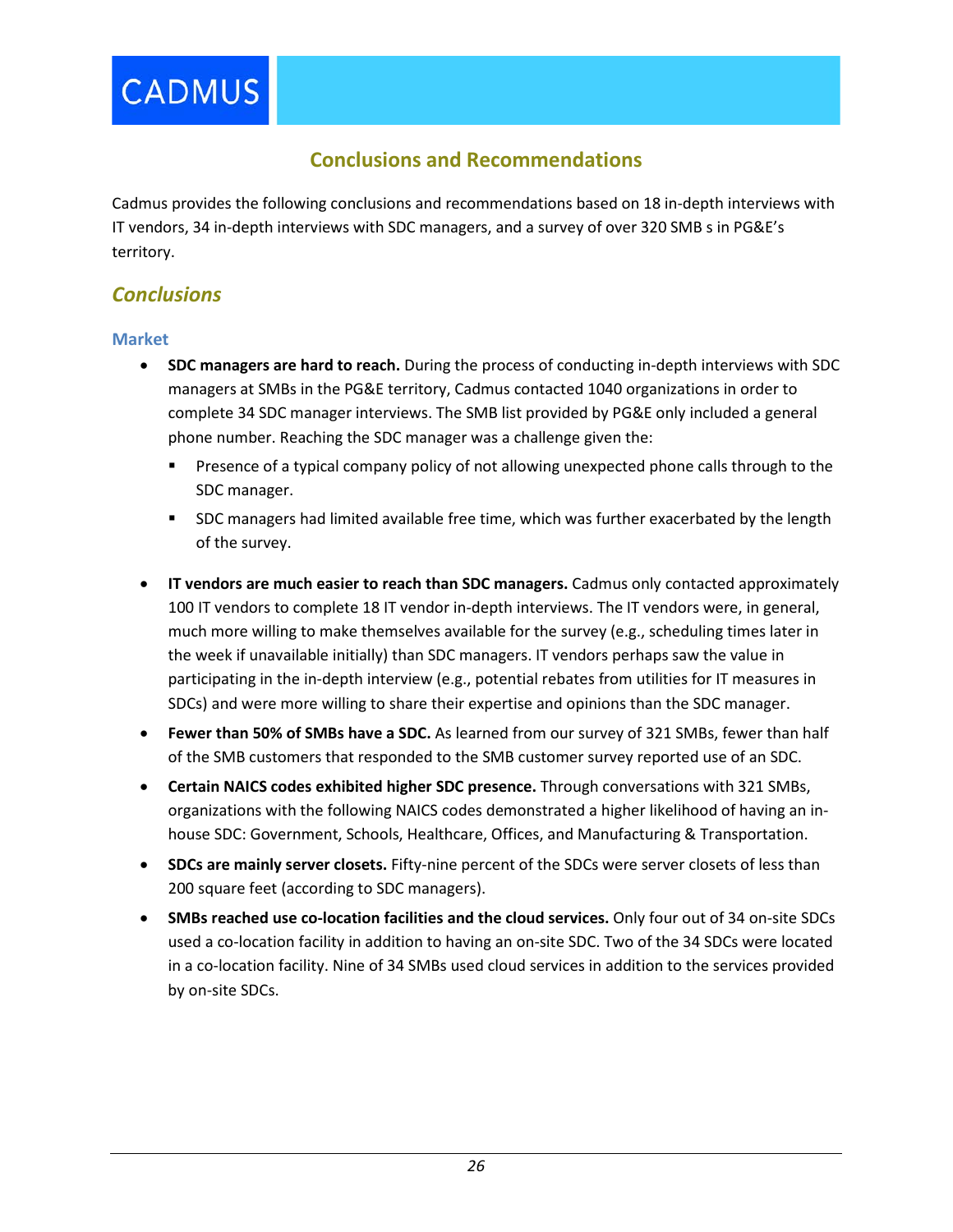#### <span id="page-30-0"></span>**Decision-Making**

- **SDCs use IT vendors.** Forty-five percent of SDC managers used an IT vendor.
- **IT vendors strongly influence IT decision-making.** During the decision-making process, both IT vendor and SDC manager developed recommendations or quotes about the IT facility upgrades. These recommendations required final approval from a VP or the CEO/president/owner before implementation.
- **IT vendor did not influence HVAC decisions.** Facility or property managers, in conjunction with SDC managers, typically made the HVAC decisions and did not involve the IT vendor.

### <span id="page-30-1"></span>**Importance of Energy Efficiency**

- **Many interview results indicate a lack of awareness of energy-efficiency opportunities in SDCs.** Eleven out of 18 IT vendors say SDC customers "never" or "rarely" asked about energy efficiency. Neither SDC managers nor IT vendors had an understanding of the IT loads in SDCs. Sixty-seven percent of SDC managers do not typically request information about energy efficiency. Both IT vendors and SDC managers agreed that top data center priorities were uptime, limiting costs, and high levels of data security.
- **Limited interview results point toward a growing awareness of energy efficiency in SDCs.** Sixty percent of SDC managers say that they at least sometimes considered energy efficiency in their decision-making process.

### <span id="page-30-2"></span>**Barriers to Energy-Efficiency Measures**

• **Resource constraints hinder energy-efficiency measures.** Both IT vendors and SDC managers cited resource constraints as the top barrier that prevented customers from investing in energy efficiency. [Table 3](#page-30-3) compares both parties' top five barriers preventing energy efficiency measure implementation.

<span id="page-30-3"></span>

| <b>Ranking</b> | <b>According to SDC Managers:</b>           | <b>According to IT Vendors:</b>              |  |
|----------------|---------------------------------------------|----------------------------------------------|--|
| 1              | Resource constraints                        | Resource constraints                         |  |
| $\overline{2}$ | Energy efficiency not priority              | Focus on upfront costs                       |  |
| 3              | Focus on upfront costs                      | Lack of understanding of in-house IT manager |  |
| 4              | Lack of understanding f in-house IT manager | Risk averse                                  |  |
| 5              | Risk averse                                 | Energy efficiency not priority               |  |

### **Table 3. Top Five Barriers to Energy Efficiency**

• **Importance of energy efficiency increases with size of the data center.** Data indicated that as the number of SDC servers or SMB employees went up (which is linked to a decrease in resource constraints), the importance of energy efficiency in decision-making went up.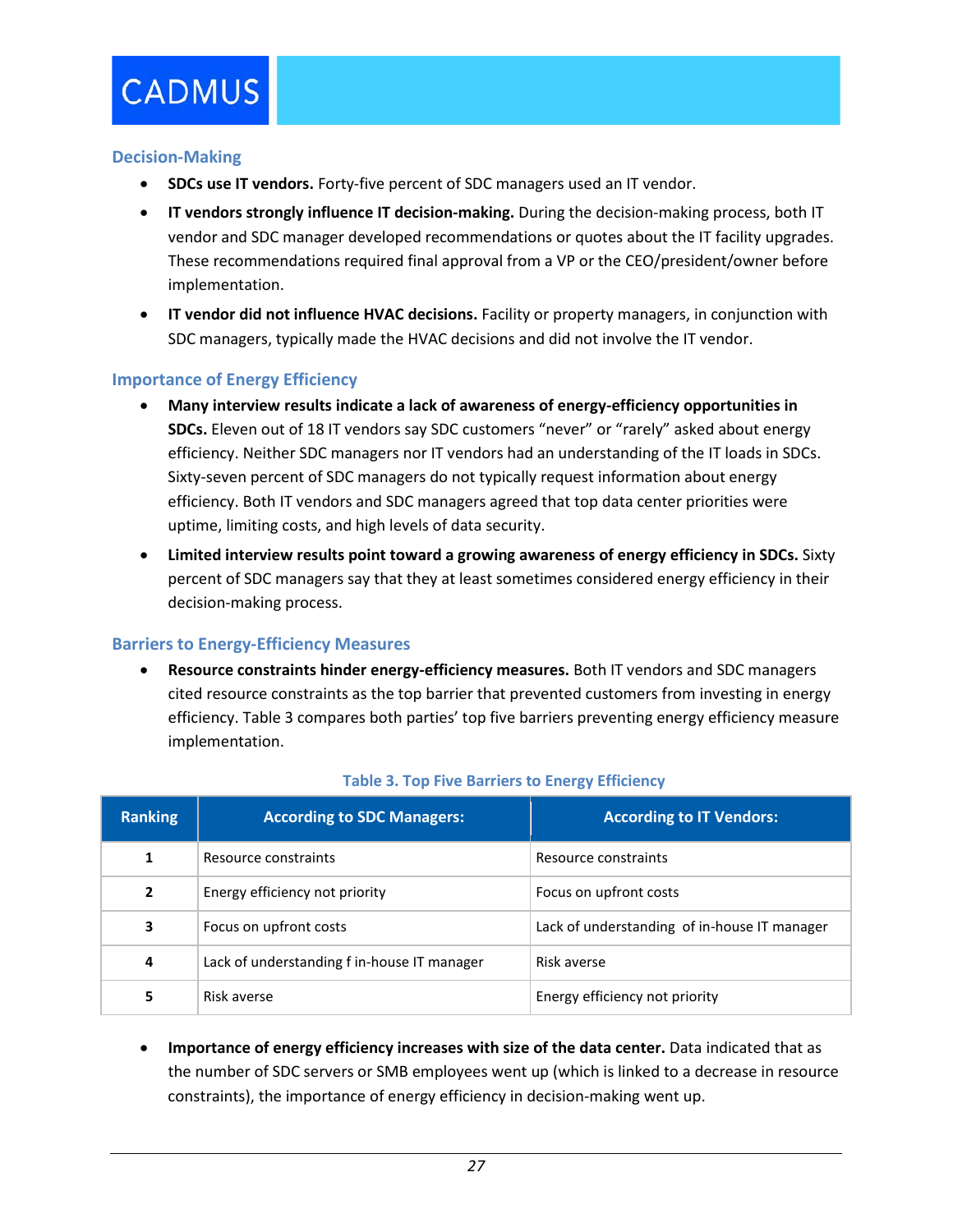#### <span id="page-31-0"></span>**Implemented Energy-Efficiency Measures**

- **IT measures, not HVAC measures, are most often implemented in SDCs.** SDC managers and IT vendors reported the following energy-efficiency opportunities were most often implemented: installation of energy-efficient servers or UPSs, decommissioning unused servers, data storage management, and server virtualization.
- **IT measures and the cloud represented best efficiency opportunities.** SDC managers and IT vendors both believed that the best energy-efficiency opportunities in SDCs were server virtualization, data storage management, and migration to the cloud.

### <span id="page-31-1"></span>**Virtualization**

- **More than half of SDCs are using at least some virtualization.** Sixteen of 29 SDC managers (55%) used virtualization. IT vendors estimated that 69% of SDC customers used virtualization.
- **In SDCs using virtualization, roughly half of the servers are virtual servers.** Nine SDC managers indicated that 45% of their servers were virtual servers. IT vendor estimates were 53%.
- **Costs, complexity, and risk aversion were cited as main barriers.** IT vendors mentioned that SDCs often choose to stay with their existing, inexpensive, simple, and familiar low-end volume servers to meet lower levels of IT need.

#### <span id="page-31-2"></span>**Migration**

- **SDCs will continue to serve a purpose.** Even with co-location and cloud service options available, on-site SDCs will continue to be necessary due to concerns about security, bandwidth, and control. Given these concerns, SMBs will continue to store certain types of applications (e.g., financial, health records) and server types (e.g., files, domain controller) locally.
- **Unclear where SDCs will migrate services.** More than half of the SDCs indicated they will not migrate to the cloud or co-location. Of the SDCs indicating they would migrate, most indicated that the cloud would be the destination. However, IT vendors indicated that co-location would be a more likely destination than the cloud.

#### <span id="page-31-3"></span>**IT Loads**

- **SDCs are unaware of their IT load.** Neither SDC managers nor IT vendors could estimate their IT load, but they did provide information on the number of servers in an SDC (median = three).
- **SMB IT load estimated.** In an exercise, Cadmus estimated the total SDC IT load of SMBs to be 4- 12% of the overall PG&E SMB energy use.

# <span id="page-31-4"></span>*Recommendations*

### <span id="page-31-5"></span>**Focus on IT, not HVAC**

In general, programs targeted toward SDCs should focus on IT systems, rather than HVAC systems since there did not seem to be a large opportunity for HVAC-oriented upgrades (e.g., VFDs, airflow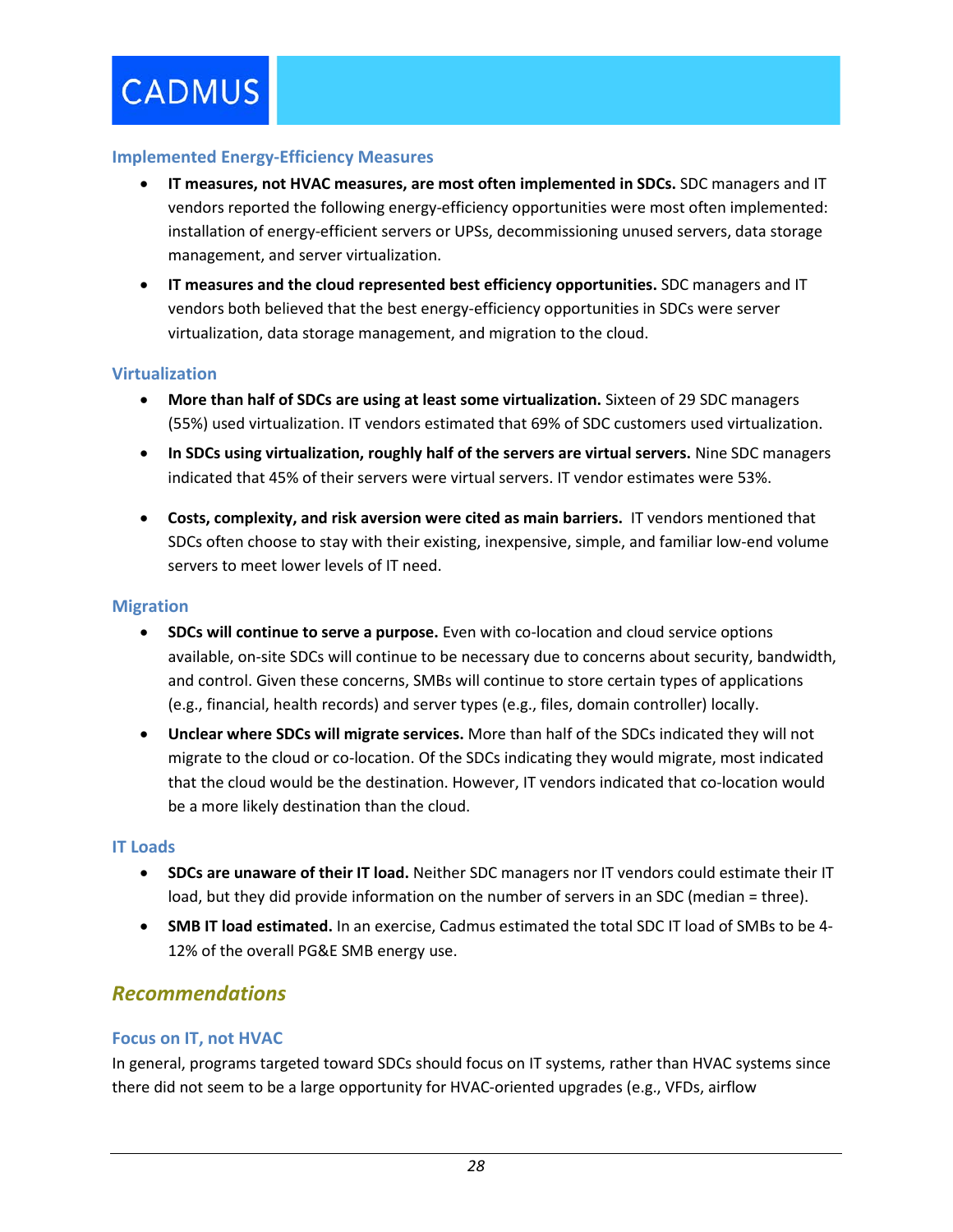management, or free cooling) at these smaller facilities. Prescriptive incentives may be an option given that ENERGY STAR is releasing new specifications for UPSs, storage, and servers. The ENERGY STAR specification for storage includes requiring that storage units can accommodate advanced storage management utilities.

# <span id="page-32-0"></span>**Exercise Caution with Server Virtualization**

Server virtualization is implemented less frequently in SDCs than in larger data centers. However, it is important to note that IT vendors reported that many of their SDC customers had implemented server virtualization on their own, which is a freeridership concern.

As such, it is important to target a server virtualization (providing education, services, and incentives) program to specific customer groups who are less likely to complete virtualization on their own. Additionally, freeridership concerns should be discussed with evaluation groups before embarking on a program to ensure all efforts are understood and documented.

# <span id="page-32-1"></span>**Explore Migration to Cloud or Co-Location Services**

PG&E should explore migration to the cloud or to a co-location facility. Although limited by bandwidth, control, and security concerns, many understand the efficiency gains and are beginning to study and document these efforts.<sup>[22](#page-32-4)</sup> In fact, utility programs exist where customers are incentivized for moving to the cloud or to a co-location facility.

# <span id="page-32-2"></span>**Target IT Vendors, OEMs, and Retailers**

IT vendors play a large role in the decision-making process at SDCs. As a result, PG&E should consider an SDC-focused program with a midstream IT product incentive targeting IT vendors (similar to the HVAC contractor model). It should also consider an upstream approach targeting OEMs and retailers (i.e., similar to the business and consumer electronics model). We based these recommendations on the finding that SDC managers are a difficult to reach and do not often incorporate energy efficiency into their decisions.

# <span id="page-32-3"></span>**Conduct Further Research**

PG&E is considering completing a pilot targeting efficiency in SDCs to provide further information about the opportunity. Before rolling out a full-scale SDC program, the pilot should:

• Explore different marketing strategies to reach SDC managers. Explore different association lists to see if SDC managers could be more directly contacted.

<span id="page-32-4"></span><sup>&</sup>lt;sup>22</sup> Masanet, Eric. "The Energy Efficiency Potential of Cloud-based Software: A U.S. Case Study", Lawrence Berkeley National Laboratory, June 2013.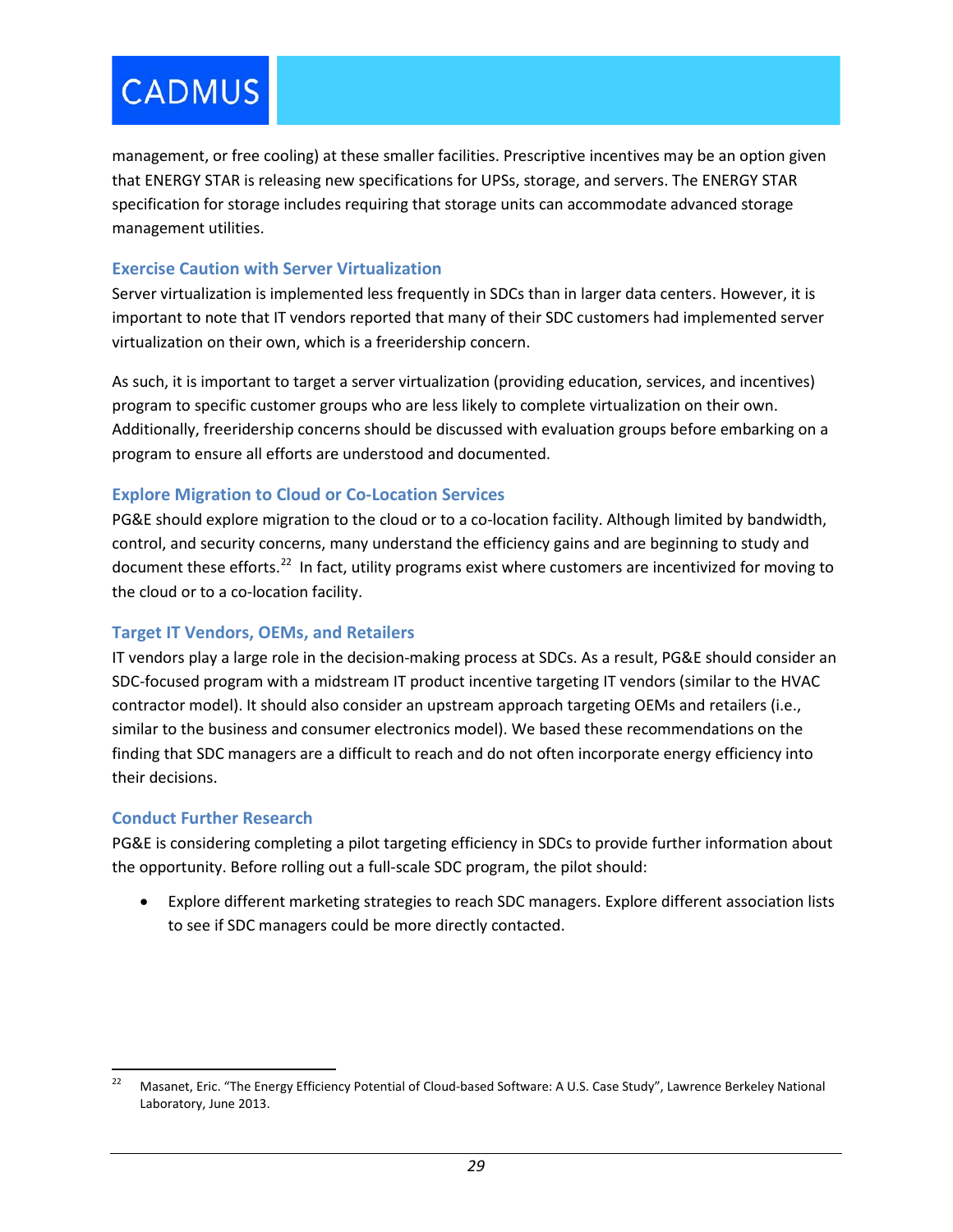- Conduct a pilot with customers or IT vendors to confirm: 1) efficiency measures that could be implemented at most SDCs; 2) program designs most appropriate for the hundreds of thousands of SDCs and their small per site potential savings (e.g., prescriptive incentives); and 3) energy savings estimates for IT measures via long-term, real-time metering.
- Examine elements of the cost-benefit calculation, including: incremental costs, effective useful life of new measures, remaining useful life of pre-existing measures, IT equipment efficiency metrics that allow for savings calculations over changing loads, and the validity of burnout and early replacement savings.

Future research will be very valuable to help understand whether cost-effective market potential is available in the SDC segment. It will also help to assess which measures and opportunities might be most beneficial. Finally, future research can help program administrators understand what program designs might be most effective in this market. Also, collaboration amongst program administrators may be required in order to have an impact on the energy consumption in SDCs. As a result, it would be helpful to understand whether market potential and the associated strategies differ by program administrator territory.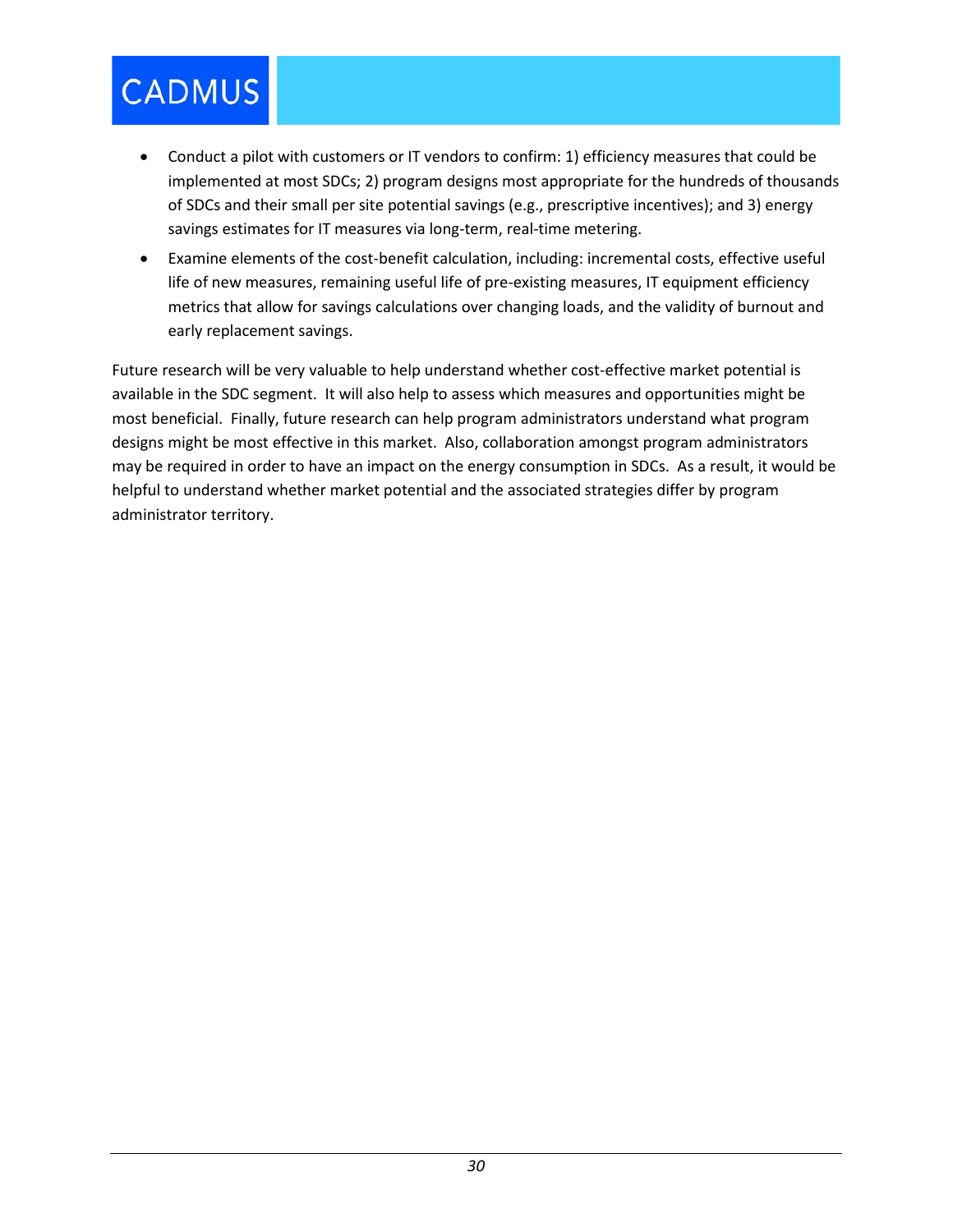

# **Appendix A. Glossary**

<span id="page-34-0"></span>**Airflow Management**: In a data center, cool air from computer room air conditioners is brought into the front of server racks and rejected out the back of the server as hot air. Air flow management is an efficiency term used to reflect the separation of hot and cold air streams and includes such measures as hot aisle/cold aisle, containment, and properly deployed air flow management devices like blanking panels, structured cabling and grommets.

**Cloud**: Cloud computing is a general term for anything that involves delivering hosted services over the Internet. Cloud services are sold on demand by the minute or hour and are fully managed by the provider (the user only needs an internet connection and a computer. There are 3 categories of cloud services. Infrastructure-as-a-Service (IaaS) is where an organization outsources the equipment used to support operations, including storage, hardware, servers and networking components (e.g., Amazon Web services). Platform-as-a-Service (PaaS) is where the consumer creates the software using tools and/or libraries from the provider and controls software deployment and configuration settings and the provider provides the networks, servers, storage, and other services. Finally, Software-as-a-Service (SaaS) is a software distribution model in which applications are hosted by a vendor or service provider and made available over the Internet (e.g., Gmail, Salesforce, MSFT Office 365).

**Co-Location Facility**: A data center facility in which a business can rent space for servers and other computing hardware. Typically, a co-location facility provides the building, cooling, power, bandwidth and physical security while the customer provides servers and storage. Space in the facility is often leased by the rack, cabinet, cage or room.

**Decommissioning Servers**: In many data centers, "comatose" servers exist that are plugged but doing not useful work. Locating and decommissioning those servers saves energy.

**De-Duplication**: Software that can condense the amount of data stored at many organizations by more than 95%, by finding and eliminating unnecessary copies.

**Energy-Efficient Servers and Uninterruptible Power Supplies (UPSs**): More efficient servers, that use better power supplies, chips and advanced power management techniques, and UPSs (e.g., multi-mode or modular), are currently available on the market. The EPA ENERGY STAR program currently certifies efficient servers and UPSs.

**Energy-Efficient Storage/Management:** The use of more efficient use of storage through better management (e.g., thin provisioning, tiering, de-duplication) or more efficient storage devices (e.g., solid state storage, MAID).

**Free Cooling**: The use of outdoor air to cool the data center and is also known as air side economization.

**High Server Inlet Temperature**: Raising temperature of the cold air entering the server inlet. ASHRAE guidance recommends an upper limit for server inlet temperature of 80.6 °F. However, many data centers keep the server inlet temperatures around 60 °F, wasting energy.

**Humidity Adjustment:** Ways to reduce energy consumption related to keeping humidity constant in the data center, including expanding the allowable range of humidity in the data centers and using adiabatic means to maintain humidity levels.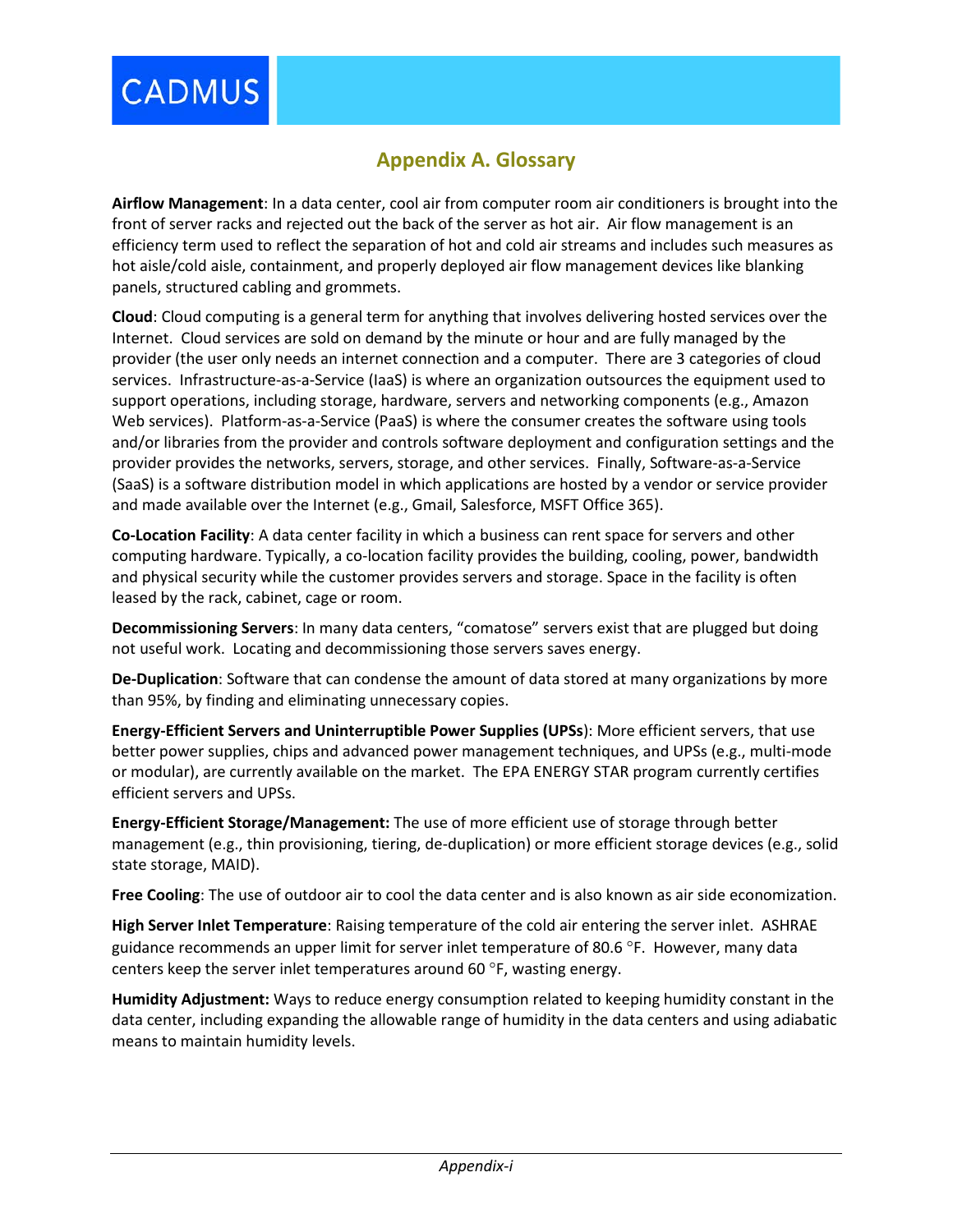**Localized Data Center**: These facilities may serve only the local, specific needs of a call center or office operation (for example), with general, large-scale IT services provided by a data center in another location (measuring between 500 and 1,000 square feet).

**Massive Array of Idle Discs (MAID)**: MAID saves power by shutting down idle disks and powers the disks back up only when an application needs to access the data. A MAID system can have hundreds or even thousands of individual drives and often can replace tape libraries.

**Server Closet**: The smallest-scale data center (measuring less than 200 square feet).

**Server Room**: A type of data center that does not often have dedicated cooling or power delivery systems or climate conditioning equipment (measuring between 200 and 499 square feet).

**Small and Medium Business (SMB)**: Commercial customers in PG&E's service territory with a power load that is fewer than 200 kW for at least nine billing periods over the past 12 months.

**Small Data Centers (SDCs):** Server rooms, server closets, and localized data centers collectively IT Vendors – The group of market actors that are involved with an influence data center purchasing and operation decisions. This group includes manufacturers, IT service providers, system integrators, and value-added resellers (VARs).

**Solid State Storage**: Energy-saving solid-state storage, with no spinning discs, is increasingly becoming an option because of lower prices and "read" speeds that are orders of magnitude faster than hard discs.

**Split Incentive:** A data center energy efficiency barrier that exists when the IT person (with a capital budget) is unwilling to invest in more expensive but more efficient equipment because the energy savings benefits accrue to the facilities group (with the operating budget).

**Storage Consolidation:** Also called storage convergence; a method of centralizing data storage among multiple servers to save energy. There are three storage consolidation architectures in common use: network-attached storage (NAS), redundant array of independent disks (RAID), and the storage area network (SAN).

**Thin Provisioning:** Allocating storage on a just-enough, just-in-time basis by centrally controlling capacity and allocating space only as applications require the space – thus powering only storage currently in use and saving energy.

**Tiered Storage:** Increasing efficiency by storing data according to the relative demand for that data. In other words, low-priority data rarely accessed information is stored on higher latency equipment that uses less energy.

**Variable Frequency Drives (VFDs) Cooling:** Placing VFDs on the fans of computer room air conditioning units or air handlers, thus allowing for variable speeds on fans. Fan power varies with the cube of fan speed, so reducing fan speed by one half will reduce power draw by one eighth.

**Virtualization**: Running the workload of multiple physical servers on one physical host server housing multiple "virtual" servers.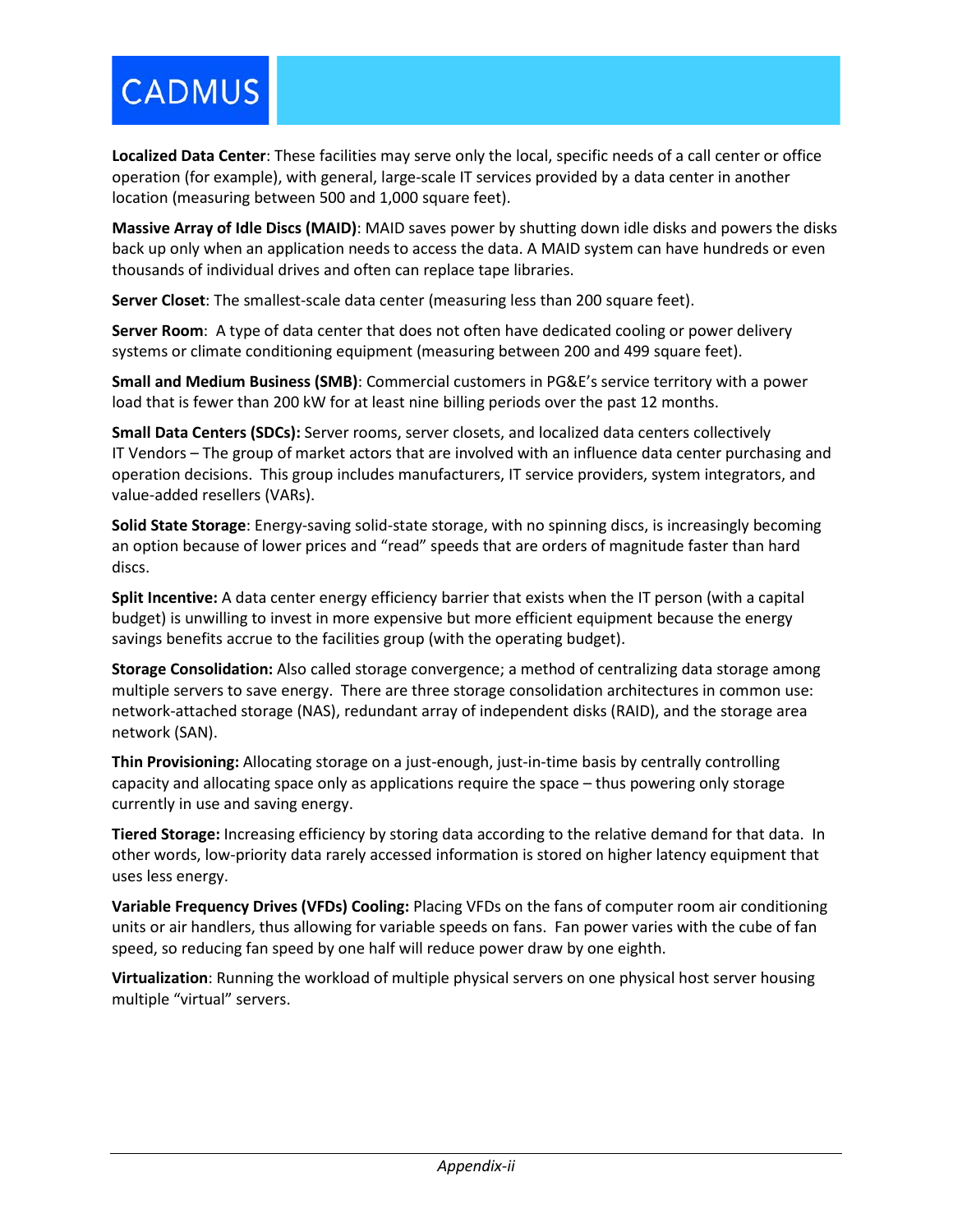# **Appendix B. Interview Question Topics**

<span id="page-36-0"></span>During this project, Cadmus asked study participants the following questions about localized data centers, server rooms, and server closets in PG&E's service territory.

- What is the size of SDC market?
- What is the average number of servers?
- Do certain types of businesses tend to more frequently have SDCs? Where is this market located? In what NAICS codes are SDCs most or least prevalent?
- What are the influential data center stakeholders in the decision-making process?
- How are data center decision-making responsibilities shared within a typical organization?
- Which decision-makers are the best targets for energy-efficiency outreach efforts?
- Are SDCs serving as primary data centers for the organization contacted, or do they exist to perform secondary functions that require on-site presence?
- Is migration to cloud services or larger, off-site facilities (co-location) anticipated? If so, when?
- What energy-efficiency opportunities exist?
- What free ridership concerns (if any) exist?
- What are the wants and needs of these potential customers? How do these align with current program offerings?
- What are the challenges with reaching this market in PG&E's service territory?
- What is the role of an on-site SDC given co-location and cloud service opportunities?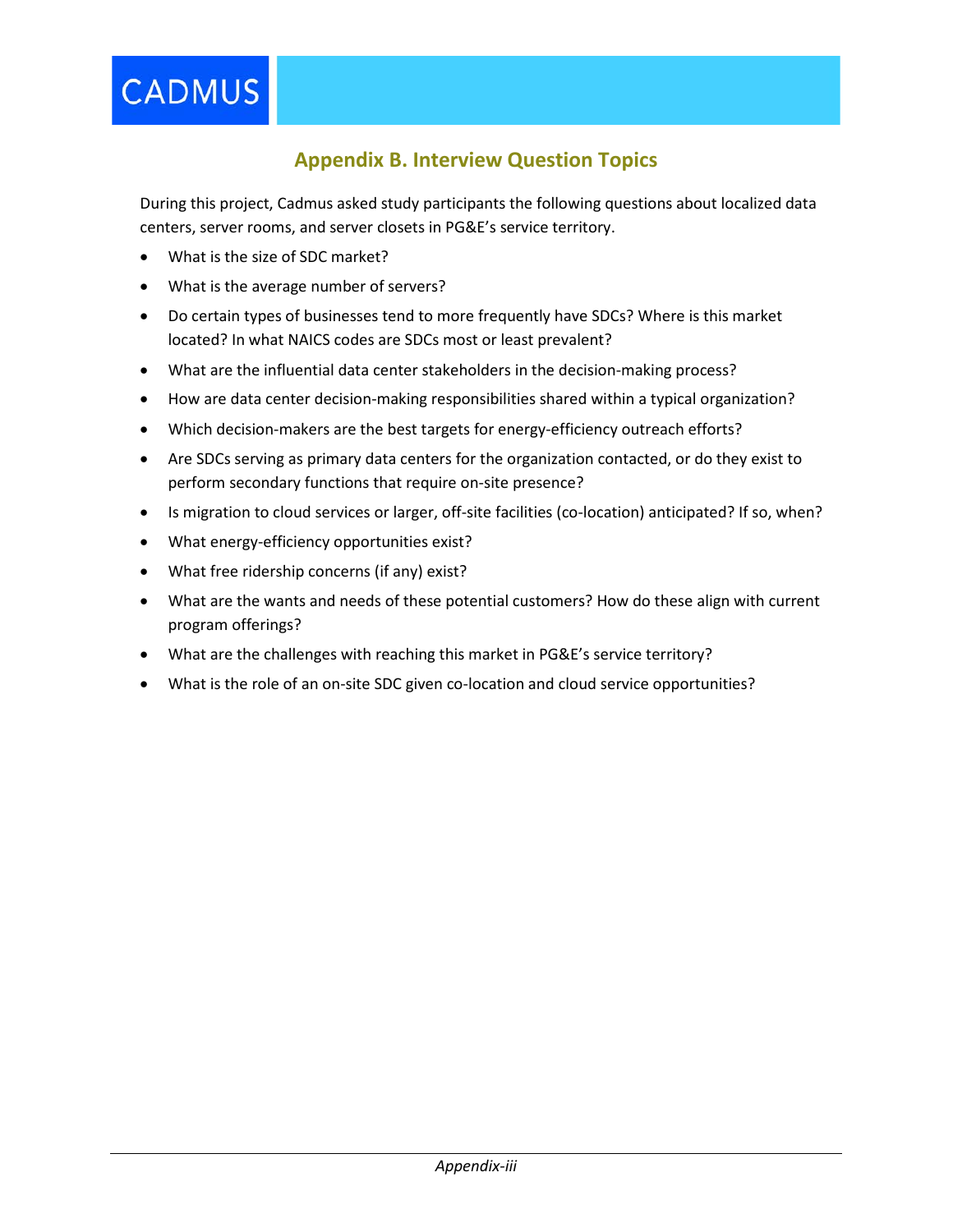# **Appendix C. IT Vendor Interview Guide**

#### <span id="page-37-0"></span>*Overview*

This interview guide will attempt to better understand data center stakeholders' business, how they interact with their customers, and gain some insight into how customers make decisions.

PG&E's High-Tech Energy Efficiency program has successfully provided incentives for data center (DC) efficiency measures for a number of years. As a technical contractor to PG&E, The Cadmus Group is interested in obtaining information about the **small DC market** (customers that manage data centers that are less than 1,000 square feet) **and its energy efficiency opportunities.** With this information, PG&E could develop a select package of incentive programs to encourage energy efficiency upgrades in the small DC space. This interview will take about 30 minutes of your time. We understand your time is valuable and as a token of our appreciation, if you complete the interview, we are offering you a \$50 Visa gift certificate or a donation in your name to a charity.

### *Stakeholder Background Information*

The first questions will help us to understand the role your company plays in the data center market in terms of data center size and organization type.

- 1. What role does your company have in the data center market? I'm going to read a list. Please tell me which apply. (Read all options through and select all that apply)
	- a. Value-added reseller (VAR) for IT equipment (regional or local).
		- i. If so, for which manufacturer?
	- b. VAR for facility equipment (regional or local).
		- i. If so, for which manufacturer?
	- c. System integrator consultant (typically for a larger organization)
	- d. Service provider who offers long term maintenance, ongoing monitoring, or help desk services.
	- e. Other. Please describe.
- 2. How many employees does your company have?
- 3. What DC size(s) do you typically provide services to? Do you have a limit to the size of data center you will over services to?
	- a. Enterprise class: greater than 5,000 square feet
	- b. Mid-tier: 1001 to 5000 square feet
	- c. Localized: 501 to 1000 square feet
	- d. Server rooms: 200 to 500 square feet
	- e. Server closets: less than 200 square feet

(Insert answers: \_\_\_\_\_\_\_\_\_\_\_\_\_\_\_\_\_\_\_\_\_\_\_\_\_\_\_\_\_\_\_\_. These answers will become "selected

relevant size(s)" for the remaining questions.)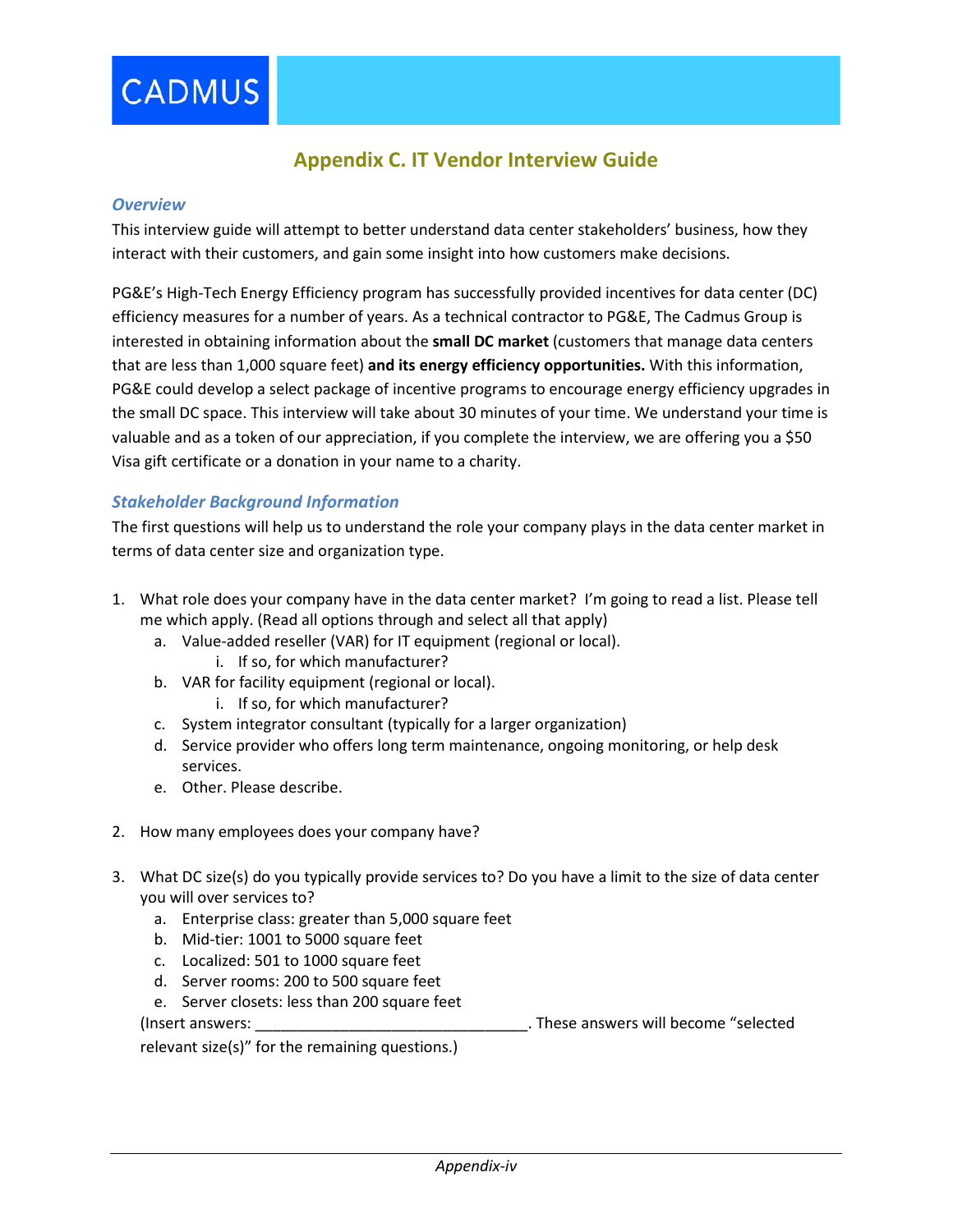

4. (If respondent only focuses on certain market sizes) Why don't you provide services to the following markets?

# *If respondent does not select C, D, or E please thank him/her for his/her time and ask if they have any contacts within that space. END*

- 5. What services do you provide to each DCs size (read selected relevant size(s) from Question 4)? What services/products contribute to your revenue stream? (do not read; mark all that apply)
	- a. IT equipment sales
	- b. Software sales
	- c. Leased services
	- d. Operations and maintenance support
	- e. Other, not listed
- <span id="page-38-0"></span>6. Do you have customers that operate DCs in PG&E's territory? (If NO, take note)
- 7. About how many customers have you worked with over the last year within each DC size category?
- 8. Roughly what percentage of your work/sales comes from each DC size?
- 9. What DC target market type(s) do you typically provide services to? (read all options and select all that apply)
	- a. **Branch or satellite DC**, which is a branch office of a large bank whose main IT services may be provided via larger corporate DCs, co-location or cloud service (e.g., remote site data center; regional data center; local data center)?
	- b. **A small DC in a small to medium sized organization (SMOs)** whose main IT services may be **externally managed** via co-location or cloud service?
	- c. **A small DC of SMOs** where all IT services are **internally managed** through an on-site (hosted) small DC?

(Insert answers: \_\_\_\_\_\_\_\_\_\_\_\_\_\_\_\_\_\_\_\_\_\_\_\_\_\_\_\_\_\_\_\_. These answers will become "selected

relevant market type(s)" for the remaining questions.)

- <span id="page-38-1"></span>10. What types of organizations do you provide services to?
	- a. Small Office (1 to 10 workers)
	- b. Food Service
	- c. Grocery
	- d. Large Office
	- e. Financial Services
	- f. Small Retail
	- g. Large Retail (big box chain)
	- h. Colleges/Universities
	- i. State Government
	- j. Local Government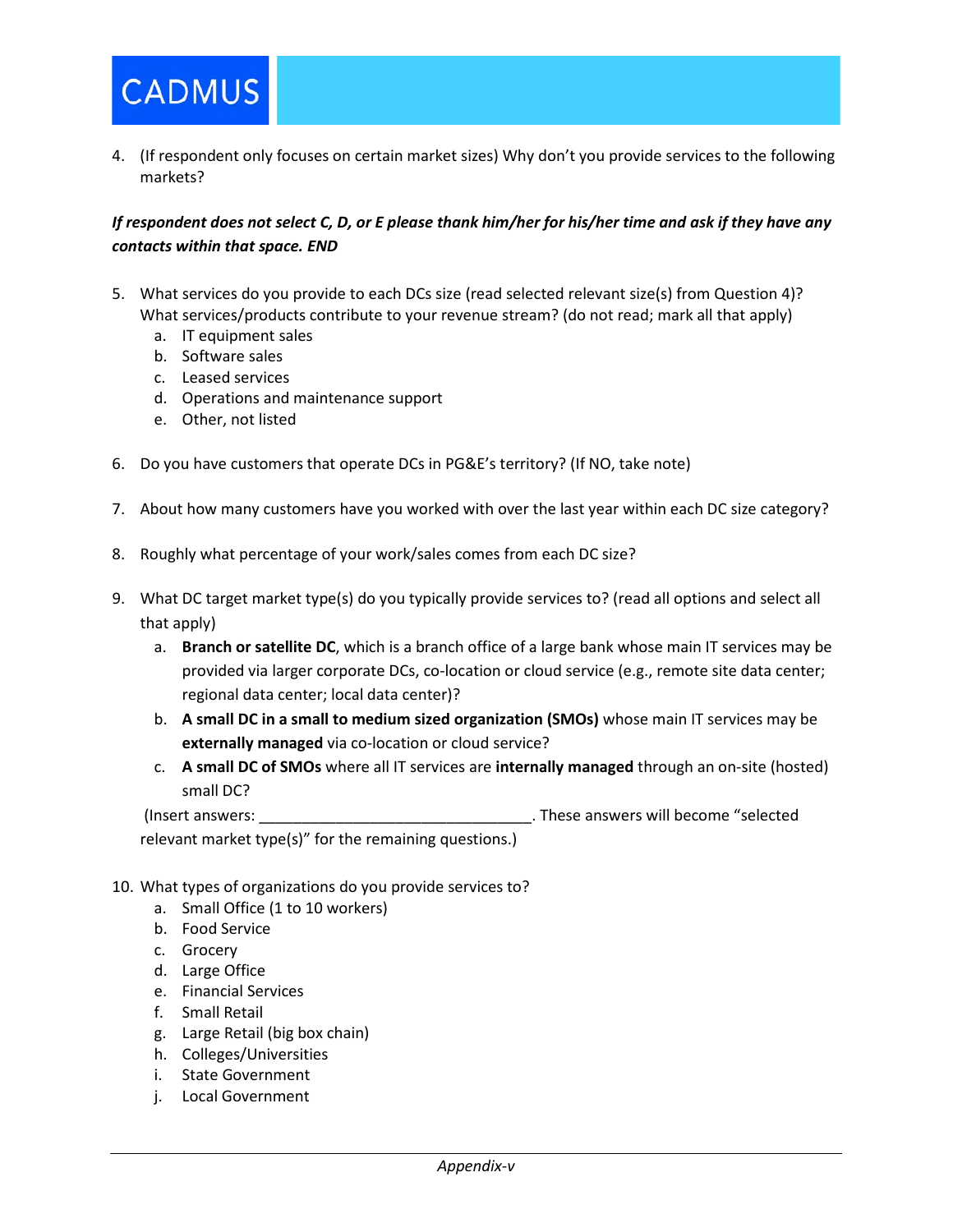

- k. Federal Government
- l. Agriculture
- m. Food Processing
- n. Healthcare
	- i. Hospital
	- ii. Clinic
- o. High Tech/Biotech
- p. Hospitality
- q. Schools
- r. Chemicals and Minerals
- s. Manufacturing and Transportation
- t. Petroleum
- u. Wastewater and Water Treatment
- v. Other, not listed

(Insert answers: \_\_\_\_\_\_\_\_\_\_\_\_\_\_\_\_\_\_\_\_\_\_\_\_\_\_\_\_\_\_\_\_. These answers will become "selected relevant organization type(s)" for the remaining questions.)

- 11. What industry segment tends to have smaller DCs?
- 12. Do you focus specifically on one or more of these organization types?
- 13. How do you typically reach out to potential new customers? How do you develop new business leads?

The remainder of the survey will focus on your experiences with the small DC market, which are identified as server rooms, server closets, and localized DCs. For each topic we discuss, we'd like to understand whether you observe distinct differences between subsets of the small DC market. The subsets of the DC market are defined as:

- Differently-sized small DCs: localized DCs, server rooms and server closets
- Different organization types (e.g., small office, grocery).

Please keep these different market definitions in mind when answering the following questions.

#### *Small DC Energy Efficiency Opportunities*

In this section, we would like to understand more about the energy efficiency opportunities available in small DCs. This next question asks about energy efficiency opportunities in small DCs. By energy efficiency opportunity, I mean an equipment retrofit or upgrade that reduces energy use.

- 14. First, I'm going to read a list of energy efficiency opportunities. Please tell me how often you see the energy efficiency technology or practice implemented in small DCs. Please tell me if you have: never seen this implemented, sometimes seen it implemented, seen it used fairly often, always seen it implemented, or don't know.
	- a. Server virtualization/consolidation
	- b. Decommissioning of unused servers
	- c. Better data storage management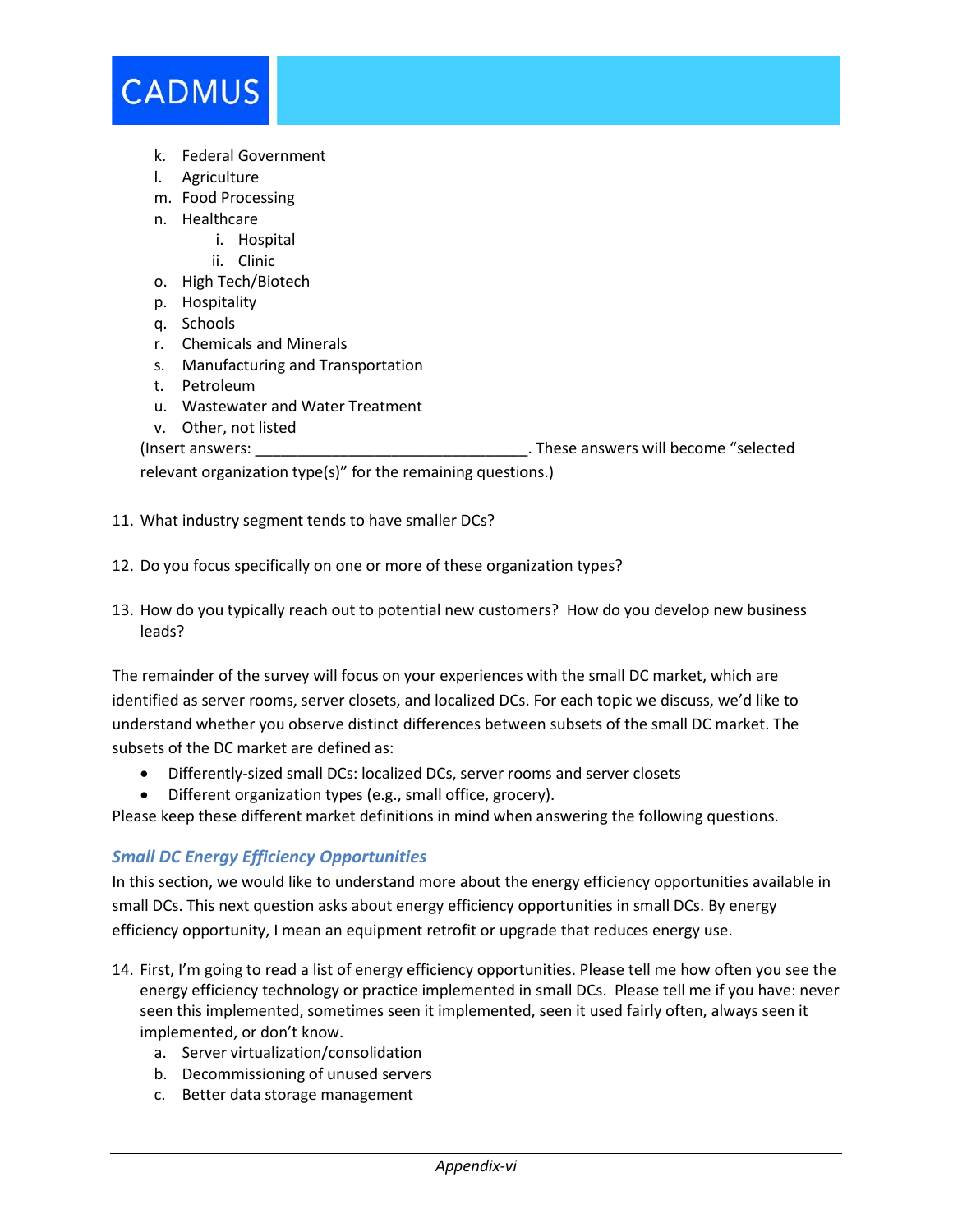

- a. Data storage consolidation
- b. De-duplicate data
- c. Thin provisioning
- d. Organize storage by tiers
- e. Solid state storage
- d. Purchasing energy-efficient servers and power supplies
- e. Properly deployed airflow management strategies
	- a. Blanking panels, grommets, and structured cabling
	- b. Hot aisle/Cold aisle setup
	- c. Containment enclosures: in row cooling, strip curtains, chimney cabinets
- f. Variable speed fan drives on cooling equipment
- g. Adjusting server inlet temperatures closer to the high end of ASHRAE recommended temperature range of 80 degrees F.
	- a. Humidity adjustments
	- b. Turn off humidifiers
	- c. Broaden humidity range
	- d. Install adiabatic systems (misters, foggers, ultrasonic) YES
- h. Free cooling
	- a. Air-side economizer
	- b. Water-side economizer
- i. Migration to the cloud
- 15. From the list that I just read, what 3 technologies have the most opportunity and potential to be implemented in small DCs? Please explain.
- 16. Do your small DC customers request information about the energy performance of existing or new equipment and services or how to manage their energy consumption?
	- a. (If yes) Could you please provide an example of a time when this happened; describing what the customer and you did?
- 17. What are the main barriers to implementing energy efficiency technologies or practices? (Do not read; mark all that apply)
	- a. Risk averse: focused on uptime and performance
	- b. Resource (labor, monetary, technical expertise) constraints
	- c. Focus on initial/upfront cost rather than long-term payback
	- d. Energy efficiency is not a priority
	- e. Lack of standards and best practices
	- f. Who pays the bill and who gets credit for cost-saving? Split incentives and complex decisionmaking involving facilities, IT, and external vendors
	- g. Lack of understanding on the part of IT vendors
	- h. Lack of understanding on the part of the in-house IT manager
	- i. Lack of utility incentives that decrease upfront cost
	- j. Other (please specify)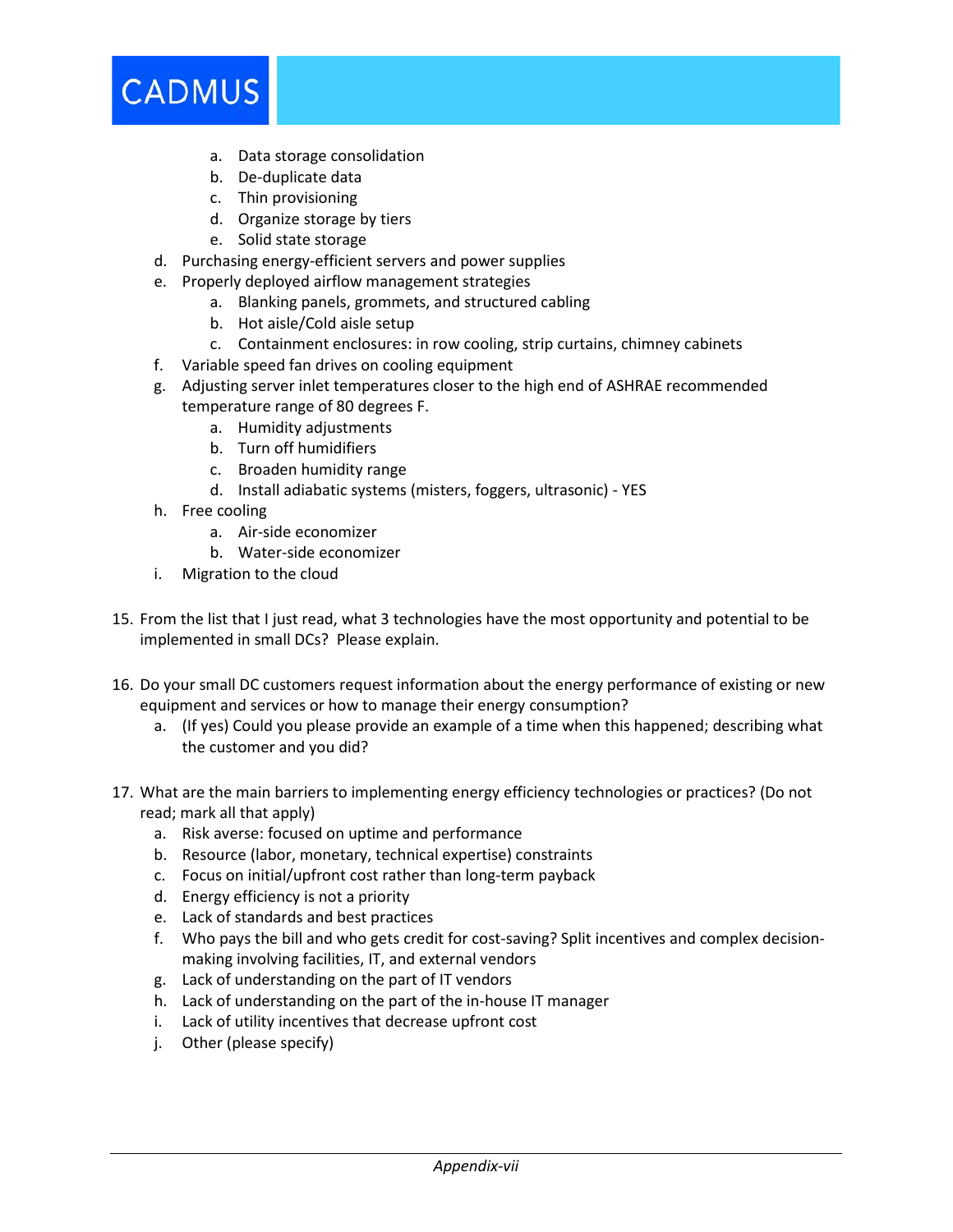

- 18. If you think about data centers that are less than 1,000 and compare them with data centers that are larger than 1,000 square feet, do you believe that efficiency opportunities, attitudes towards energy efficiency and barriers differ?
	- a. Depending on the data center size?
	- b. Depending on the data center market type?
	- c. Depending on the organization type?
- 19. Is there a difference between how a branch or satellite DC received upgrades/retrofits when compared with an SMO with externally or internally managed services?

#### *Server Virtualization Opportunity*

PG&E is particularly interested server virtualization and how the remaining opportunity varies across different types of small DCs that you work with.

- 20. Does the adoption of virtualization differ by;
	- a. Small DC Market Type?
	- b. Small DC Size?
	- c. Organization Types?
- 21. What percentage of customers with small DCs currently virtualized?
- 22. Of those small DCs that use virtualization, what percentage of their servers is virtual?
- 23. What is the typical server refresh rate in years?
	- a. Do server replacements tend to be replacement on burnout or early replacement?
- 24. How much does virtualization typically save or cost the customer (when comparing the cost of purchasing new virtual hosts and licenses to the cost of purchasing additional non-virtual servers to cover additional capacity)?
- 25. Why are small DCs not using virtualization?
	- a. Why not 100% adoption?
	- b. What are perceived barriers to virtualization?

### *Determining Typical IT Loads of Small DC*

The next few questions are about energy consumption. For the next two questions, please tell me if the answers vary with DC size. That is, are the answers different for localized data centers, server rooms, and server closets?

26. What is the typical overall IT load (in kW, read at the UPS) of each DC size class?

- 27. Can you estimate how many:
	- a. Server racks, servers per rack, and KW per server are generally observed in DCs of each size?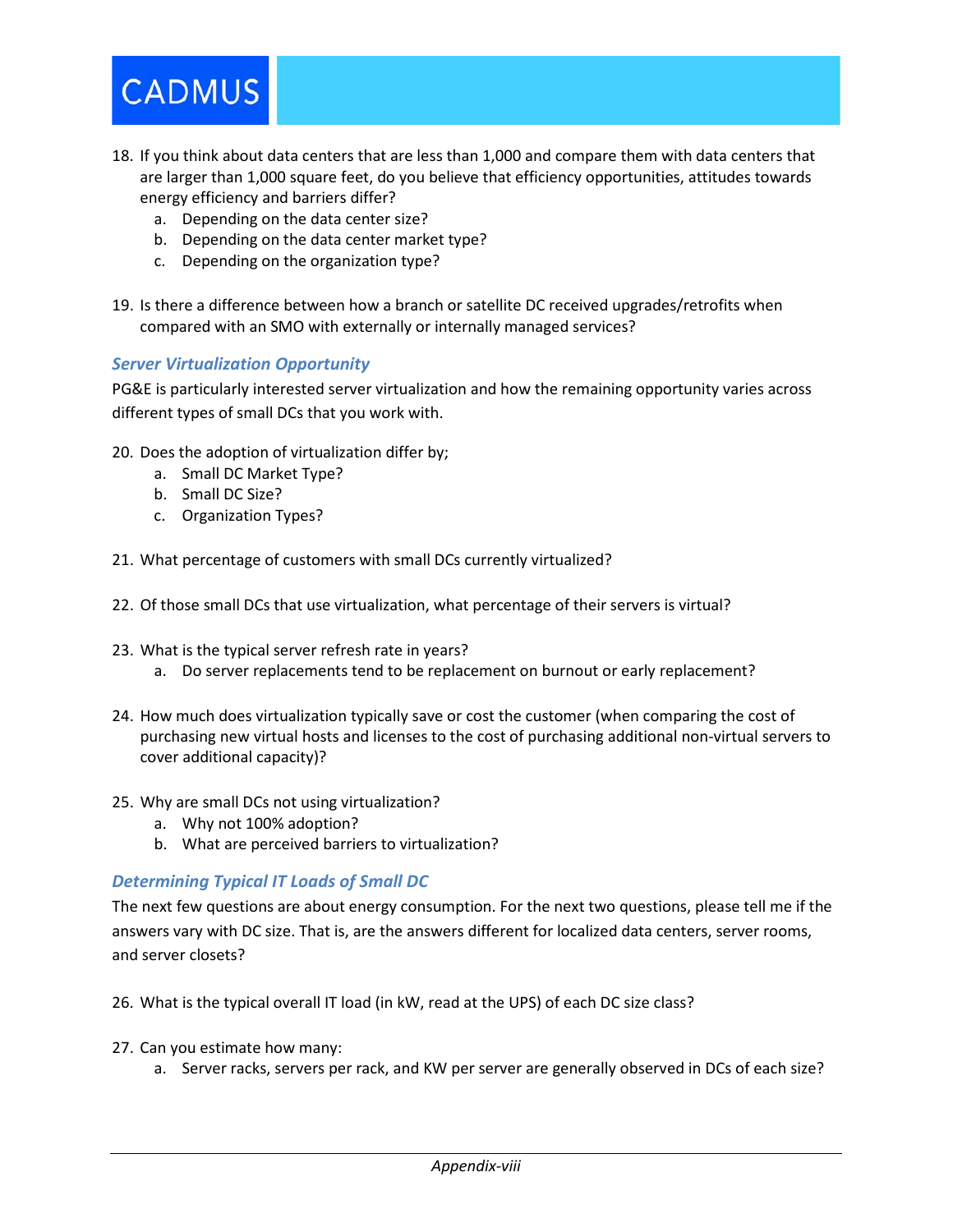

b. Processors per server and number of cores per processor are typically seen in DCs of each size?

### *Small DC Market Decision Making*

In this section, we'd like to learn more about how decisions are made about purchasing IT and HVAC equipment.

- 28. Can you describe how IT decisions are typically made in small DCs? For example, who is the decisionmaker, are there multiple decision-makers, and what is the process for:
	- a. Decisions about equipment purchase?
	- b. Decisions about virtualization?
	- c. Decisions about migration to co-location or cloud?
- 29. Can you describe how HVAC decisions (i.e., about cooling, thermostat settings, humidification) are typically made in small DCs? For example, who is the decision-maker, are there multiple decisionmakers, and what is the process?
- 30. What are the top priorities for customers when making decisions about their small DC? (Do not read; mark all that apply)
	- a. Uptime and performance
	- b. Cost
	- c. Energy savings and energy efficiency
	- d. Data security
	- e. Innovation
	- f. Space capacity
	- g. Power and cooling capacity
	- h. Other, please describe
- 31. Do these top priorities change by:
	- a. Small DC Market Type (read selected relevant market type(s) from Question [6\)](#page-38-0)?
	- b. Small DC Size (greater than 1,000 and less than 1,000 square feet)?
	- c. Organization Types (read selected relevant organization type(s) from Question [10\)](#page-38-1)?

### *Current Purpose and Future of Small DC Market*

- 32. Why do businesses continue to use or rely on the following two DC types (e.g., are particular applications run or certain files stored locally):
	- a. **Branch or satellite DC**, which is a branch office of a large bank whose main IT services may be provided via larger corporate DCs, co-location or cloud service?
	- b. **A small server closet in a small to medium sized organization (SMOs)** whose main IT services may be **externally managed** via co-location or cloud service?
- 33. Do you think that the IT services provided by on-site small DCs will continue to be managed locally, or will they migrate to larger, centralized DCs (co-location, cloud, larger corporate DC)?
	- a. If so, to what extent do you see them being migrated, and when?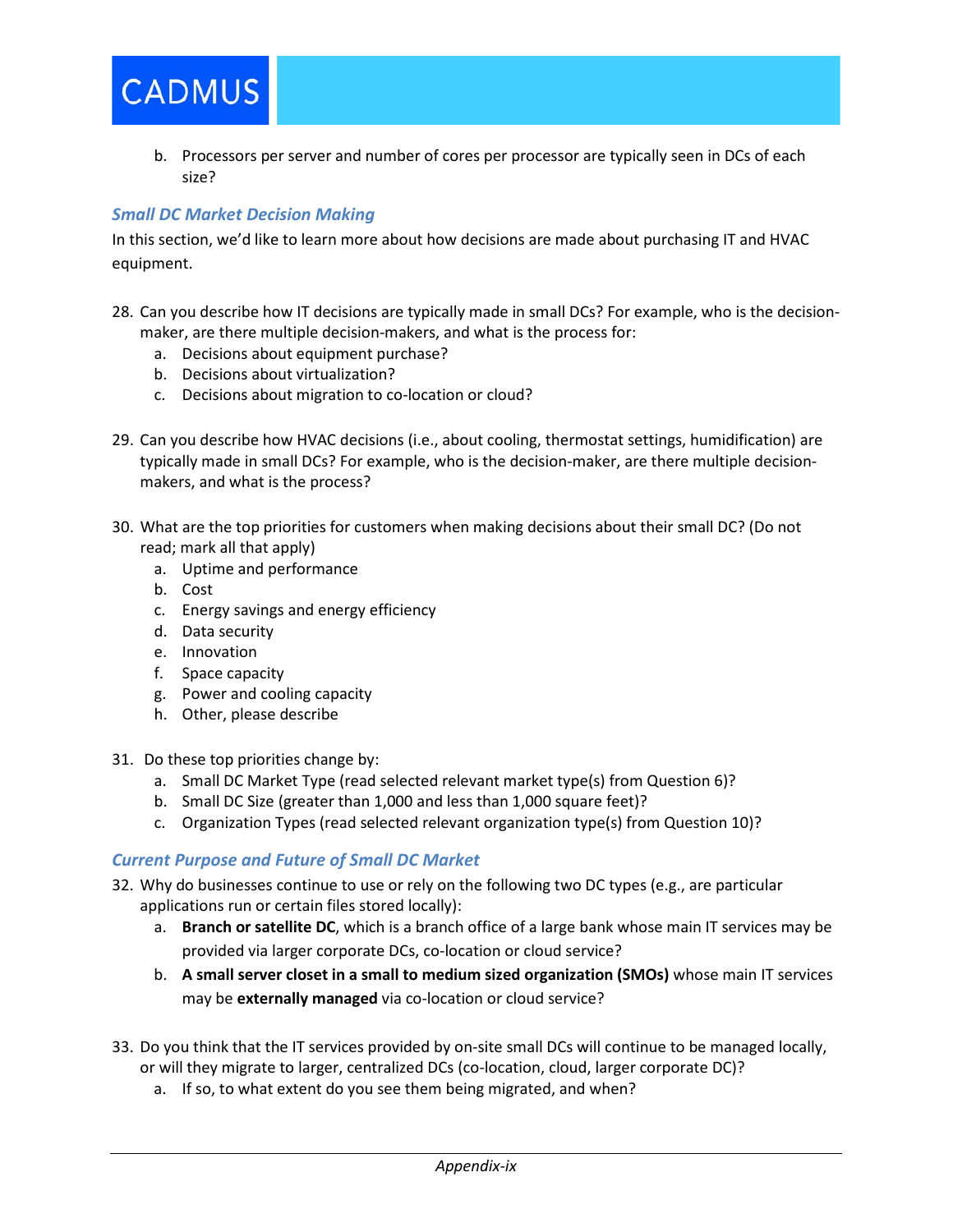

34. Where do you expect the IT services provided by on-site small DCs to migrate? (do not read)

- a. Co-location facility
- b. Cloud computing services
- c. Larger corporate DC
- d. Other

35. Are there functions that will always be managed internally via an on-site small DC?

- a. If so, what are those?
	- i. Why do you think they are so unique?

### *Closing*

Thank you very much for your time. Could you please let me know how you would like to receive the gift card (address)? We will be in touch to share our findings once the research has been completed. Also, are there other contacts that you have who would benefit from completing this survey and receiving the final report/market assessment?

Name: Title: E-Mail Address: Mailing Address: Additional Contacts: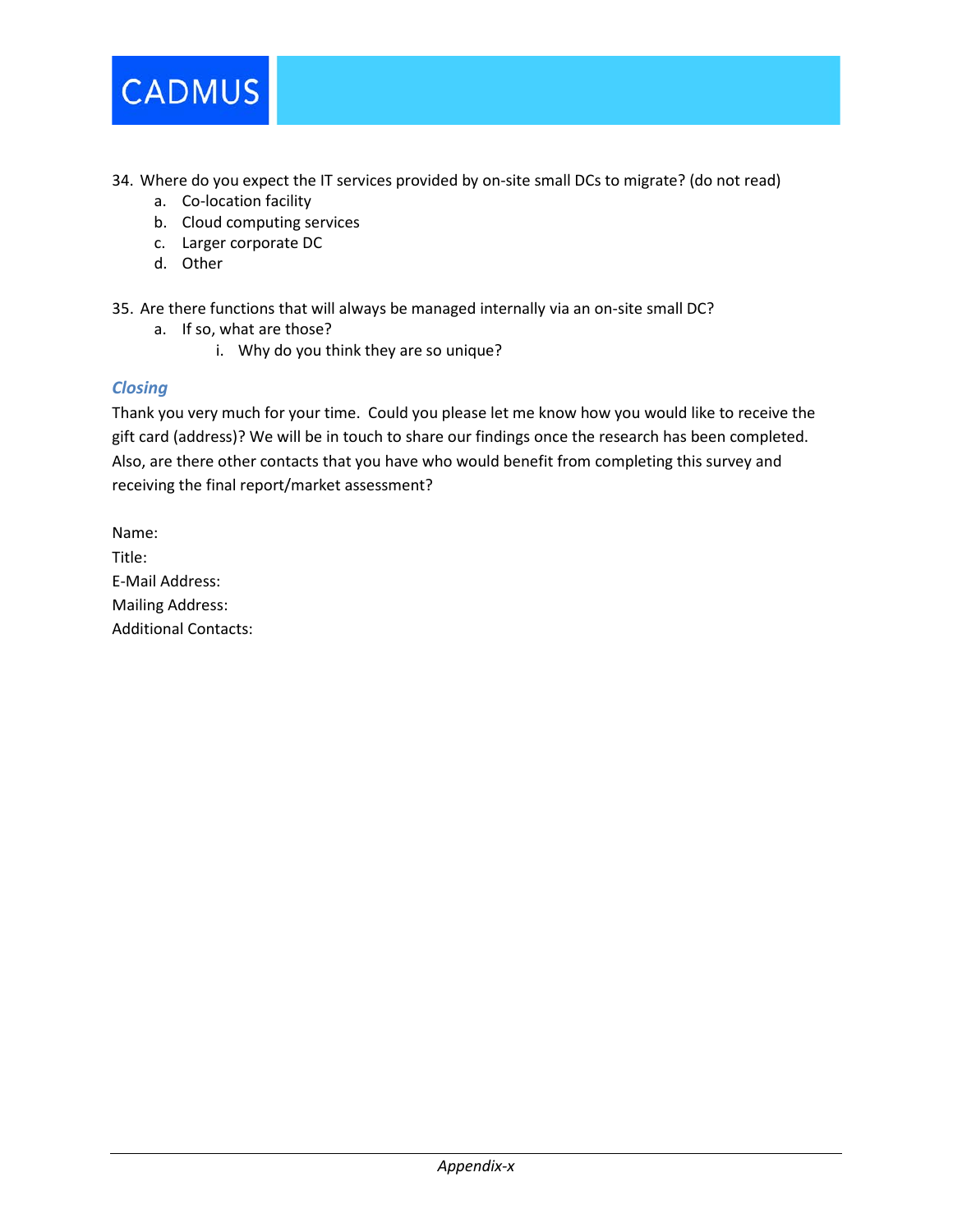# **Appendix D. SDC Manager Interview Guide**

### <span id="page-44-0"></span>*Interview Introduction*

*PG&E and The Cadmus Group, a technical contractor to PG&E, are interested in obtaining information about the small data center (DC) market and its energy efficiency opportunities. Small data centers include server closets, server rooms, and localized DCs that occupy space that is less than 1,000 square feet. With this information, PG&E could develop a select package of incentive programs to encourage energy efficiency upgrades for the small DC space. This interview will take less than 20 minutes of your time today. We understand your time is valuable and as a token of our appreciation, if you complete the interview, we will send you a \$25 Visa gift certificate or a donation in your name to a charity.* 

**Organization Name: Respondent Name: Respondent Role:**

#### *Customer Small DC Background Information*

- 36. Would you describe your small on-site DC/server room space (<1,000 square feet) as: (select all that apply)
	- a. **Branch or satellite small DC**: a branch office of a large bank whose main IT services may be provided via larger corporate DCs, co-location, or cloud service (e.g., remote site data center; regional data center; local data center)?
	- b. **A small DC in a small to medium sized organization** whose main IT services may be **externally managed** at a co-location or via a cloud service?
	- c. **A single "full service" small DC of a small to medium organization** where all IT services are **internally managed** through an on-site (hosted) small DC?

#### 37. About how many employees does your company have?

- a. Of those employees, how many are in northern California?
- 38. How large (in square feet) is your on-site<sup>[23](#page-44-1)</sup> data center?
	- a. Please provide us with the information below regarding all the DC spaces you manage:

| Size (square feet) | Location (On-Site*, Off-Site, or co-location) | Number of Servers |
|--------------------|-----------------------------------------------|-------------------|
|                    |                                               |                   |
|                    |                                               |                   |

*The remaining questions pertain to your small on-site DC spaces that we just discussed.* 

#### *Decision-Making*

*In this section, we'd like to learn more about how your organization makes decisions that affect your small on-site DC spaces.* 

39. What is your role within your organization?

<span id="page-44-1"></span> $23$  On-site refers to the actual customer address we are calling.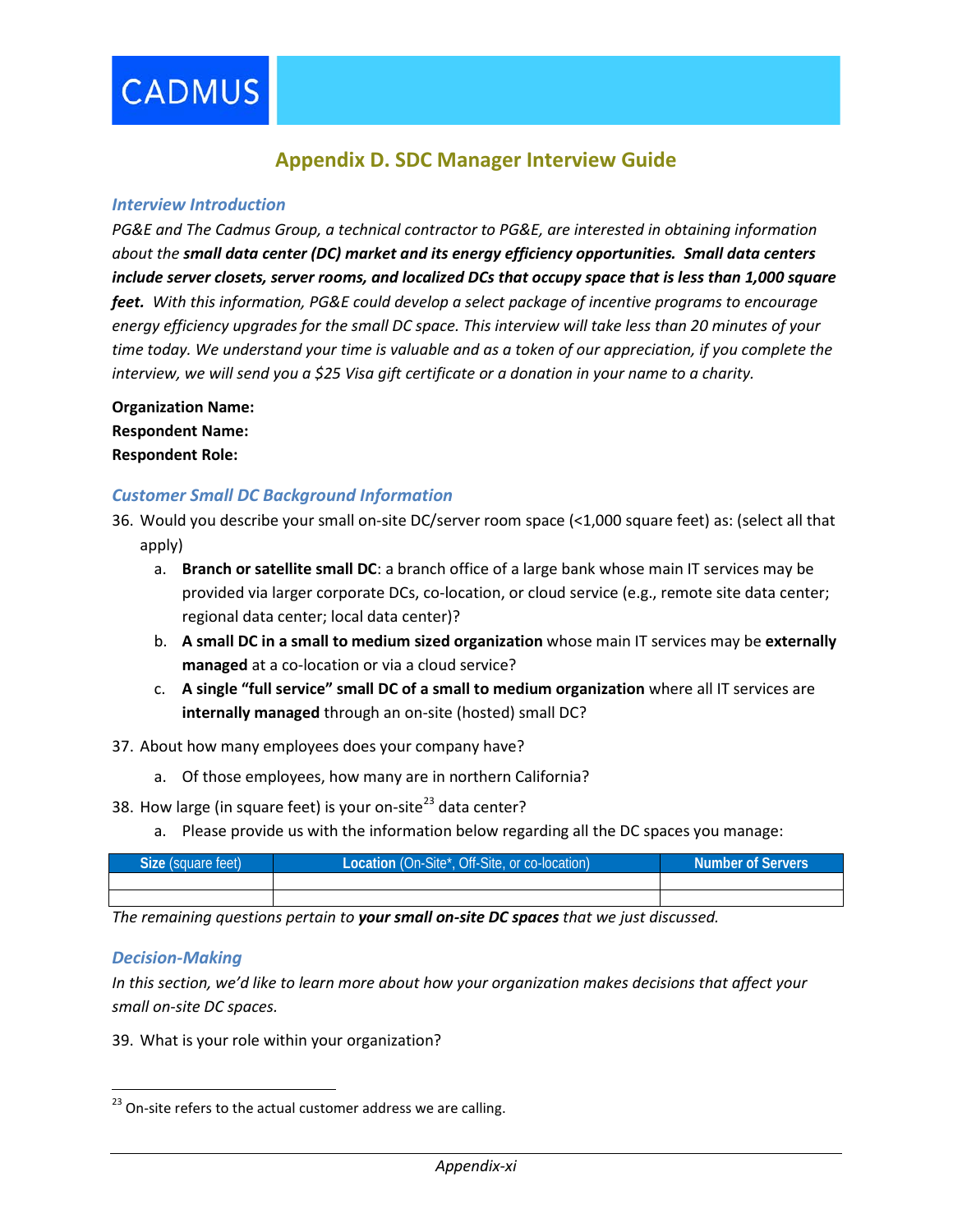- 40. Which parties, internal and external (e.g., VARs and service providers) to your company, are involved with small on-site DC spaces (< 1000 square feet) operations?
- 41. Can you describe the decision making process (i.e., who is the decision-maker, are there multiple decision-makers including external parties) around your small on-site DC spaces for:
	- a. Decisions about equipment purchase?
	- b. Decisions about virtualization?
	- c. Decisions about migration to co-location or cloud?
- 42. Can you describe the decision-making process (i.e., who is the decision-maker, are there multiple decision-makers including external parties) for your small on-site DC spaces around HVAC decisions (i.e., about cooling, thermostat settings, humidification)?
- 43. What are your top priorities when making decisions about your small on-site DC spaces? (Mark all that apply)
	- a. Uptime and performance
	- b. Cost
	- c. Energy savings and energy efficiency
	- d. Data security
	- e. Innovation
	- f. Space capacity
	- g. Power and cooling capacity
	- h. Other, please describe
- 44. Who do you purchase DC equipment (controls/monitoring, racks/infrastructure, IT equipment) from? (Not just the OEM, but the sales channel)
- 45. Where do you get information about products and equipment?
- 46. Are there any other organizations that you have not yet mentioned that are involved with DC management or decisions?
	- a. Would you be willing to provide their contact information?
- 47. To what extent are the previous companies involved with your decision-making?

### *Energy Efficiency Opportunities*

*In this section, we would like to understand more about the energy efficiency opportunities you pursued or could pursue in your small on-site DC spaces. By energy efficiency opportunity, we mean an equipment retrofit or upgrade that reduces energy use.* 

48. How often does energy efficiency factor into your IT decisions?

- a. All the time
- b. Most of the time
- c. Some of the time
- d. Never
- 49. *Energy efficiency opportunities:* Please tell me if you are familiar with the technology and whether you have implemented it your small on-site DC spaces. Please tell me if you: have implemented, are familiar but have not implemented, or are not familiar and have not implemented.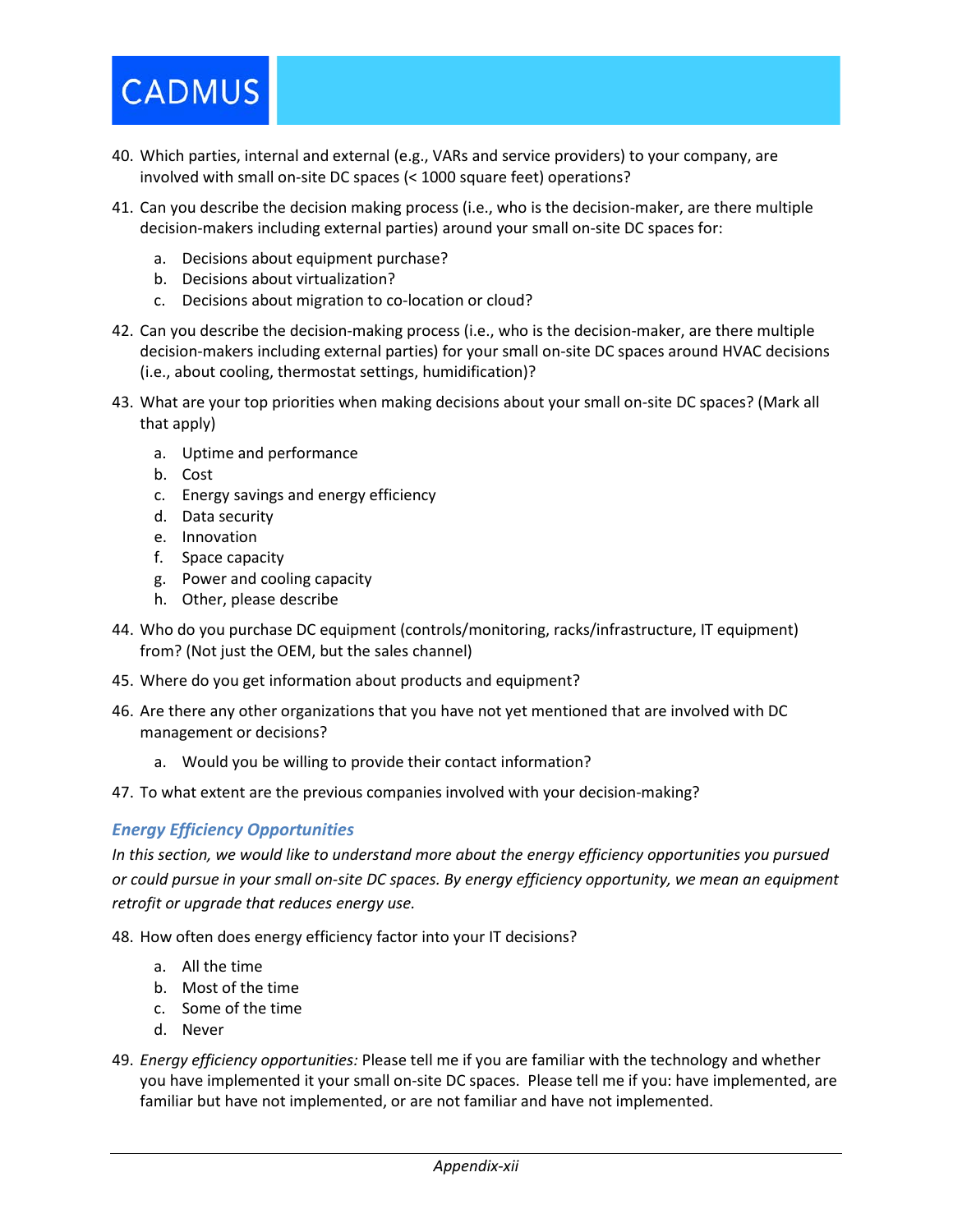- j. Server virtualization/consolidation
- k. Decommissioning of unused servers
- l. Better data storage management
	- a. Data storage consolidation
	- b. De-duplicate data
	- c. Thin provisioning
	- d. Organize storage by tiers
	- e. MAID
	- f. Solid state storage
- m. Purchasing energy-efficient servers and power supplies
- n. Properly deployed airflow management strategies
	- a. Blanking panels, grommets, and structured cabling
	- b. Hot aisle/Cold aisle setup
	- c. Containment enclosures: in row cooling, strip curtains, chimney cabinets
- o. Variable speed fan drives on cooling equipment
- p. Adjusting server inlet temperatures closer to the high end of ASHRAE recommended temperature range of 80 degrees F
- q. Humidity adjustments
	- a. Turn off humidifiers
	- b. Broaden humidity range
	- c. Install adiabatic systems (misters, foggers, ultrasonic)
- r. Free cooling
	- a. Air-side economizer
	- b. Water-side economizer
- s. Migration to the cloud
- 50. From the list that I just read, what 3 technologies have the most opportunity and potential to be implemented in your small on-site DC spaces? Please explain.
- 51. *(If no virtualization, SKIP)* What percentage of your small on-site DC spaces uses virtualization?
	- a. Of your small on-site DCs that use virtualization, what percentage of servers is virtual?
	- b. Why have you chosen not to virtualize all of your servers?
- 52. What are the main barriers to pursuing energy efficiency technologies or practices? (Mark all that apply)
	- a. Risk averse: focused on uptime and performance
	- b. Resource constraints
	- c. Focus on initial/upfront cost rather than long-term payback
	- d. Energy efficiency is not a priority
	- e. Lack of standards and best practices
	- f. Who pays the bill and who gets credit for cost-saving? Split incentives and complex decisionmaking involving facilities, IT, and external vendors
	- g. Lack of understanding on the part of IT vendors
	- h. Lack of understanding on the part of the in-house IT manager
	- i. Lack of utility incentives that decrease upfront cost
	- j. Other (please specify)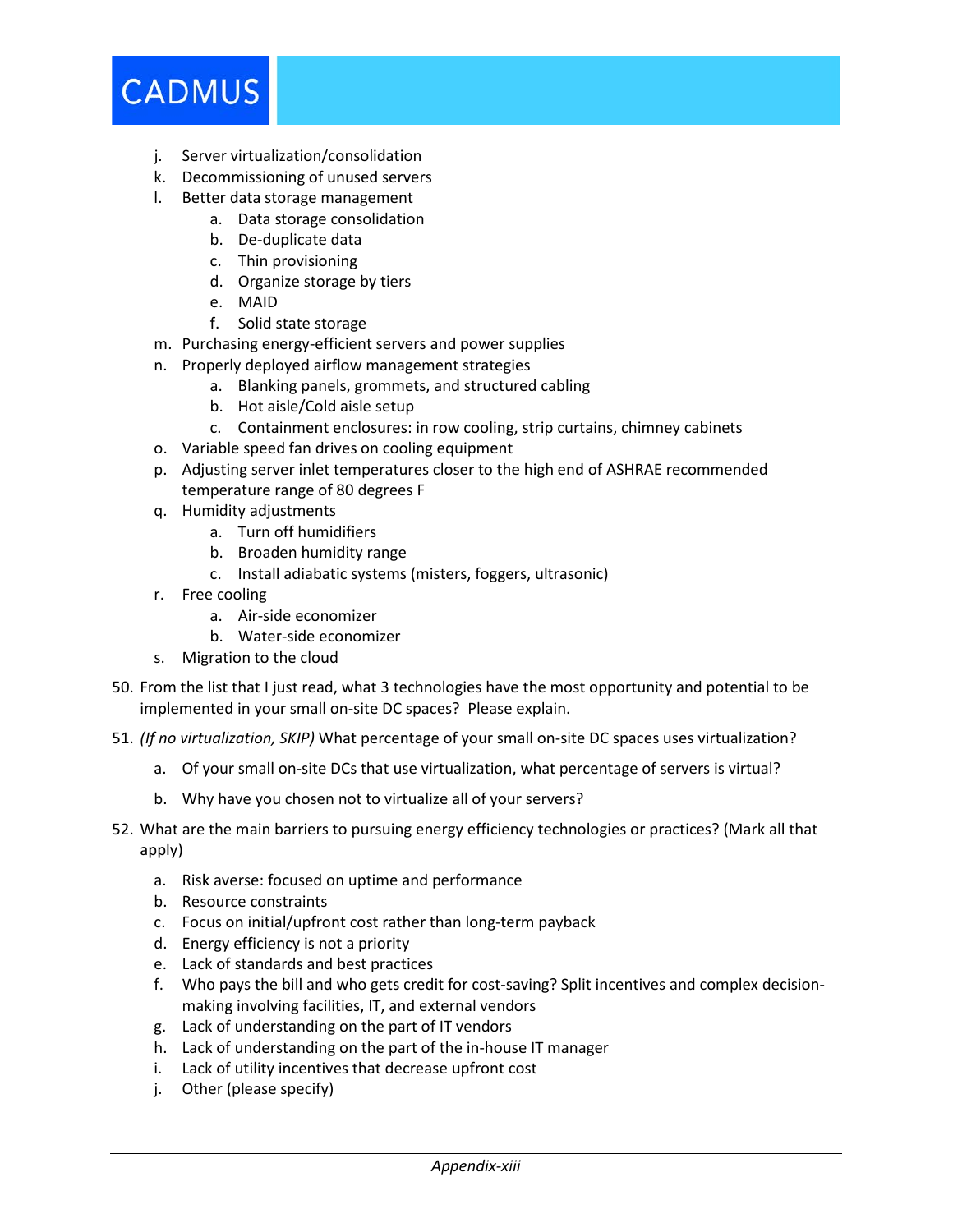

- 53. Can you comment on virtualization costs that you've encountered? How much does virtualization typically save or cost (when comparing the cost of purchasing new virtual hosts and licenses to the cost of purchasing additional non-virtual servers to cover additional capacity)?
- 54. Do you request or receive information about how to manage energy consumption?
	- a. What information or resources might help you pursue energy efficiency upgrades? What type of utility incentive programs would you find to be helpful?

#### *IT Load and Operations*

- 55. About how much of your total energy do you think the DC uses?
- 56. Can you estimate how many server racks, servers per rack, and KW per rack?
- 57. Can you estimate the number of processors per server and number of cores per processor typically purchased?
- 58. What type of temperature and humidity control systems do you have (prompt, if necessary: thermostat, where is the temperature measured to control whole room)?
- 59. What are your server inlet temperature settings?
- 60. How often do you replace your servers (years)?
	- a. Why are they refreshed at that rate?

#### *Current Purpose and Future of Small DC Market*

- 61. Do you think that your on-site IT services will continue to be managed locally, or will they migrate to larger, centralized DCs (co-location, cloud, larger corporate DC)?
	- a. If so, to what extent do you see them being migrated, and when?
- 62. Where do you expect the IT services provided by your on-site small DC spaces to migrate?
	- a. Co-location facility
	- b. Cloud computing services (When will they go to the cloud?)
	- c. Larger corporate DC
	- d. Other
- 63. Are there functions that will always be managed internally via an on-site small DC spaces?
	- a. If so, what are those? Why do you think they are so unique?

#### *Closing*

Thank you very much for your time. Would you mind giving me your mailing address so I can send you the gift card? Also, are there other contacts that you have who would benefit from completing this survey and receiving the final report/market assessment?

| <b>Name</b> | <b>Title</b> | <b>E-Mail</b> | Mailing Address | <b>Additional Contacts</b> |
|-------------|--------------|---------------|-----------------|----------------------------|
|             |              |               |                 |                            |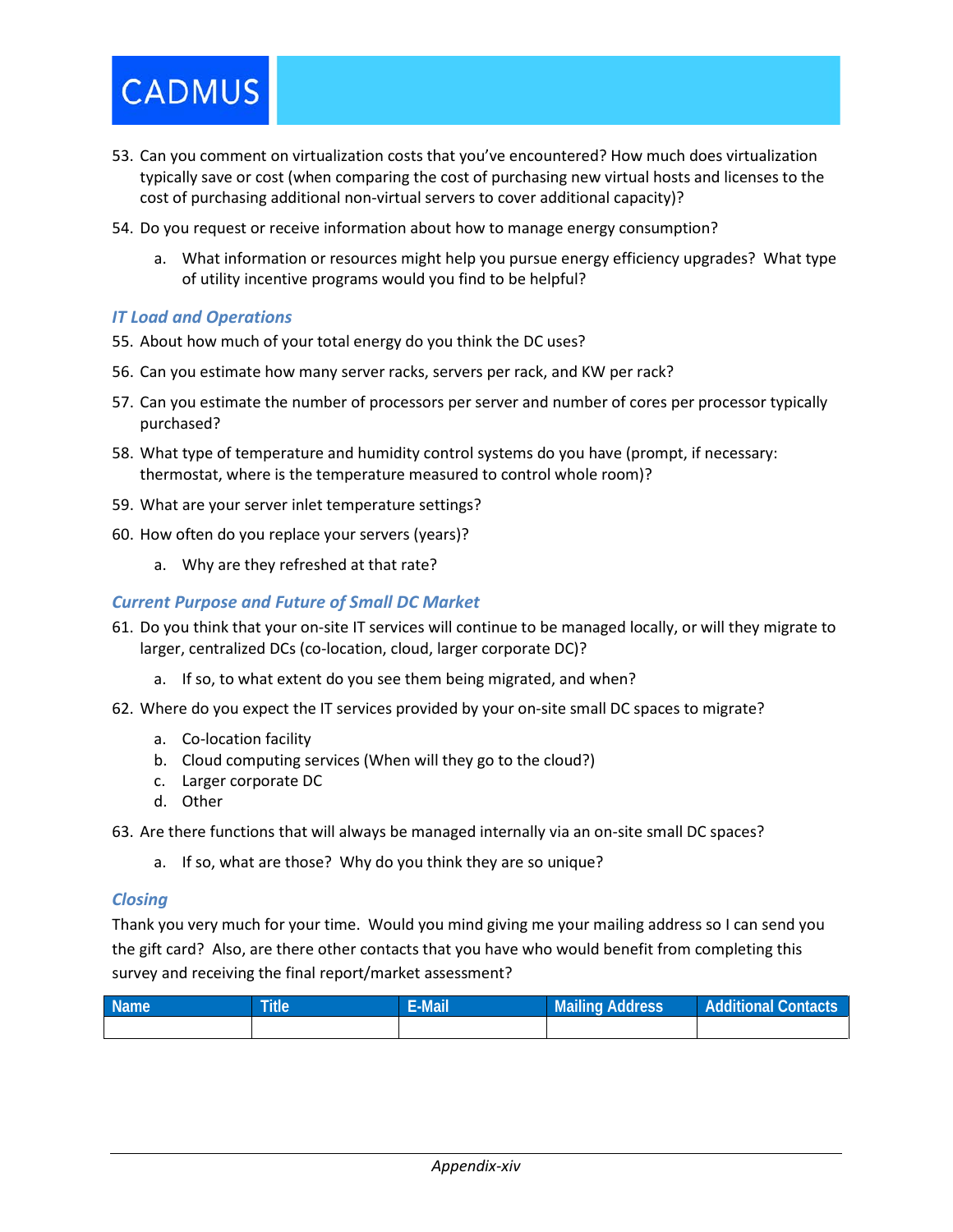# **Appendix E. Increasing Completion Rates with SDC Managers**

<span id="page-48-0"></span>While completing this project, Cadmus made every effort to be as cost-effective and efficient as possible when reaching out to IT vendors and SDC managers. In addition, Cadmus staff has notable experience administering interviews to industry stakeholders and customers, and tested successful and proper strategies and tactics were employed to increase SDC manager and IT vendor interview uptake and completion.

It was important to stay within budget and follow the timelines, and as this project unfolded, it became clear that reaching this market was a challenging task to complete within the established project scope. As a result, the interview outreach was stopped when budget and timeline were exhausted. Cadmus uncovered a number of lessons learned when contacting this market that can help abet future studies targeted toward this customer segment.

- 1. **Pursue larger customers.** Customers with more employees and a larger IT infrastructure are more likely to have dedicated staff and resources, and the knowledge and time to complete the interviews. Many of the customer contacted during this study had fewer than 50 employees because they SMB market was the target of this research.
- 2. **Shorten interview length.** Completion rates were higher (~31%) with the brief SMB customer survey than with the longer 30-minute SDC manager interview (~3%). If content can be sacrificed, consider shortening the interview guide length.
- 3. **Focus on specific NAICS codes.** This study found that Government, Schools, Healthcare, Offices, and Manufacturing & Transportation NAICS codes had a higher likelihood of having SDCs. If the objective of the study is to obtain information about existing and operating SDCs and their characteristics, targeting customers within specific NAIC codes may prove more fruitful.
- 4. **Consider an online option.** Follow-up with the targeted customers would be necessary, but attempting to reach customers via e-mail and an online survey would decrease staff time to administer the survey and allow that budget to be used for greater, more expansive outreach and follow-up. In addition, data input and analysis may be more streamlined. With this option, e-mail addresses of the correct contact within each organization would be mandatory.
- 5. **Attend conferences and trade shows.** Instead of completing cold calling, it may be successful to have staff attend live conference and trade shows to speak directly with SDC managers and other IT staff.